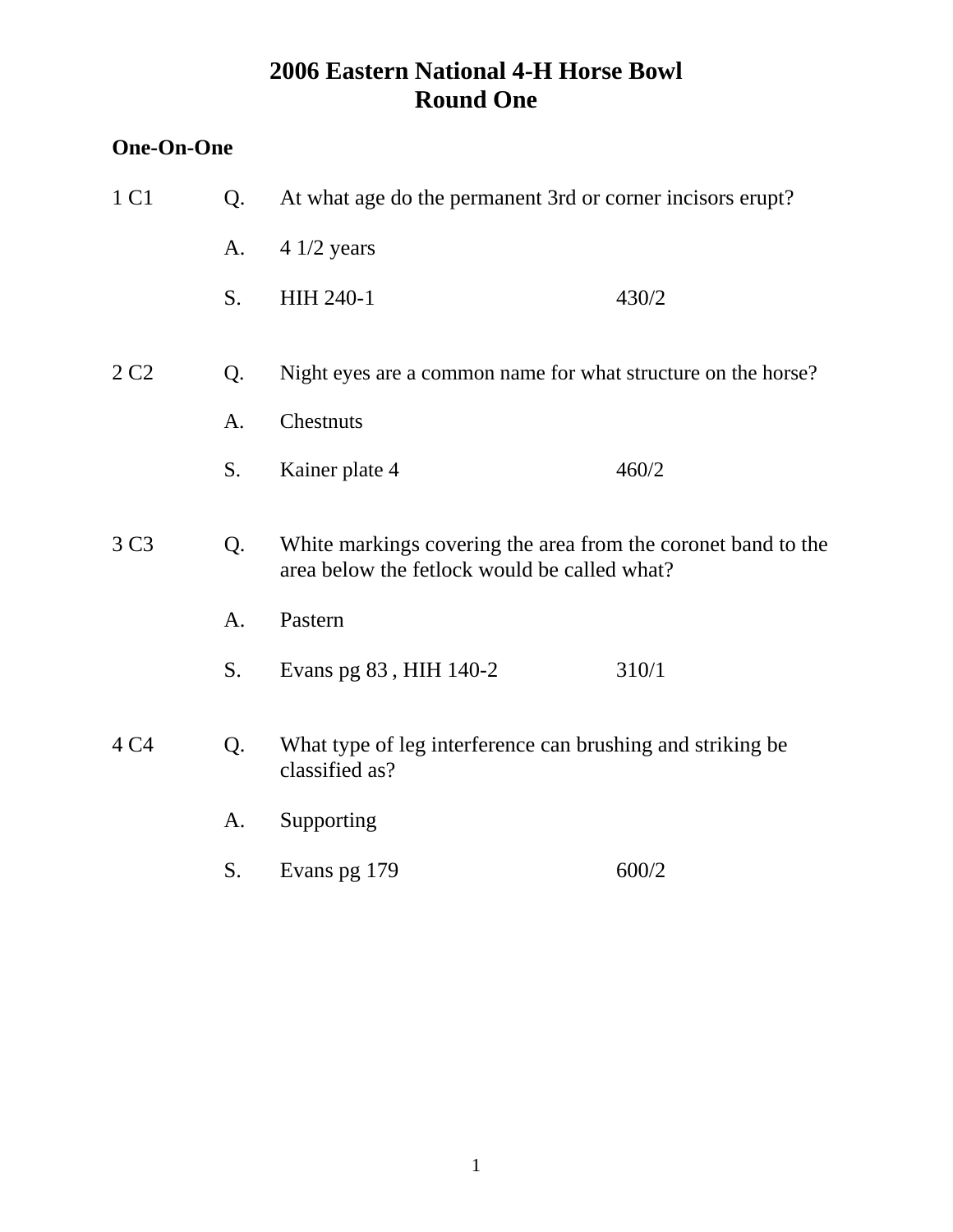| 5 C1             | Q. | Osselets is the term for an inflammation of the periosteum on<br>the anterior surface of what joint? |       |  |
|------------------|----|------------------------------------------------------------------------------------------------------|-------|--|
|                  | A. | Fetlock                                                                                              |       |  |
|                  | S. | Evans pg 161, Lewis pg 398                                                                           | 810/2 |  |
| 6 C <sub>2</sub> | Q. | The sole of the hoof is flatter on which pair of feet $-$ front or<br>rear?                          |       |  |
|                  | A. | Front                                                                                                |       |  |
|                  | S. | $YLM - 321-2$                                                                                        | 410/2 |  |
| 7 C <sub>3</sub> | Q. | Are <b>most</b> poisonous plants "more" or "less" toxic as the plant<br>matures?                     |       |  |
|                  | A. | Less toxic                                                                                           |       |  |
|                  | S. | Lewis pg. 303-3698                                                                                   | 770/3 |  |
| 8 C <sub>4</sub> | Q. | What feed additive is commonly used to reduce dust and<br>increase palatability of a feed?           |       |  |
|                  | A. | Molasses                                                                                             |       |  |
|                  | S. | <b>HIH 760-7</b>                                                                                     | 700/2 |  |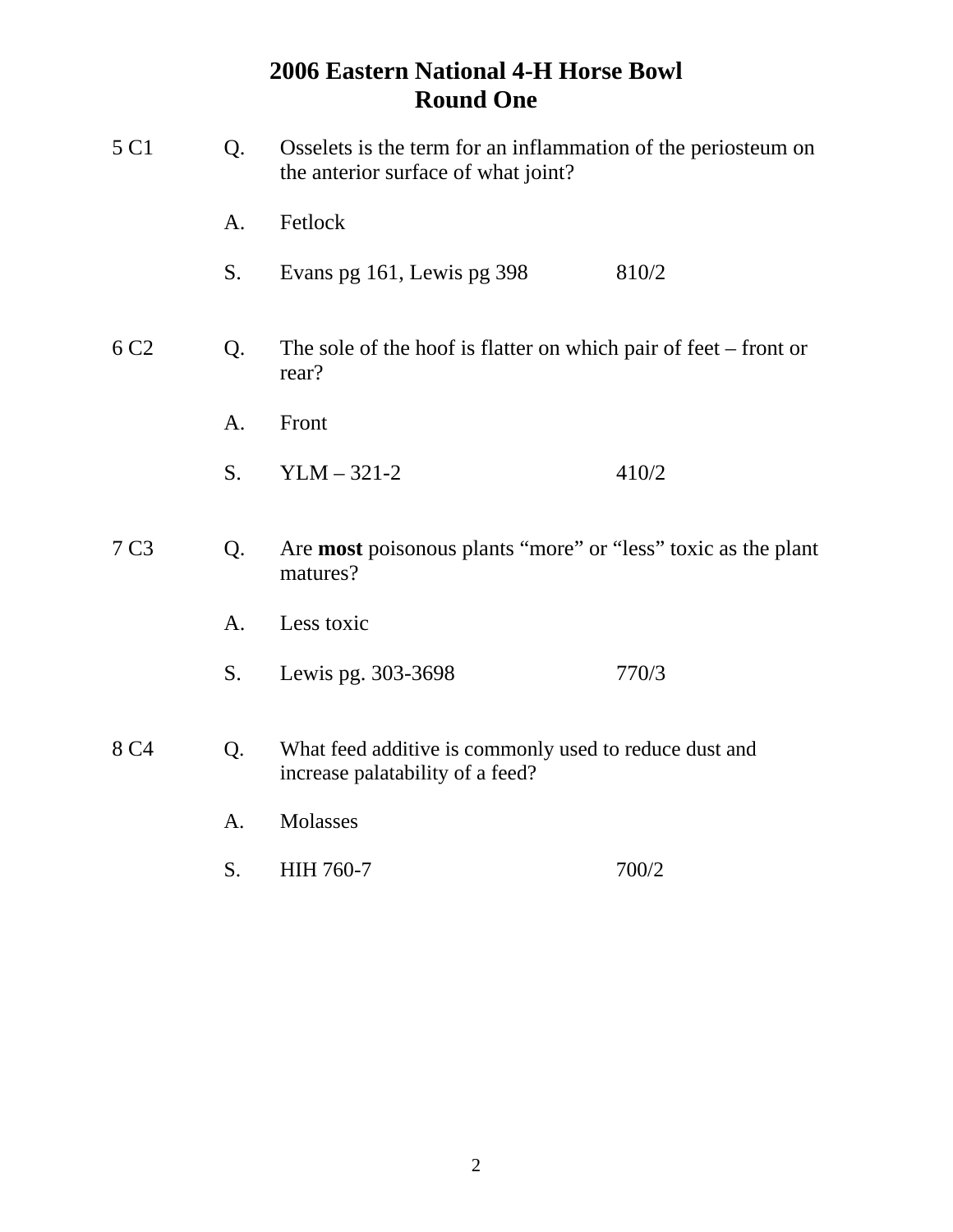| 9 C1                                            | Q. | What category of muscle is found in all of the following<br>systems – Digestive, respiratory, circulatory, integument and<br>urogenital                    |       |
|-------------------------------------------------|----|------------------------------------------------------------------------------------------------------------------------------------------------------------|-------|
|                                                 | A. | Smooth muscle                                                                                                                                              |       |
|                                                 | S. | <b>HIH 840-1</b>                                                                                                                                           | 410/3 |
| 10 C <sub>2</sub>                               | Q  | Standing in urine and wet manure will cause a breakdown of<br>the waxy-like waterproof covering of the hoof. What is the<br>proper name for this covering? |       |
|                                                 | A. | Periople                                                                                                                                                   |       |
|                                                 | S. | Lewis pg 178                                                                                                                                               | 415/3 |
| 11 C <sub>3</sub><br>Q.<br>femur and the tibia? |    | What is the proper name for the joint located between the                                                                                                  |       |
|                                                 | A. | Stifle                                                                                                                                                     |       |
|                                                 | S. | Evans pg 91                                                                                                                                                | 410/2 |
| 12 C <sub>4</sub>                               | Q. | Parrot mouth or overshot jaw is a conformation defect<br>involving what bone?                                                                              |       |
|                                                 | A. | Mandible                                                                                                                                                   |       |
|                                                 | S. | Evans pg 144                                                                                                                                               | 620/2 |
|                                                 |    |                                                                                                                                                            |       |

**End One-On-One**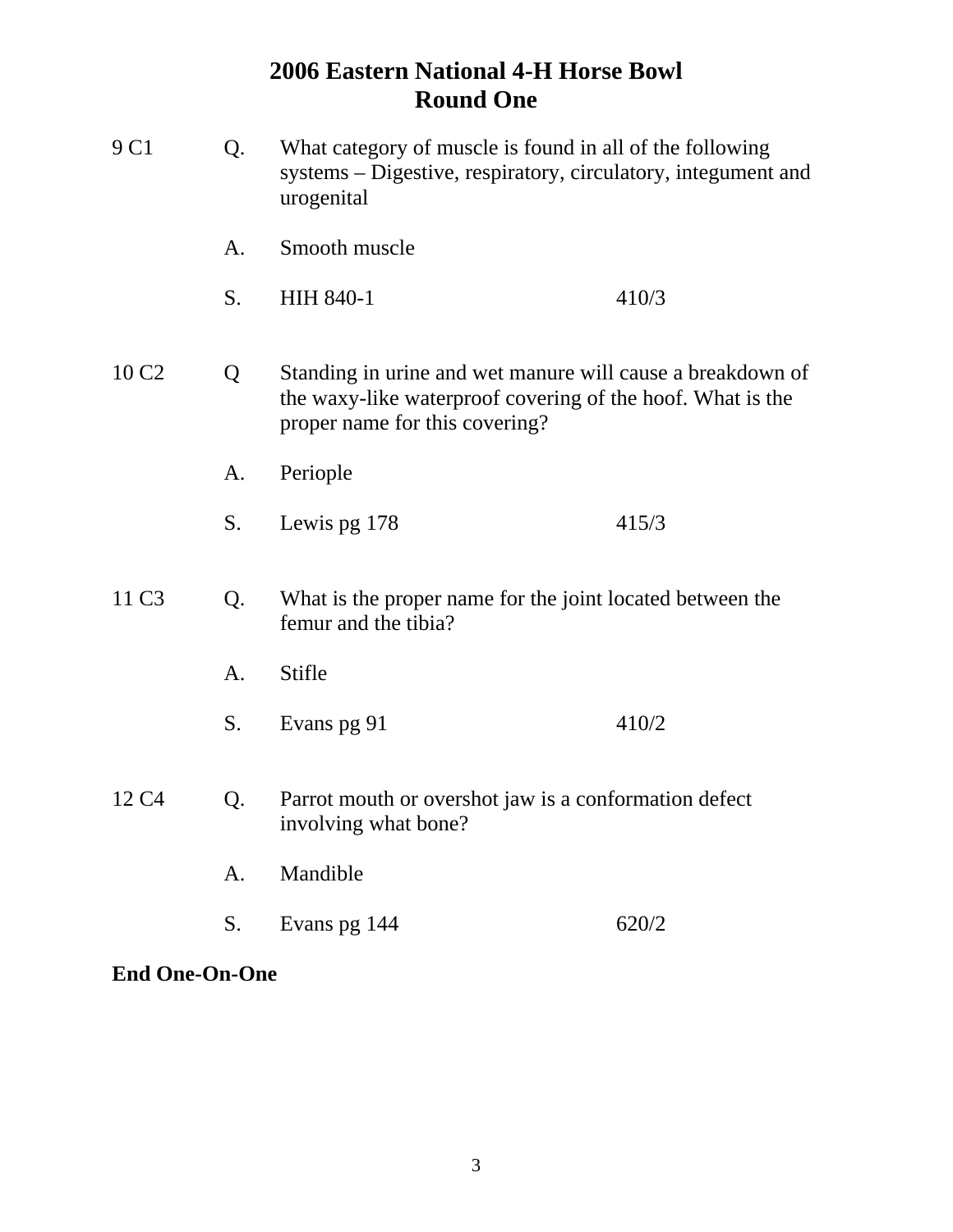### **Begin Open Questions**

| 13 | Q. | How did the land bridges which formed during the Ice Age affect<br>the history of Equus?                                                                                 |       |
|----|----|--------------------------------------------------------------------------------------------------------------------------------------------------------------------------|-------|
|    | A. | They allowed Equus to migrate from North America throughout<br>the rest of the world.                                                                                    |       |
|    | S. | Evans pg 4                                                                                                                                                               | 100/3 |
| 14 | Q. | What is the common name of the bacterial disease of younger<br>horses that affects the salivary glands and lymph nodes in the<br>submandibular and retropharyngeal area? |       |
|    | Α. | Strangles, equine distemper, shipping fever                                                                                                                              |       |

S. Evans pg 96 850/2

### **Toss Up – Bonus Attached**

- 15 Q. (Two part) What two things are found in the sensitive laminae of the hoof that cause it to be called sensitive?
	- A. Nerves and blood vessels.
	- S. HIH 505-2 415/3

### **Bonus Question**

- 16 Q. (Bonus question) From proximal to distal name the three joints of the horses legs that are common to all four legs.
	- A. Fetlock, pastern and coffin
	- S. Evans pg 98 400/2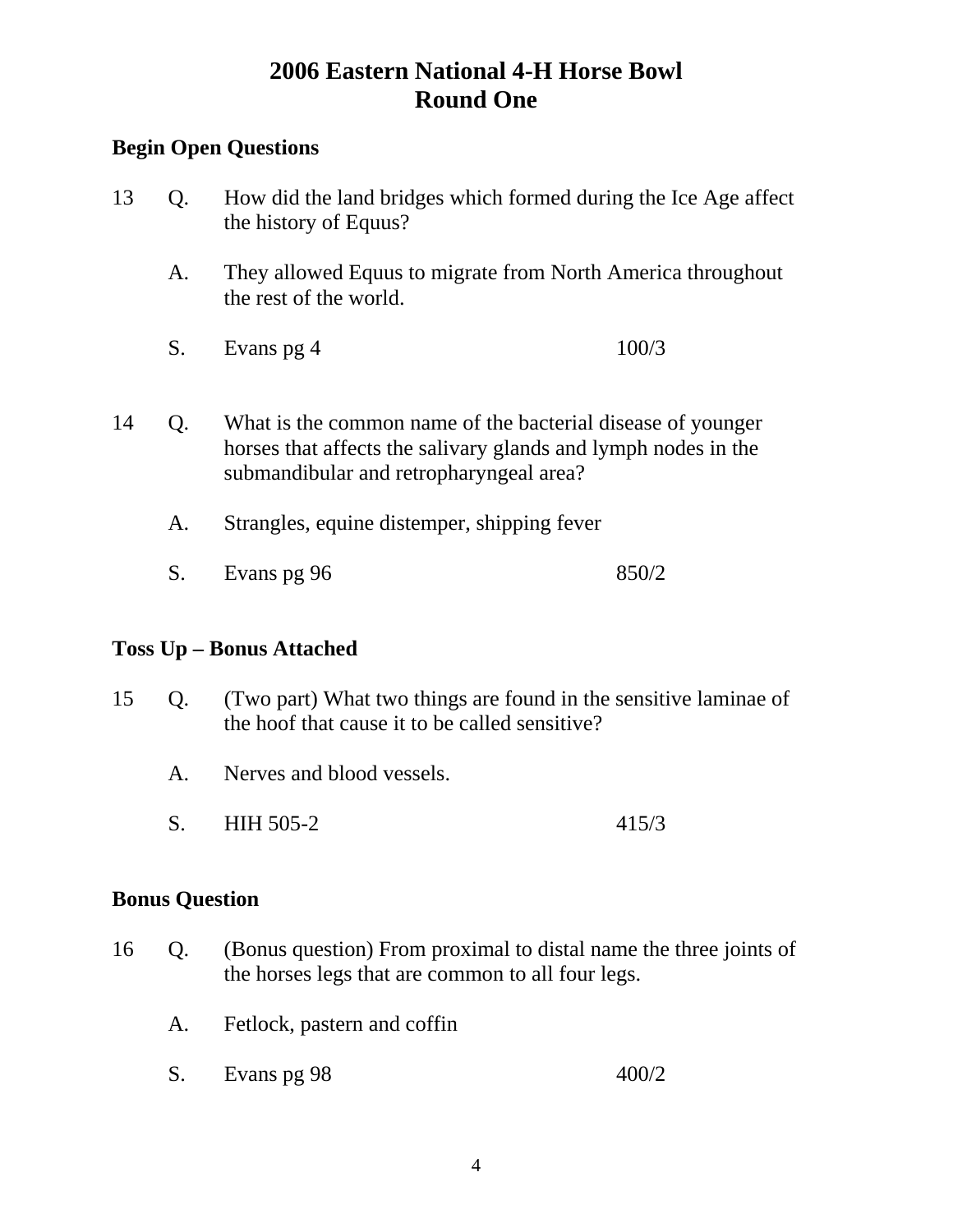### **Resume Open Questions**

- 17 Q. Horses are at greatest risk for plant poisoning under what environmental conditions? A. When pastures are overgrazed and noxious weeds are able to proliferate, often due to poor pasture management or drought. S. Lewis pg 301 770/3 18 Q. What structure of the hoof am I? I am arched in shape, I provide some weight support, I flatten slightly to help absorb concussion, but my primary function is protection. A. The sole of the hoof S. HIH 505-2, 4 415/2
- 19 Q. How many pounds of manure does a 1000 pound horse produce per day?
	- A.  $45 50$  pounds
	- S. HIH 360-2 920/2

### **Toss Up – Bonus Attached**

- 20 Q. (Two Part) When considering vision, where are the horse's two blind spots?
	- A. Directly to the rear, behind its hindquarters Directly below the head, or directly in front
	- S. HIH 1220-1 420/2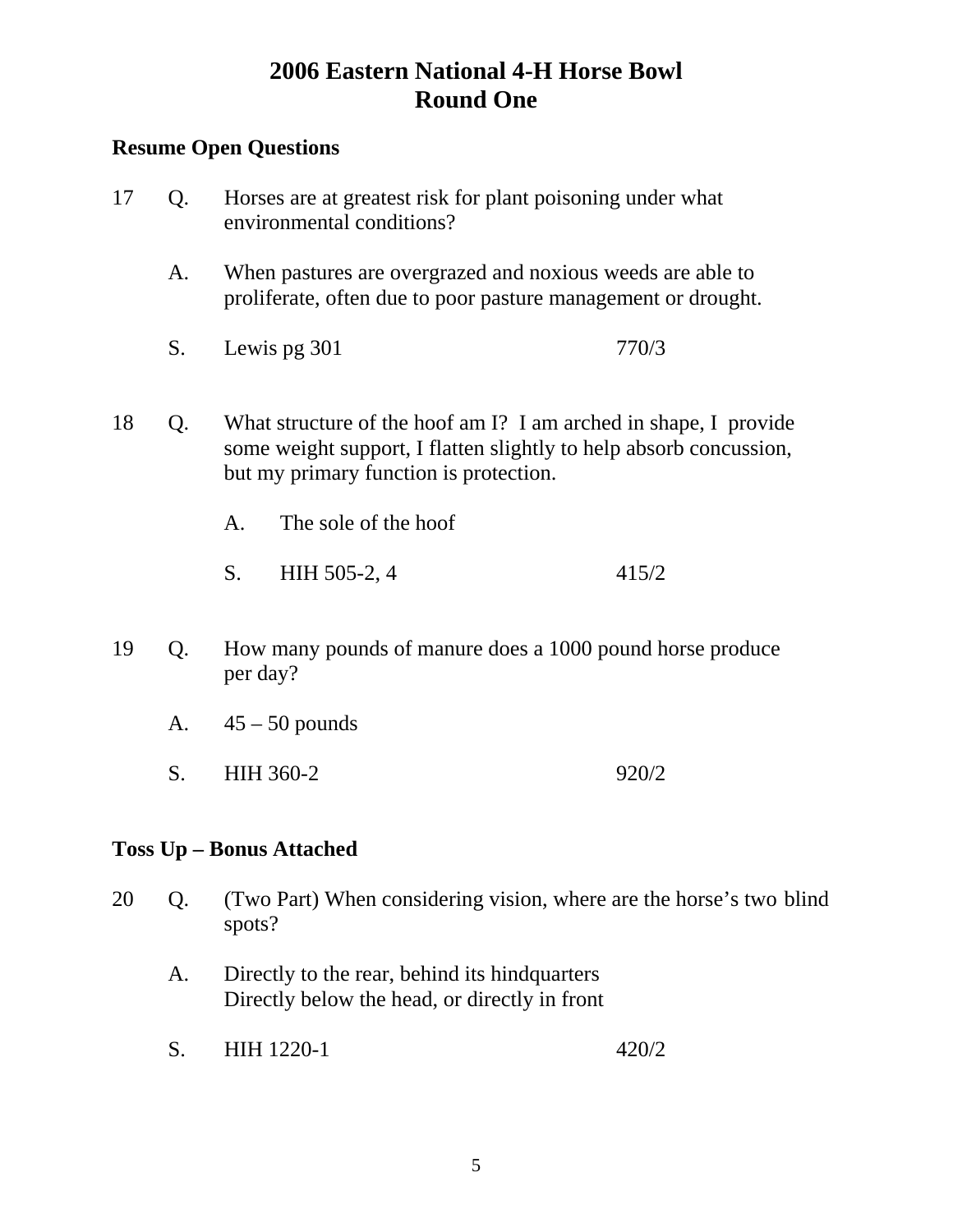### **Bonus**

21 Q. (Bonus question) There are four types of hock Spavin. Name them.

| Blind/Occult<br>Bog spavin | Blood spavin<br>Bone/True/Jack spavin |
|----------------------------|---------------------------------------|
| S. Lewis pg 404            | 810/3                                 |

- 22 Q. What breed is being described this draft breed is a descendant of the medieval charger breed, its color is all shades of chestnut, and it originated in Suffolk County, England.
	- A. Suffolk Punch
	- S. DET pg 259 200/2
- 23 Q. Thoroughpin is a soft, fluid-filled enlargement of the outside of the joint that can be pushed freely from the outside to the inside surface of the joint by palpation. What joint is it found in?
	- A. The hock
	- S. Evans pg 165, Lewis pg 406 640/3
- 24 Q. In case of an emergency what two pieces of equipment should be outside every horse's stall?
	- A. Halter and lead
	- S. Evans pg 822 900/2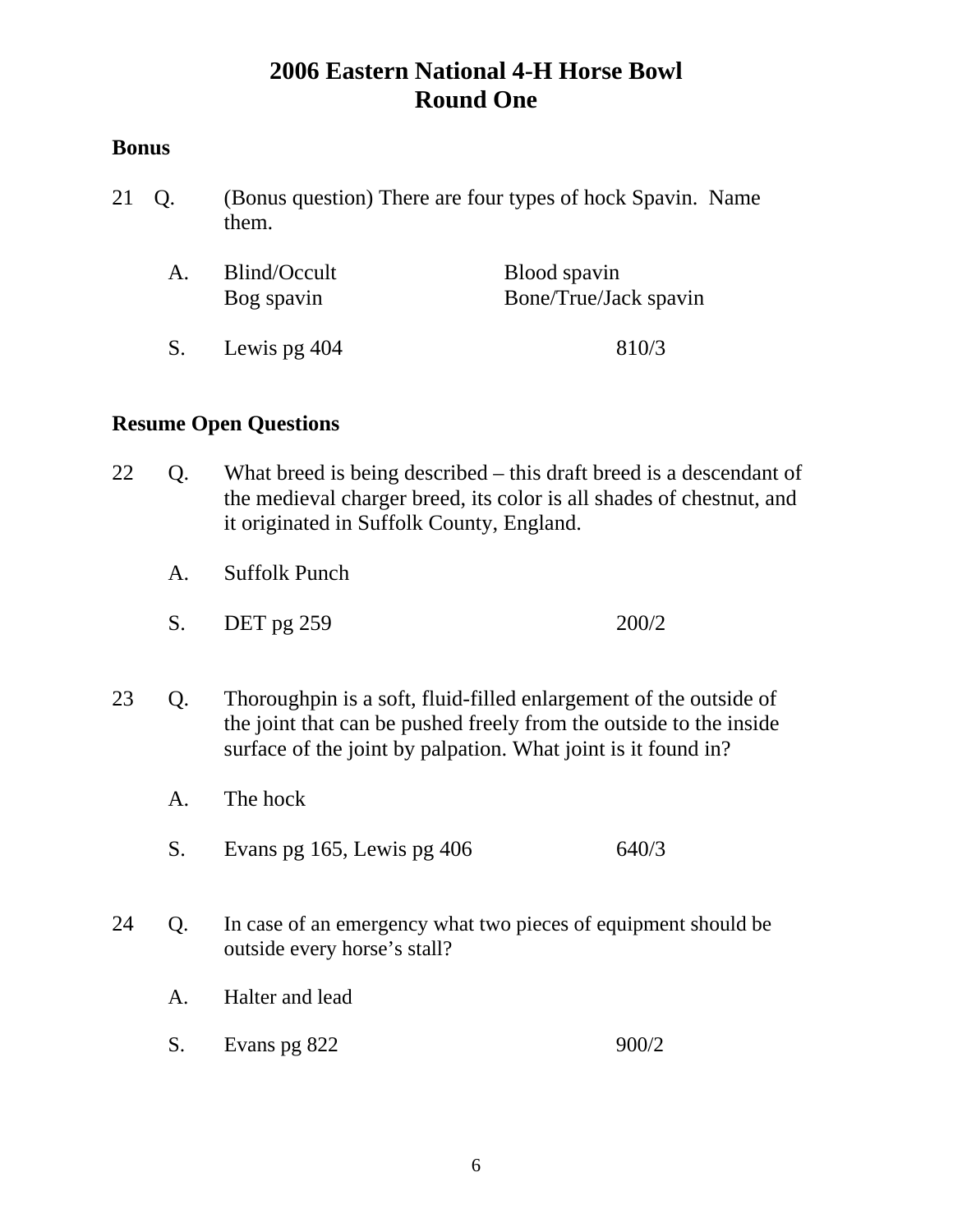| 25 | Orphan foals have a very high dietary energy requirement and    |
|----|-----------------------------------------------------------------|
|    | should be fed how often during the first $1 - 2$ weeks of life? |

- A. Every 2 to 4 hours
- S. Kainer plate 69, Lewis pg 275 500/3

### **Toss Up – Bonus Attached**

- 26 Q. (Two part) The bones and the teeth contain the majority of what two minerals found in the horses body?
	- A. Calcium and phosphorus
	- S. Lewis pg 20 750/2

### **Bonus**

27 Q. (Bonus question) Name four different types of grass forage

| <b>Bermuda Grass</b><br>A. | <b>Reed Grass</b>    | <b>Wheat Grasses</b> |
|----------------------------|----------------------|----------------------|
| Canary (reed) Grass        | <b>Bluegrass</b>     | Digit Grasses        |
| <b>Sudan Grass</b>         | <b>Brome Grass</b>   | Redtop               |
| <b>Tall Fescue</b>         | <b>Orchard Grass</b> | <b>Bahia Grasses</b> |
| Timothy                    | <b>Rye Grass</b>     | <b>Johnson Grass</b> |
| Sorghum                    | Sudex                | Millet               |
|                            |                      |                      |

S. YLM 102-1, Lewis pg 109-110 780/3

- 28 Q. What color hair mixes with white hairs in a strawberry roan?
	- A. Chestnut
	- S. Evans pg 81 300/2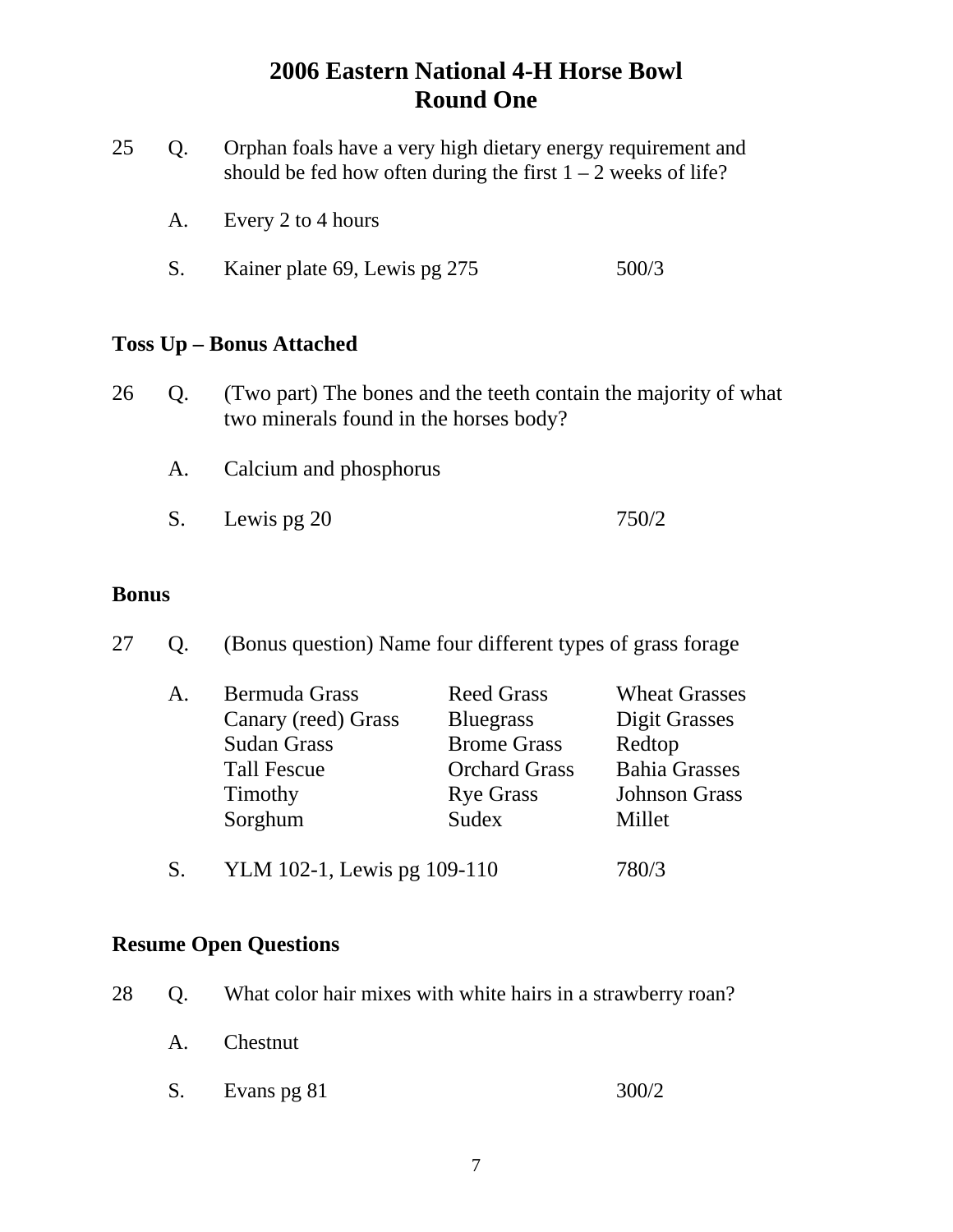- 29 Q. Thrush is a black, strong smelling infection of the hoof that causes destruction of the frog. Is it caused by aerobic or anaerobic bacteria?
	- A. Anaerobic bacteria
	- S. YLM 334-1 815/2
- 30. Q. A horse's body fat can be estimated using what method of evaluation?
	- A. Body condition scoring
	- S. HIH 720-3 710/2
- 31 Q. When driving a horseshoe nail, the nail is started with the flat of the nail oriented in what direction?
	- A. The flat side is oriented to the outside.
	- S. Evans pg 745 900/3

#### **Last Question of the Round**

- 32 Q. How old would a horse be with all adult teeth present and Galvayne's groove beginning to show at the gum margin of the upper corner incisor?
	- A. 10 years old (accept range of 9 to 10 years old-DET pg 117)
	- S. YLM 205-2, HIH 240-4, DET pg 117 430/3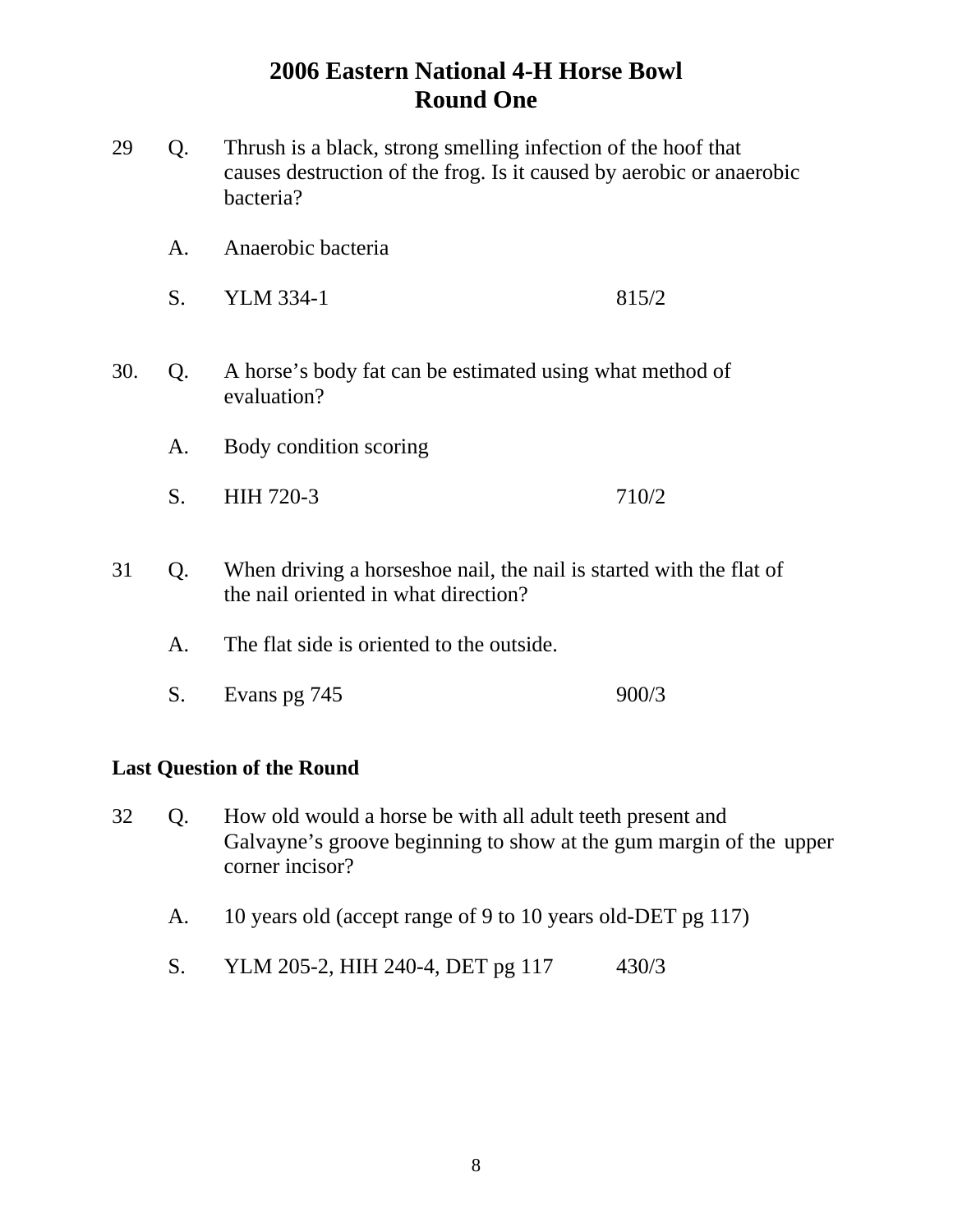### **One-On-One**

| 1 C1             | Q.             | What structure transfers the horse's weight from the bony<br>structure to the hoof wall? |                                                                                                                                    |
|------------------|----------------|------------------------------------------------------------------------------------------|------------------------------------------------------------------------------------------------------------------------------------|
|                  | A.             | Laminae                                                                                  |                                                                                                                                    |
|                  | S.             | HIH 505-1                                                                                | 415/3                                                                                                                              |
| 2 C <sub>2</sub> | Q.             | would pass through?                                                                      | What is the first structure which light entering the horse's eye                                                                   |
|                  | A.             | The cornea                                                                               |                                                                                                                                    |
|                  | S.             | Evans pg 123, DET pg 69                                                                  | 420/3                                                                                                                              |
| 3 C <sub>3</sub> | Q.             | At what age do the deciduous 3rd or corner incisors erupt?                               |                                                                                                                                    |
|                  | A <sub>1</sub> | 6 to 9 months                                                                            |                                                                                                                                    |
|                  | S.             | <b>HIH 240-1</b>                                                                         | 430/2                                                                                                                              |
| 4 C <sub>4</sub> | Q.             |                                                                                          | Which portion of the topline is most important in helping hold<br>the saddle on without the need to excessively tighten the cinch? |
|                  | A.             | Withers                                                                                  |                                                                                                                                    |
|                  | S.             | <b>HIH 220-6</b>                                                                         | 600/2                                                                                                                              |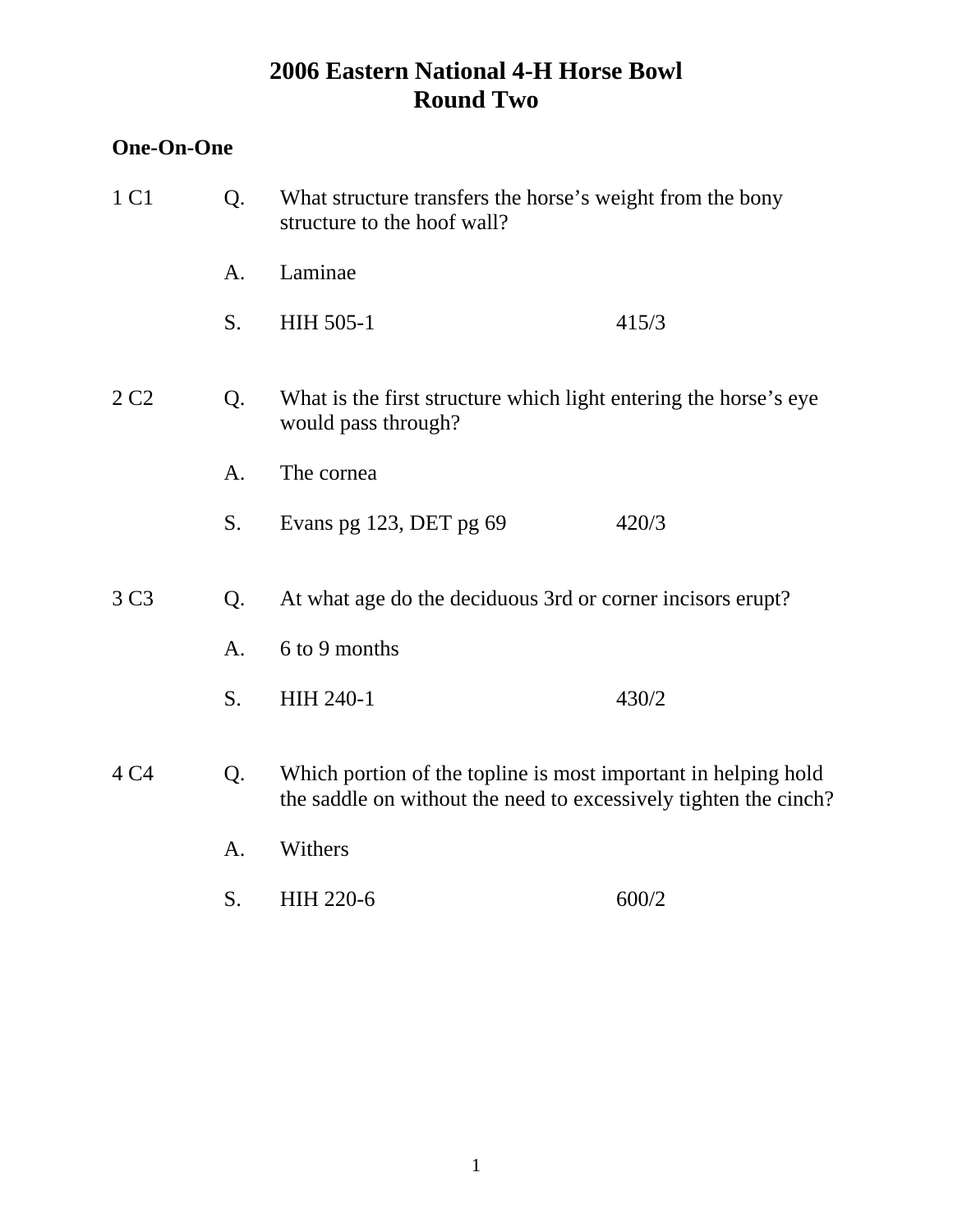| 5 C1             | Q. | What is the most critical conformational factor in the balance of<br>the horse?                       |       |  |
|------------------|----|-------------------------------------------------------------------------------------------------------|-------|--|
|                  | A. | Slope of the shoulder                                                                                 |       |  |
|                  | S. | HIH 220-6                                                                                             | 600/3 |  |
| 6 C <sub>2</sub> | Q. | In inches, how tall is a 15 hand horse?                                                               |       |  |
|                  | A. | 60 inches                                                                                             |       |  |
|                  | S. | <b>IDET 129</b>                                                                                       | 220/3 |  |
| 7 <sub>C3</sub>  | Q. | What is the most common cause of corns?                                                               |       |  |
|                  | A. | Leaving a short heeled shoe on too long.                                                              |       |  |
|                  | S. | <b>YLM 334-1</b>                                                                                      | 815/3 |  |
| 8 C <sub>4</sub> | Q. | An accumulation of fluid in the alveoli from an infectious<br>pulmonary problem would be termed what? |       |  |
|                  | A. | Pneumonia                                                                                             |       |  |
|                  | S. | Evans pg 110                                                                                          | 450/3 |  |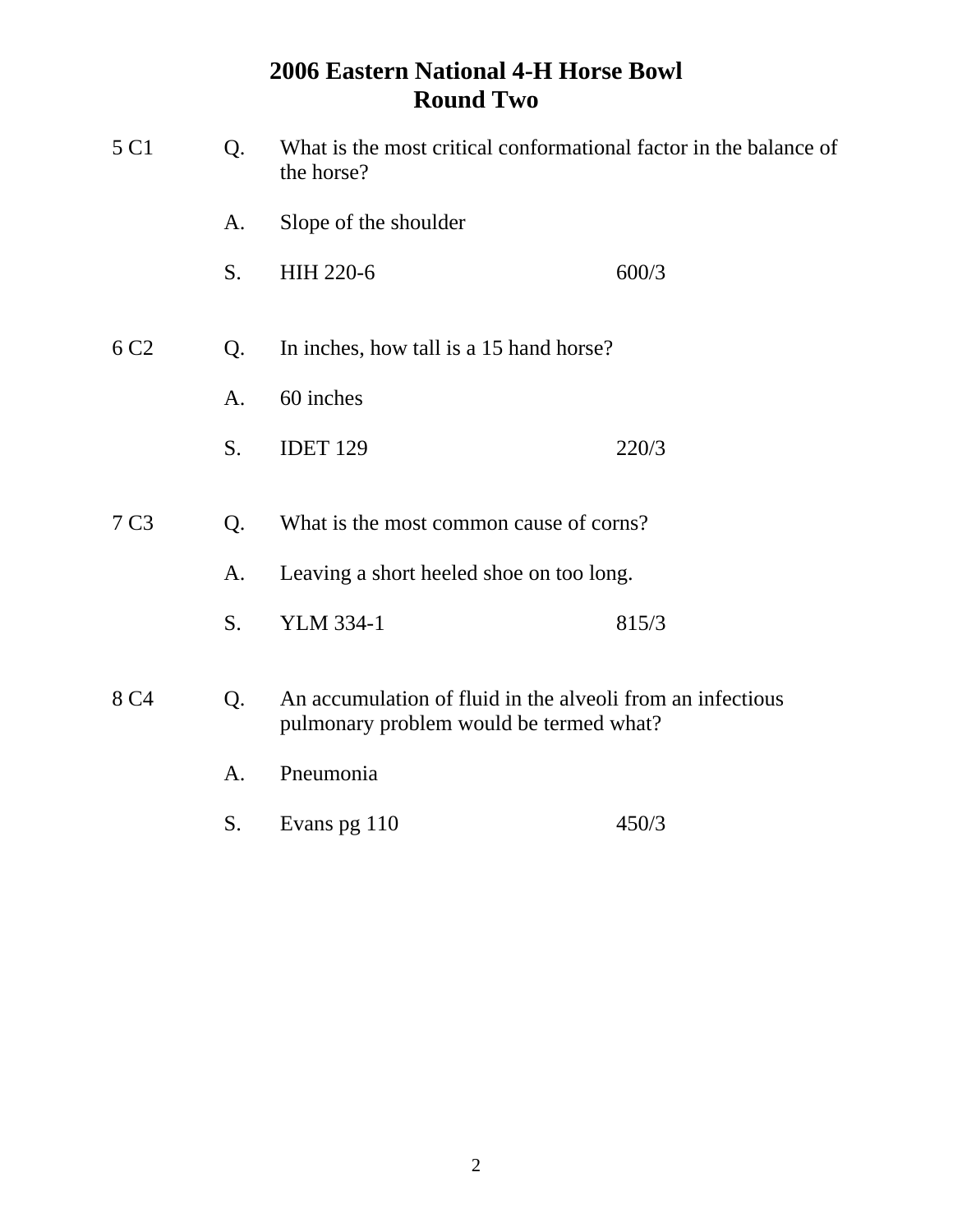| 9 C1              | Q.<br>Where in the female reproductive tract does fertilization of the<br>ova occur? |                                                                                                                                                                |       |
|-------------------|--------------------------------------------------------------------------------------|----------------------------------------------------------------------------------------------------------------------------------------------------------------|-------|
|                   | A.                                                                                   | Oviduct (in the ampulla)                                                                                                                                       |       |
|                   | S.                                                                                   | HIH 910-3                                                                                                                                                      | 510/3 |
| 10 C <sub>2</sub> | Q.                                                                                   | Does the horse consuming growing forage need to drink any<br>additional water?                                                                                 |       |
|                   | A.                                                                                   | N <sub>o</sub>                                                                                                                                                 |       |
|                   | S.                                                                                   | Lewis pg 4                                                                                                                                                     | 700/2 |
| 11 C <sub>3</sub> | Q.                                                                                   | Which parasite of the horse $-$ whose adults live primarily in the<br>horse's colon and rectum – deposit eggs around the rectum and<br>cause local irritation? |       |
|                   | A.                                                                                   | Pinworms (Oxyuris equi)                                                                                                                                        |       |
|                   | S.                                                                                   | Lewis pg 158                                                                                                                                                   | 830/3 |
| 12 C <sub>4</sub> | Q.                                                                                   | Knobs are found on the end of which farrier tool to allow it to<br>be easily distinguished from nippers?                                                       |       |
|                   | A.                                                                                   | Pull offs or pinchers                                                                                                                                          |       |
|                   | S.                                                                                   | <b>YLM</b> 116-1                                                                                                                                               | 900/2 |

**End One-On-One**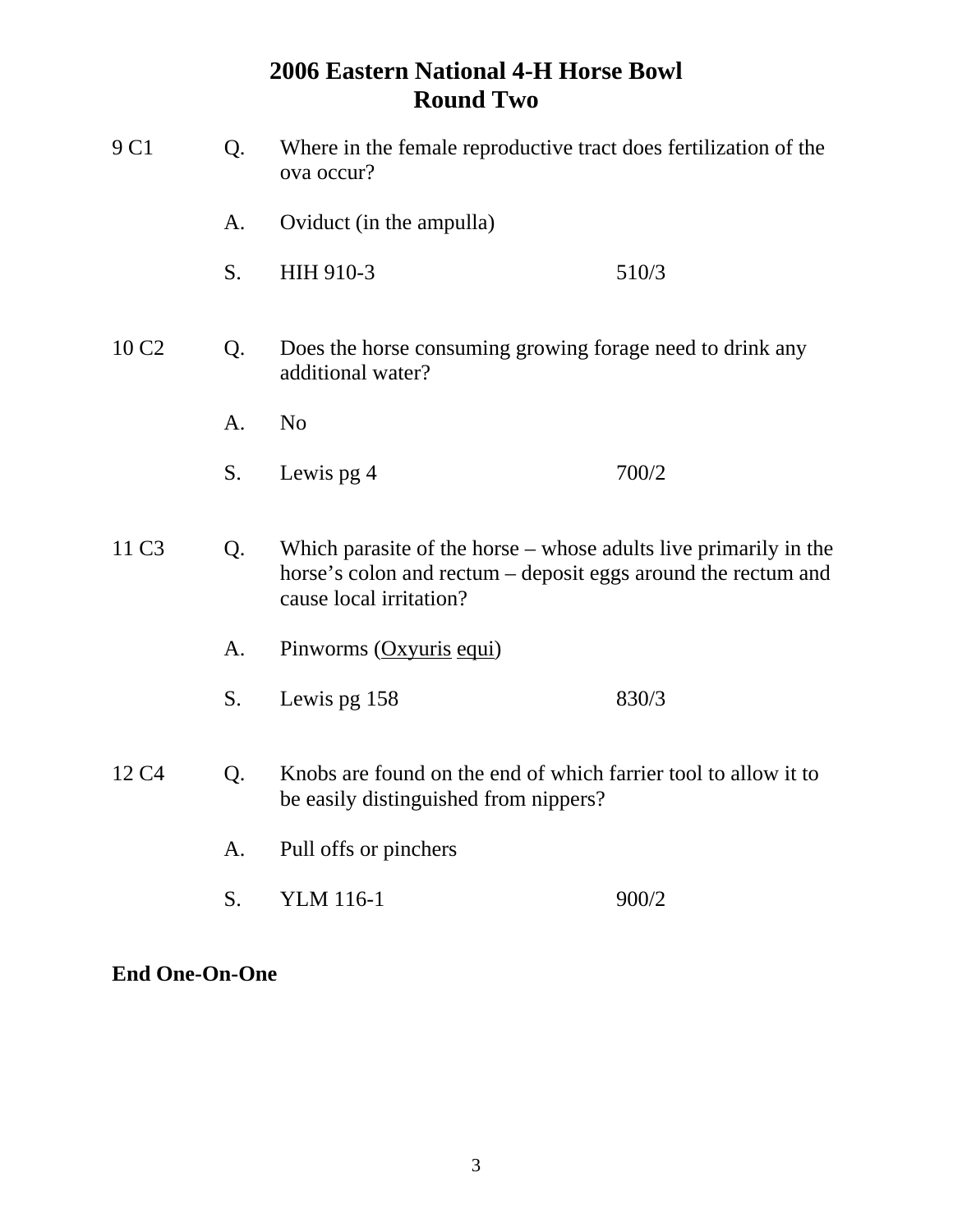### **Begin Open Questions**

- 13. Q. What breed of horse is best described as a horse with a small build, long arching neck, high tail carriage, chiseled head, and a dished face?
	- A. The Arabian
	- S. HIH 150-1, Evans, p. 17 200/2
- 14 Q. Most plant poisonings occur in horses during what 2 seasons?
	- A. Spring and summer
	- S. Lewis pg 301 770/3

#### **Toss Up – Bonus Attached**

| 15 |  | Name two causes of acute laminitis. |
|----|--|-------------------------------------|
|----|--|-------------------------------------|

| A. | Enterotoxemia from excessive grain intake |                                  |  |
|----|-------------------------------------------|----------------------------------|--|
|    | Excessive foot concussion or fatigue      |                                  |  |
|    | Sudden weather changes                    | Infections                       |  |
|    | Toxins or poisons                         | Allergies                        |  |
|    | Colic                                     | Changes in feed                  |  |
|    | Drugs                                     | Retained placenta (foal founder) |  |
|    |                                           |                                  |  |

S. YLM 334-2 815/3

#### **Bonus Question**

16 Q. Bonus question – Thee are over 150 types of internal parasites of the horse. Name the four most significant different types.

|  | Strongyles $(lg/m)$<br>Roundworms | Pinworms<br><b>Bots</b> |       |
|--|-----------------------------------|-------------------------|-------|
|  | HIH 430-1                         |                         | 835/3 |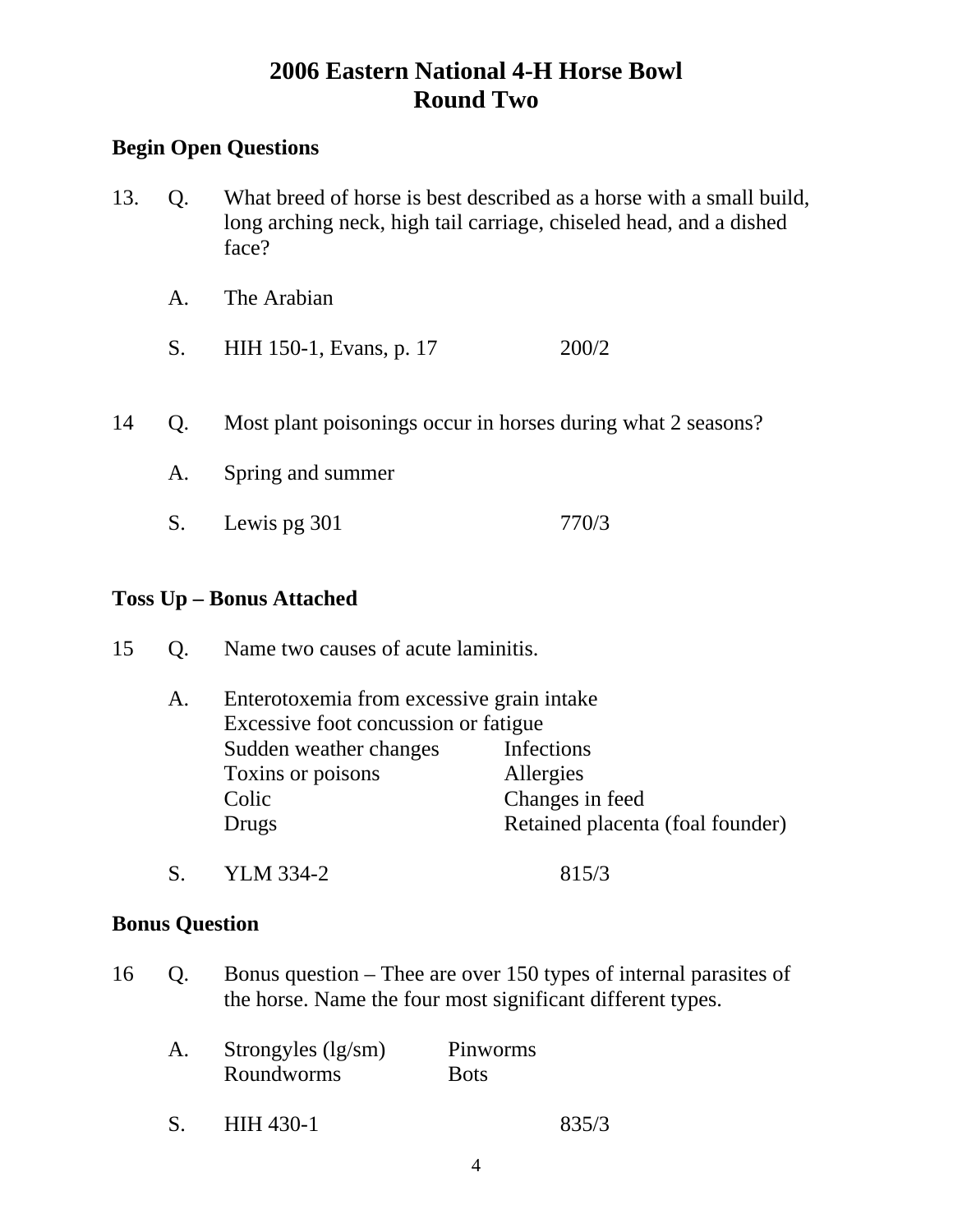### **Resume Open Questions**

- 17 Q. What type of long bone fractures is more common in the young colts? A. Physeal or growth plate fractures S. Kainer plate 13 810/3 18 Q. Identify the horse color from the following description – body color yellowish or gold; mane and tail black; usually black on the lower legs, and usually no dorsal stripe. A. Buckskin S. HIH 140-1 300/2 19 Q. What is the common name for the larval stage of *Gastrophilus nasalis*?
	- A. Bot
	- S. Evans pg 633 880/3

### **Toss Up – Bonus Attached**

- 20 Q. (Two Part) There are 64 total chromosomes in each cell of the horse. Of these how many are autosomes and how many are sex chromosomes?
	- A. 62 autosomes and 2 sex chromosomes
	- S. HIH 1060-1 550/2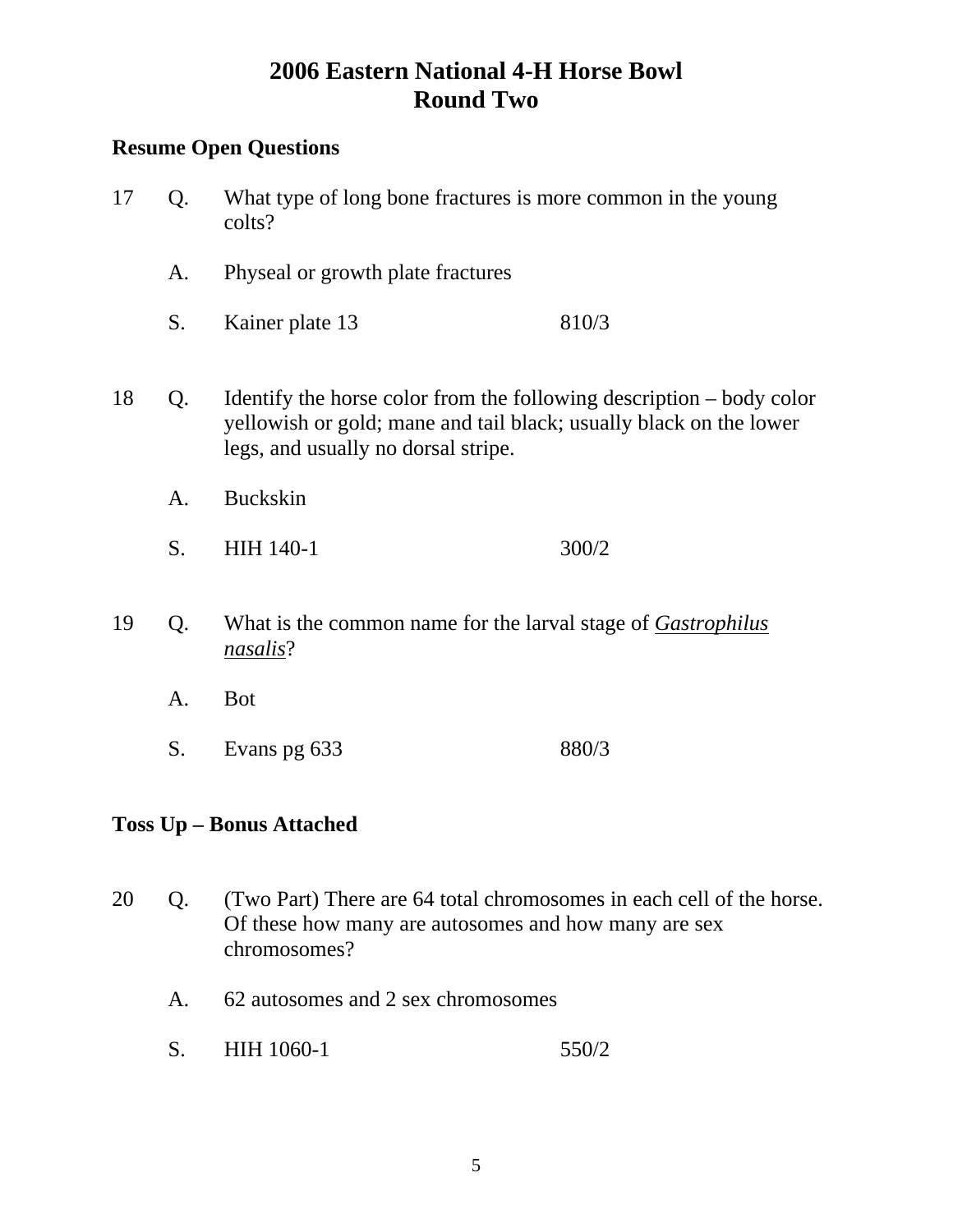### **Bonus**

- 21 Q. (Bonus Question) Name four ways teeth can be used to age an adult horse?
	- A. Occurrence of permanent teeth (eruption) Disappearance of cups (would include presence of dental stars or enamel spots) Angle of incidence Shape of the surface of the teeth Galvayne's groove Hook on upper corner incisors
	- S. YLM 205-2, Lewis pg 177-8 430/3

- 22 Q. What is the absolute minimum stall size recommended by the AYHC for a horse?
	- A. 10 foot by 10 foot
	- S. YLM 107-2 920/2
- 23 Q. What is the primary vessel that carries blood from the heart to the rest of the body?
	- A. Aorta
	- S. Kainer plate 57 440/3
- 24 Q. In visually examining a pasture, what characteristic of the pasture would be most closely correlated with the content of Vitamin A available to your horse feeding on that pasture?
	- A. The green color of the pasture.
	- S. Lewis pg 46 740/3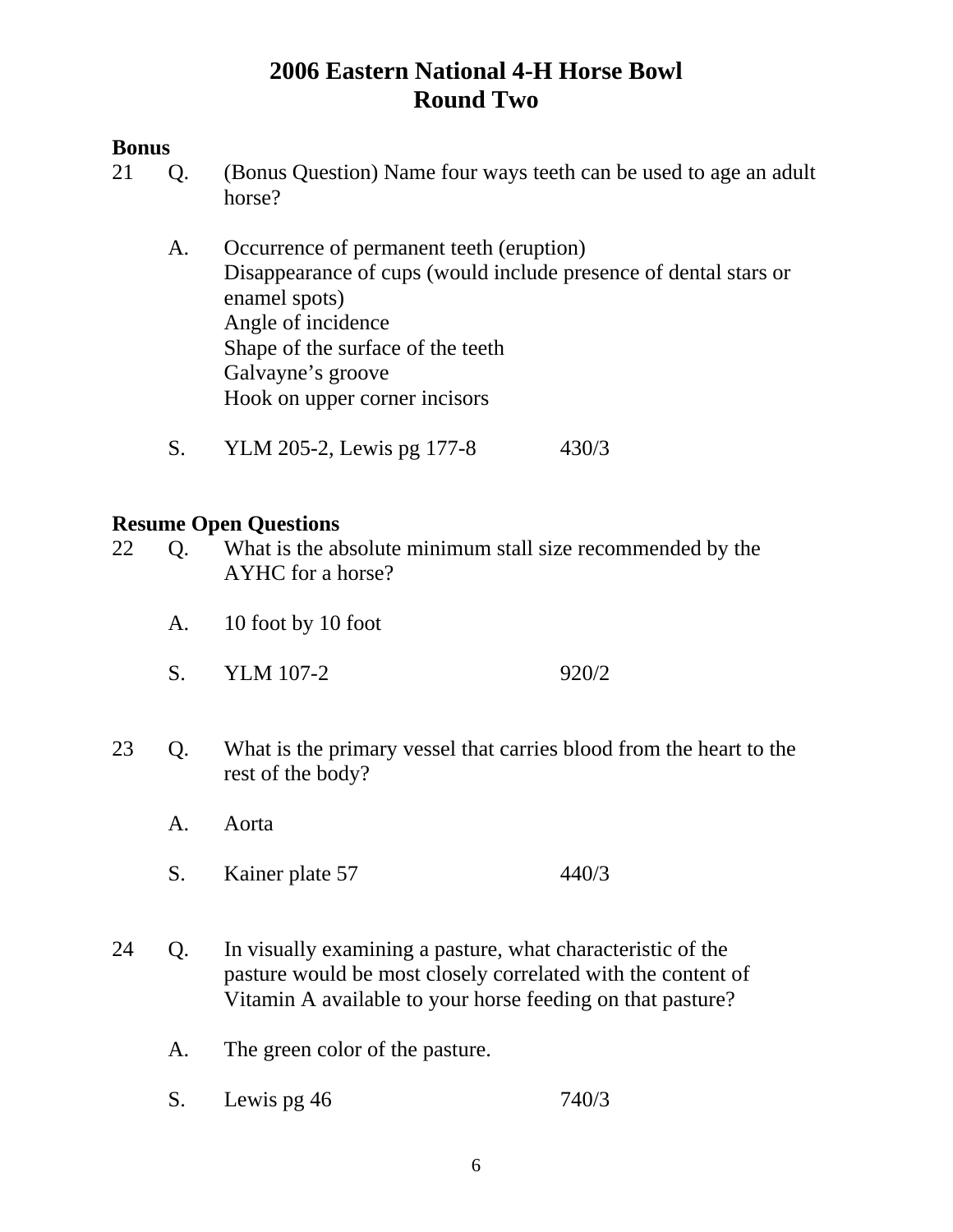- 25 Q. Aluminum horseshoes have the advantage over steel horseshoes of being lighter in weight, but have what disadvantage compared to a steel shoe?
	- A. Aluminum shoes wear faster.
	- S. YLM 231-2 900/3

#### **Toss Up – Bonus Attached**

- 26 Q. (Two Part) Wood board fences are traditional for horses. They are rugged, safe and easily seen. What two financial reasons have seen an increase in newer types of fences over wood?
	- A. Expensive to build and expensive to maintain
	- S. Evans pg 761 920/3

#### **Bonus**

- 27 Q. (Bonus question) From proximal to distal name the seven joints of the caudal leg.
	- A. Sacroiliac, hip, stifle, hock, fetlock, pastern and coffin.
	- S. Evans pg 98 410/3

- 28 Q. What fitting is being described by the terms string, elastic–end contour, threefold and balding?
	- A. Girths
	- S. HIH 1100-3 1000/2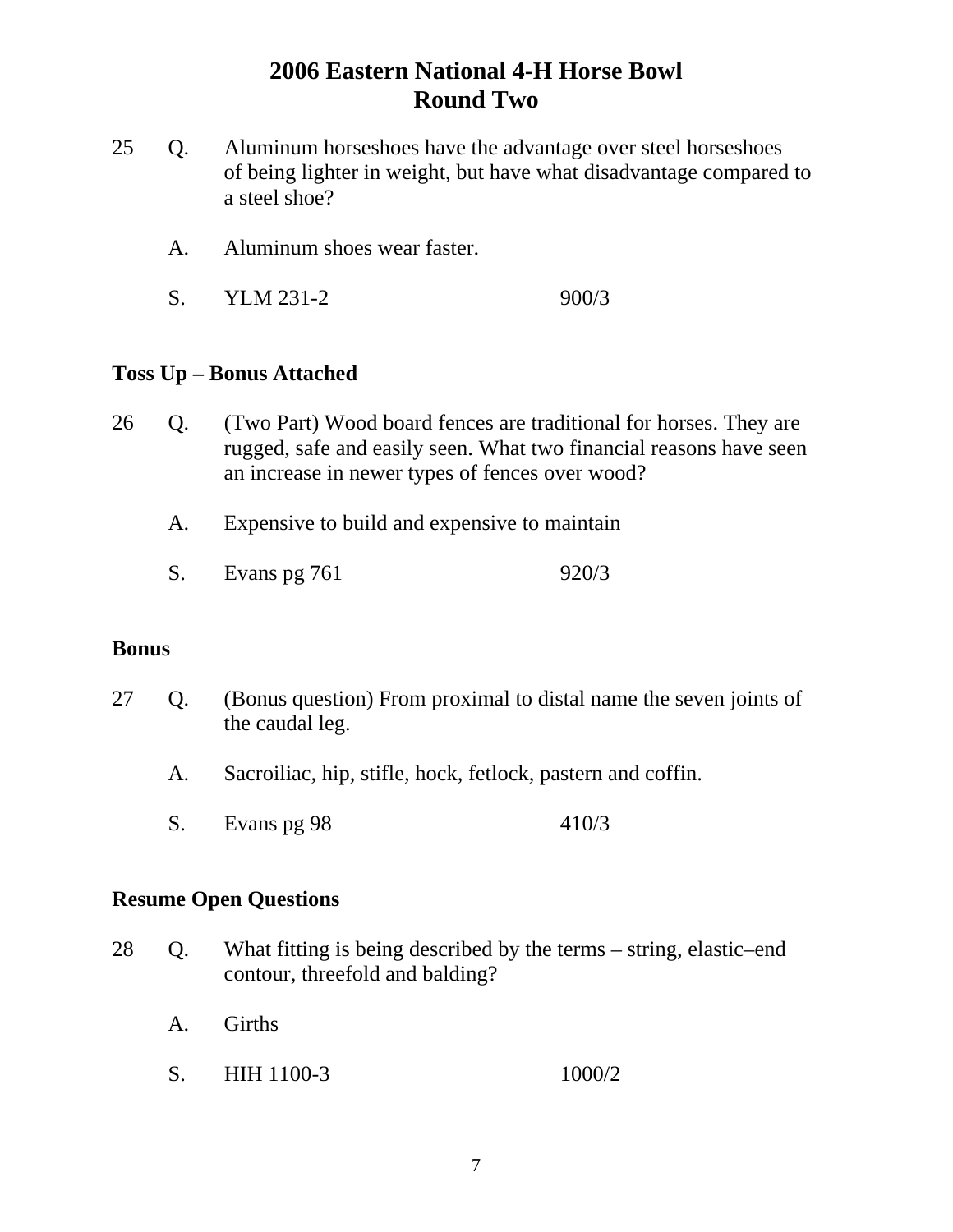- 29 Q. Prolonged consumption of plants that contain oxalate may cause the deficiency of what mineral to develop?
	- A. Calcium
	- S. Lewis pg 302 770/3
- 30. Q. At what age should foals be introduced to concentrates?
	- A. 1 to 2 months (also accept as early as the foal shows interest)
	- S. HIH 783-2 700/3
- 31 Q. What do weighted shoes do to a horse's action?
	- A. Enhance leg action by changing the timing of and adding momentum to hoof flight patterns.
	- S. YLM 231-2 900/3

### **Last Question of the Round**

- 32 Q. What is another term for the distal sesamoid bone?
	- A. The navicular bone (shuttle bone)
	- S. DET pg 82 410/2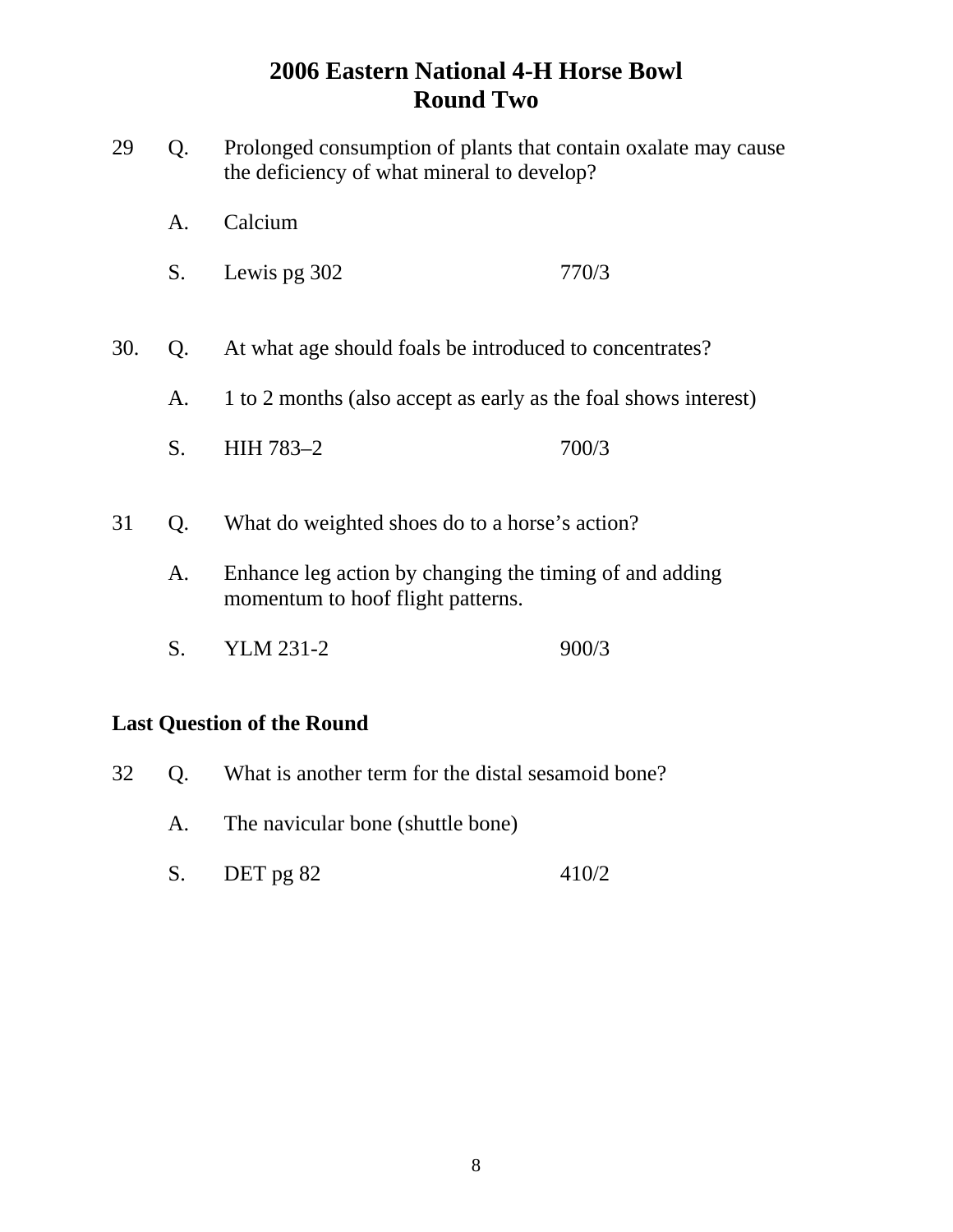### **One-On-One**

| Q.<br>What is the common name for the membrane of the eye that<br>helps remove foreign materials and is also called the third<br>eyelid or nictitans? |                                                                                                  |       |
|-------------------------------------------------------------------------------------------------------------------------------------------------------|--------------------------------------------------------------------------------------------------|-------|
| A.                                                                                                                                                    | Haw (Haws) (Do not accept nictitans, $3rd$ eyelid or nictitating<br>membrane – not common terms) |       |
| S.                                                                                                                                                    | DET pg 67, Evans pg 126                                                                          | 420/3 |
| Q.                                                                                                                                                    | The coronary cushion is the elastic portion of what structure of<br>the hoof?                    |       |
| A.                                                                                                                                                    | Coronary band                                                                                    |       |
| S.                                                                                                                                                    | HIH 505-5                                                                                        | 415/3 |
| Q.                                                                                                                                                    | A double dilution of the bay color results in what color?                                        |       |
| A.                                                                                                                                                    | Perlino                                                                                          |       |
| S.                                                                                                                                                    | Evans pg 81                                                                                      | 300/2 |
| Q.                                                                                                                                                    | What part of the equine digestive tract is found between the<br>jejunum and the cecum?           |       |
| A.                                                                                                                                                    | Ileum                                                                                            |       |
| S.                                                                                                                                                    | Kainer plate 51                                                                                  | 430/2 |
|                                                                                                                                                       |                                                                                                  |       |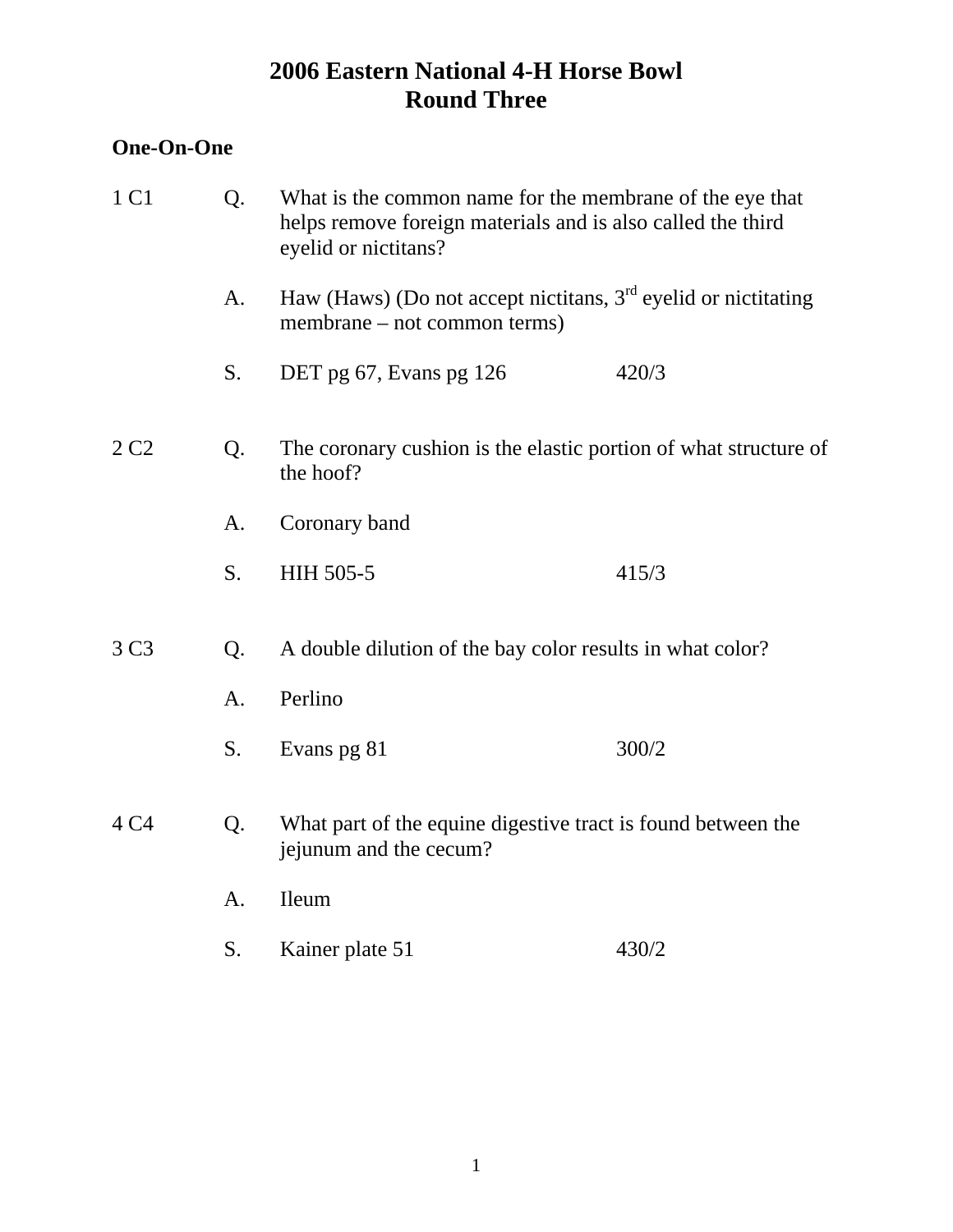| 5 C1             | Q.             | What is required in the diet to aid in the absorption of vitamins<br>$A, D, E$ and $K$ ?                                                                                                                                         |       |
|------------------|----------------|----------------------------------------------------------------------------------------------------------------------------------------------------------------------------------------------------------------------------------|-------|
|                  | A.             | Fat                                                                                                                                                                                                                              |       |
|                  | S.             | Lewis pg 22                                                                                                                                                                                                                      | 740/3 |
| 6 C <sub>2</sub> | Q.             | Name the four chambers of the heart.                                                                                                                                                                                             |       |
|                  | A.             | Right and left ventricle, right and left atrium                                                                                                                                                                                  |       |
|                  | S.             | Kainer plate 58                                                                                                                                                                                                                  | 440/2 |
| 7 <sub>C3</sub>  | Q.             | In the conformational defect bench knee or offset knee, what<br>bone is set too far to the outside of the knee?                                                                                                                  |       |
|                  | A <sub>1</sub> | Cannon bone, $3rd$ metatarsal                                                                                                                                                                                                    |       |
|                  | S.             | HIH 230-3                                                                                                                                                                                                                        | 600/2 |
| 8 C <sub>4</sub> | Q.             | Calcium is necessary for large number of diverse activities<br>throughout the horse's body, but an excess or deficiency of it<br>exerts its primary effects by causing disease in only one major<br>system. What is that system? |       |
|                  | A.             | Skeletal system (bones)                                                                                                                                                                                                          |       |
|                  | S.             | Lewis pg 20                                                                                                                                                                                                                      | 750/2 |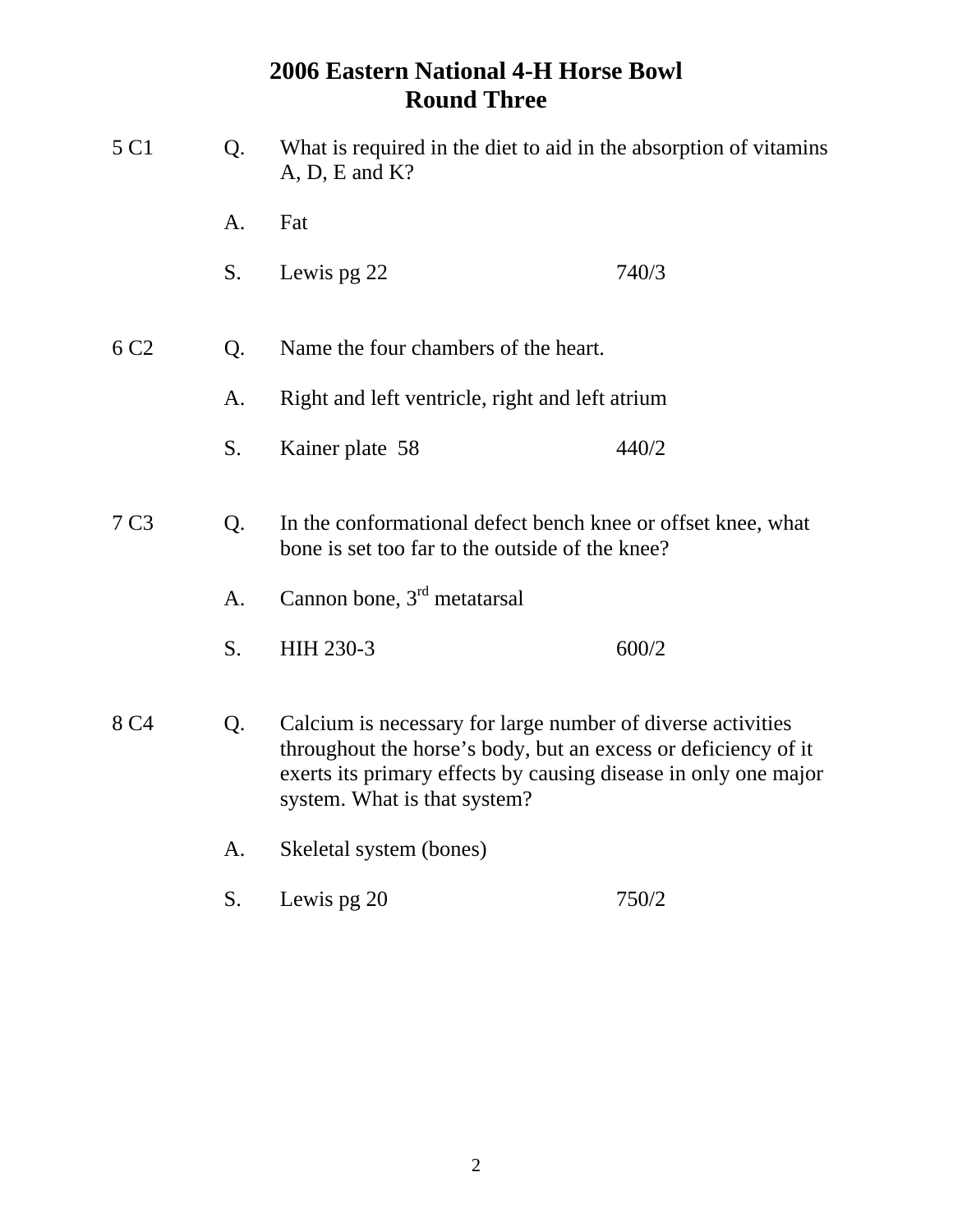| 9. C1                   | Q.                                                                                                               | What sense of the horse is the most essential in taking cues<br>from the rider?                                                                         |           |
|-------------------------|------------------------------------------------------------------------------------------------------------------|---------------------------------------------------------------------------------------------------------------------------------------------------------|-----------|
|                         | A.                                                                                                               | Sense of touch                                                                                                                                          |           |
|                         | S.                                                                                                               | HIH 1220-2                                                                                                                                              | $420 - 3$ |
| 10 C <sub>2</sub>       | What mineral functions jointly with Vitamin E in protecting<br>Q.<br>body tissues from oxidation-induced damage? |                                                                                                                                                         |           |
|                         | A.                                                                                                               | Selenium                                                                                                                                                |           |
|                         | S.                                                                                                               | Lewis pg 28                                                                                                                                             | 750/3     |
| 11 C <sub>3</sub>       | Q.                                                                                                               | Will the edges of a crack in the hoof wall – such as a sand crack<br>or quarter crack – heal together if the hoof wall is supported and<br>immobilized? |           |
|                         | A.                                                                                                               | $No$ – the hoof must grow out to eliminate the crack.                                                                                                   |           |
|                         | S.                                                                                                               | $YLM - 334-2$                                                                                                                                           | 815/3     |
| 12 C <sub>4</sub><br>Q. |                                                                                                                  | What nutritional component of the diet would you be<br>monitoring if you are measuring the weight of a horse on a<br>regular basis?                     |           |
|                         | A.                                                                                                               | Energy                                                                                                                                                  |           |
|                         | S.                                                                                                               | <b>HIH 820-1</b>                                                                                                                                        | 710/3     |

**End One-On-One**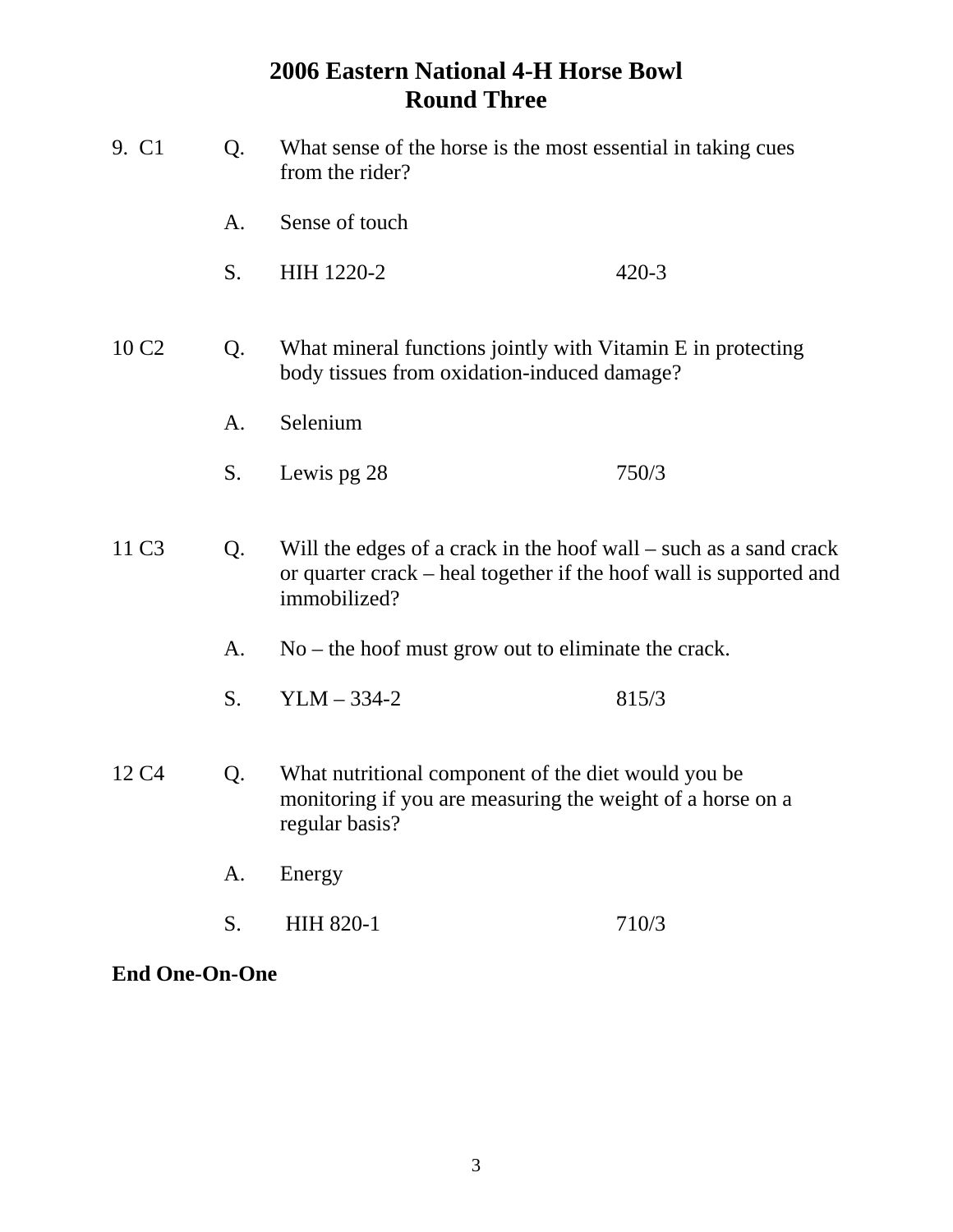### **Begin Open Questions**

- 13 Q. Horses that eat new leaves and acorns from oak trees are poisoned by what substance?
	- A. Tannic acid
	- S. Lewis pg 303 770/3
- 14 Q. The disturbance of the blood flow and the bond of the sensitive laminae to the horny laminae is the cause of what disease?
	- A. Laminitis (accept founder not really correct in current thinking, but used in Evans as similar events)
	- S. YLM 334-2 815/3

#### **Toss Up – Bonus Attached**

- 15 Q. What two additional gaits does the 5 gaited Saddlebred perform that the 3 gaited does not?
	- A. Slow gait (stepping pace) and rack (not single-foot this is a classification to describe all four beat artificial gaits)
	- S. Evans pg 39-40, 178 200/3

#### **Bonus Question**

- 16 Q. (Bonus question) When examining a horse, what three things would you evaluate when looking at the mucous membranes?
	- A. Color, moistness, and capillary refill time
	- S. HIH 425-2 870/3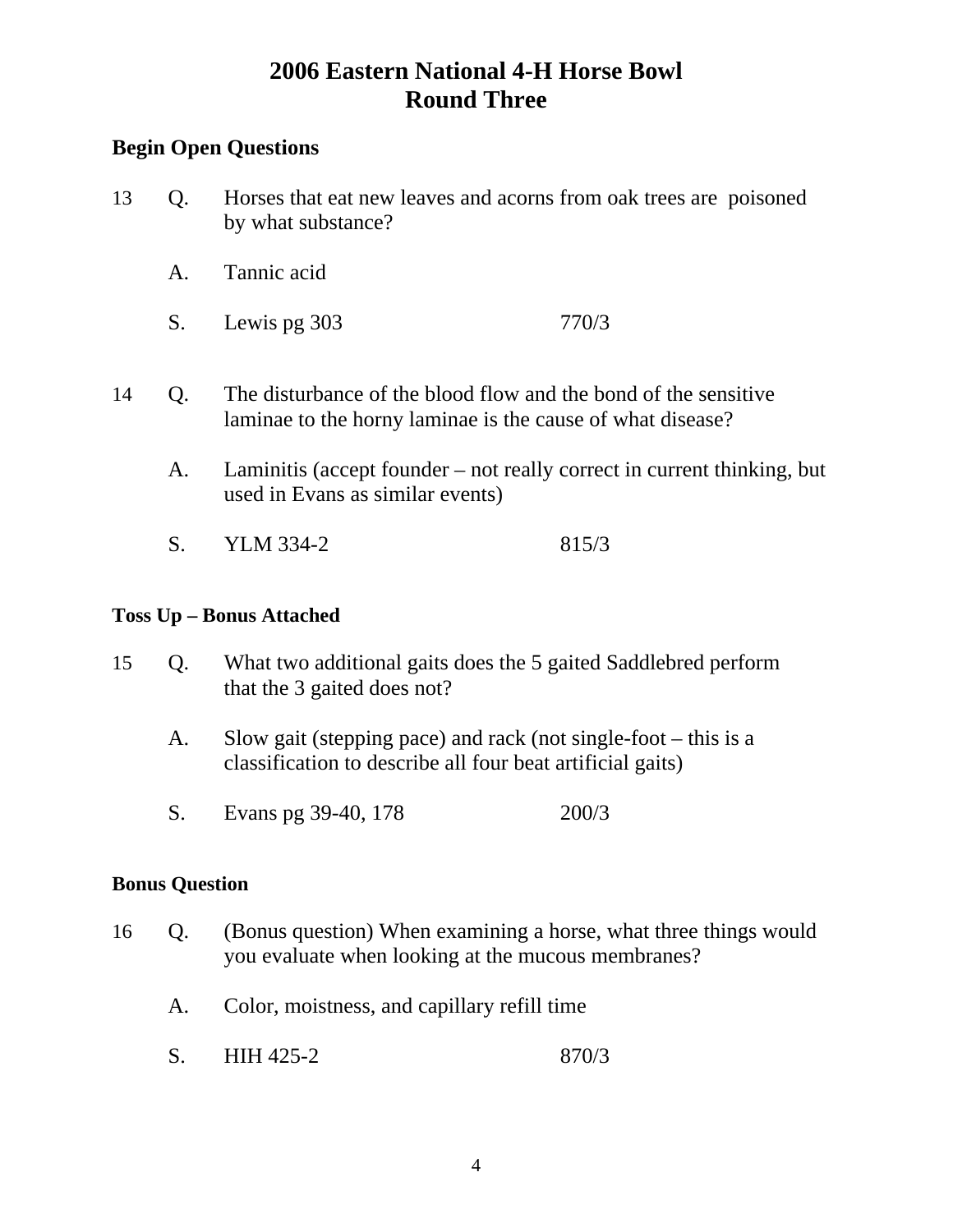### **Resume Open Questions**

- 17 Q. What tool is used to level the bearing surface of the hoof after it has been trimmed by the nippers? A. Rasp S. YLM 116-1 900/2 18. Q. The following statements are about forages. Which one is false? a. Forages are high in calcium and low in phosphorus b. Forages are high in fiber c. Forages are high in digestible energy A. C – forages are low in digestible energy S. Lewis pg 63 700/4 19 Q. Electrical wiring in a barn is always run in conduit to minimize fire hazards. Why?
	- A. To prevent chewing or rubbing by horses
	- S. YLM 107-2, Evans pg 775 920/2

### **Toss Up – Bonus Attached**

- 20 Q. (Two Part) What are the two functions of the long bones of the horse?
	- A. They act as <u>levers</u> and provide support for the weight and movement of the horse
	- S. Evans pg 90 400/3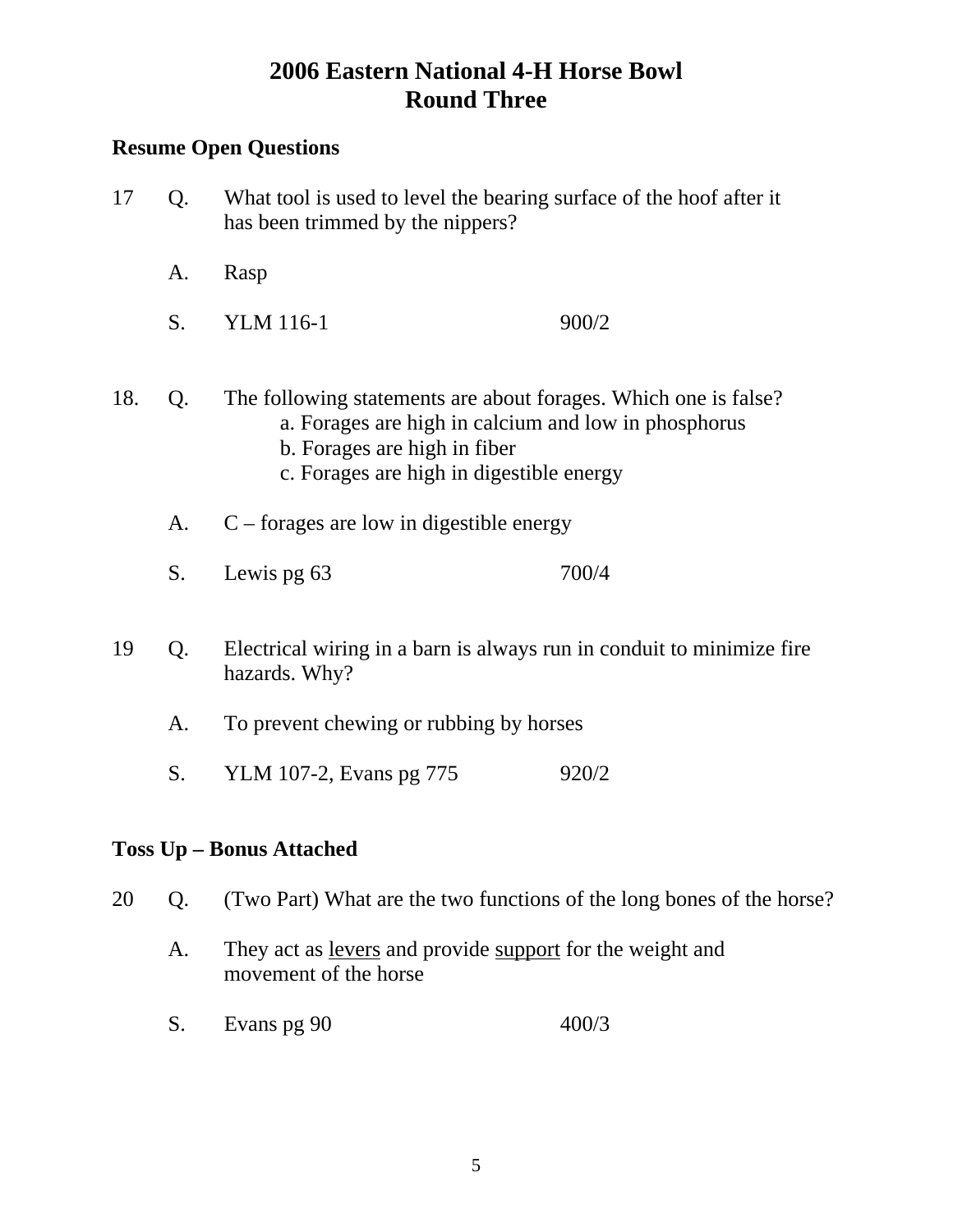#### **Bonus**

- 21 Q. (Bonus question) Name four functions of the horse's kidneys?
	- A. Production of urine excretes waste products Filter the blood – cleanse Control water balance Control pH Maintain electrolyte balance
	- S. Evans pg 119 470/3

- 22 Q. What is the "proper term" for the allergic skin reaction commonly called hives or protein bumps?
	- A. Urticaria
	- S. DET pg 280 860/3
- 23 Q. What breed of horse is described as having contributed to almost every major American horse breed and is the oldest of the American breeds: Unlike most breeds this breed traces its foundation to a single stallion named Figure and is the only breed named after a horse.
	- A. The Morgan
	- S. HIH 151-1, Evans pg 6 0200/2
- 24 Q. Buttercups are toxic to horses when consumed on pasture. Why would buttercups in hay not be considered toxic?
	- A. They are not toxic when they are dried
	- S. Lewis pg 306 770/3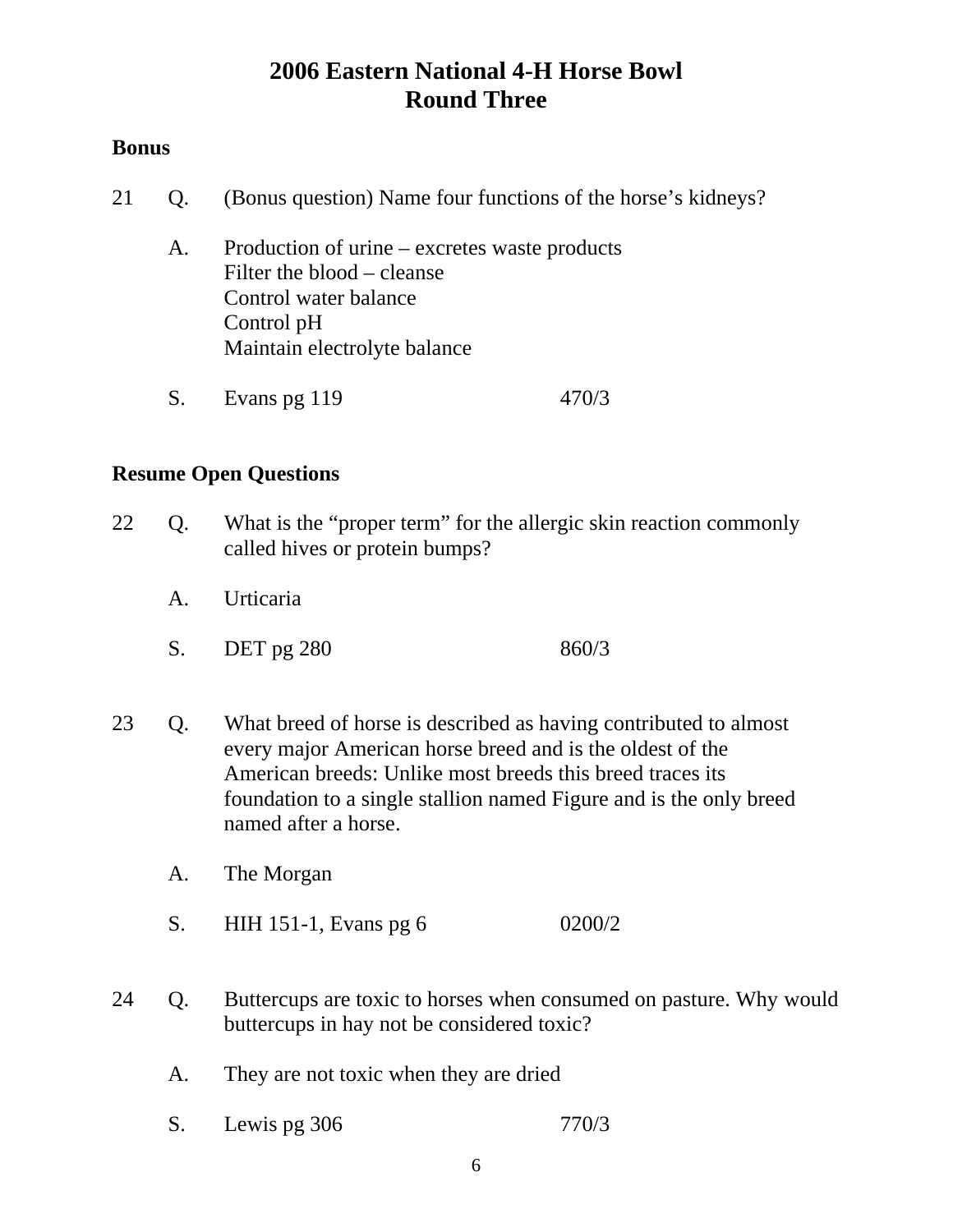- 25 Q. What infection of the horses hoof would be comparable to human onychomycosis or nail fungus?
	- A. White line disease (Fungal infection)
	- S. YLM 334-1 815/3

#### **Toss Up – Bonus Attached**

- 26 Q. (Two Part) What are two advantages of using bedding for your horse that is more absorbent?
	- A. You use less bedding and replace it less frequently (also less labor and less expensive)
	- S. HIH 330-1 920/3

#### **Bonus**

- 27 Q. (Bonus question) If you were going to trim a horse's hoof, what are the four essential tools you would need to have?
	- A. Hoof pick Hoof knife (Farrier's knife) Nippers Rasp
	- S. Evans pg 722 900/3

- 28 Q. The length of the horse's stride and frequency of the stride define what?
	- A. Speed
	- S. Evans pg 169 640/2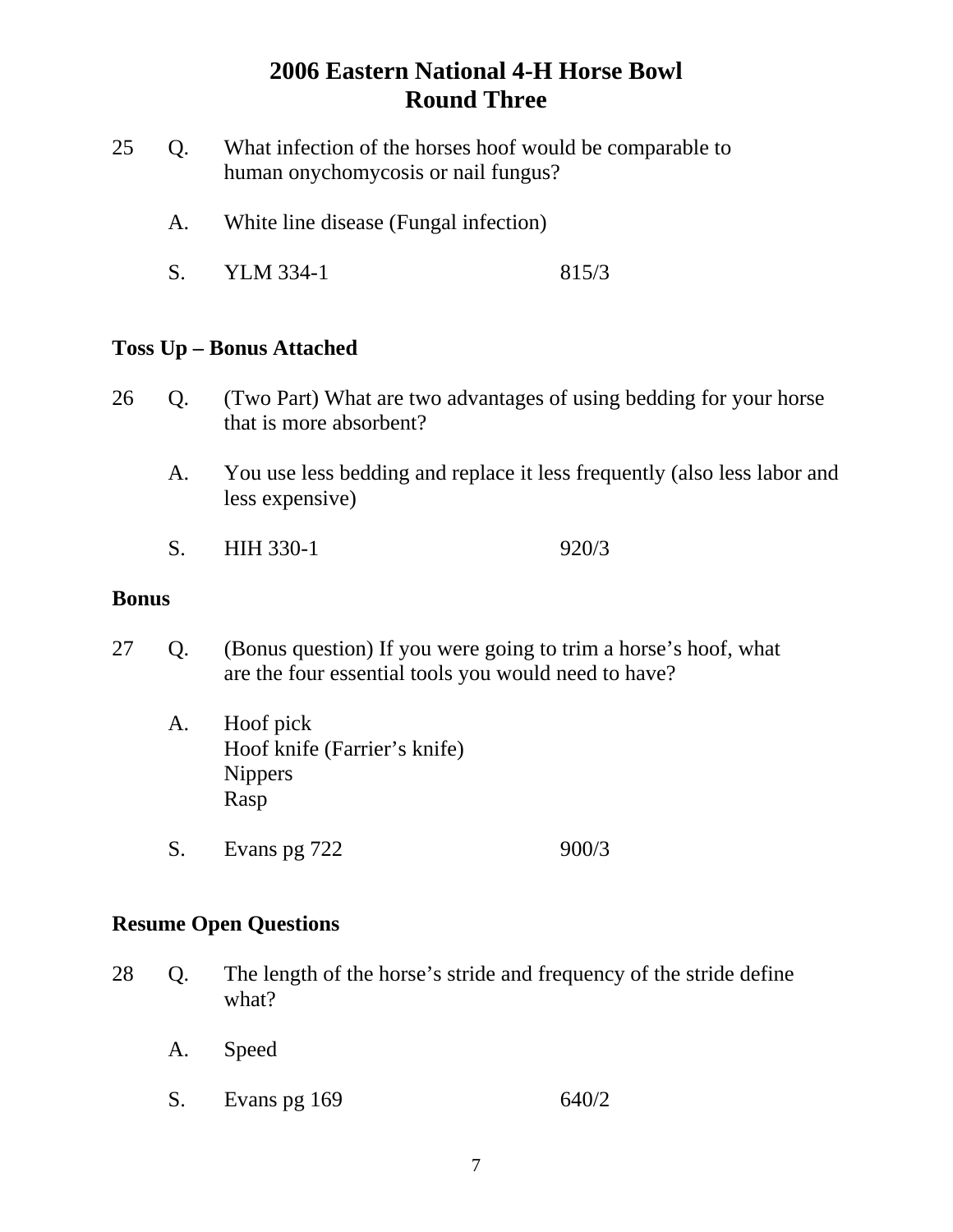- 29 Q. What English saddle is being described? Padded knee roll, deep seat, forward flap, most popular type of forward seat saddle used for multiple disciplines.
	- A. All purpose saddle
	- S. HIH 1100-1 1000/2
- 30. Q. What term would be defined as the degree of expression of a trait for which the horse has the gene?
	- A. Penetrance
	- S. HIH 1060-2 550/4
- 31 Q. Why does a horse's refusal to eat a new type of grain **not** necessarily indicate that it is spoiled or unpalatable?
	- A. Horses tend to prefer grains that they are accustomed to and initially reject changes.
	- S. Lewis pg 73 700/4

### **Last Question of the Round**

- 32 Q. In horse racing what distance describes the distance of 40 rods, 220 yards or 1/8 of a mile?
	- A. 1 Furlong
	- S. DET pg 116, Evans pg 20. 1040/2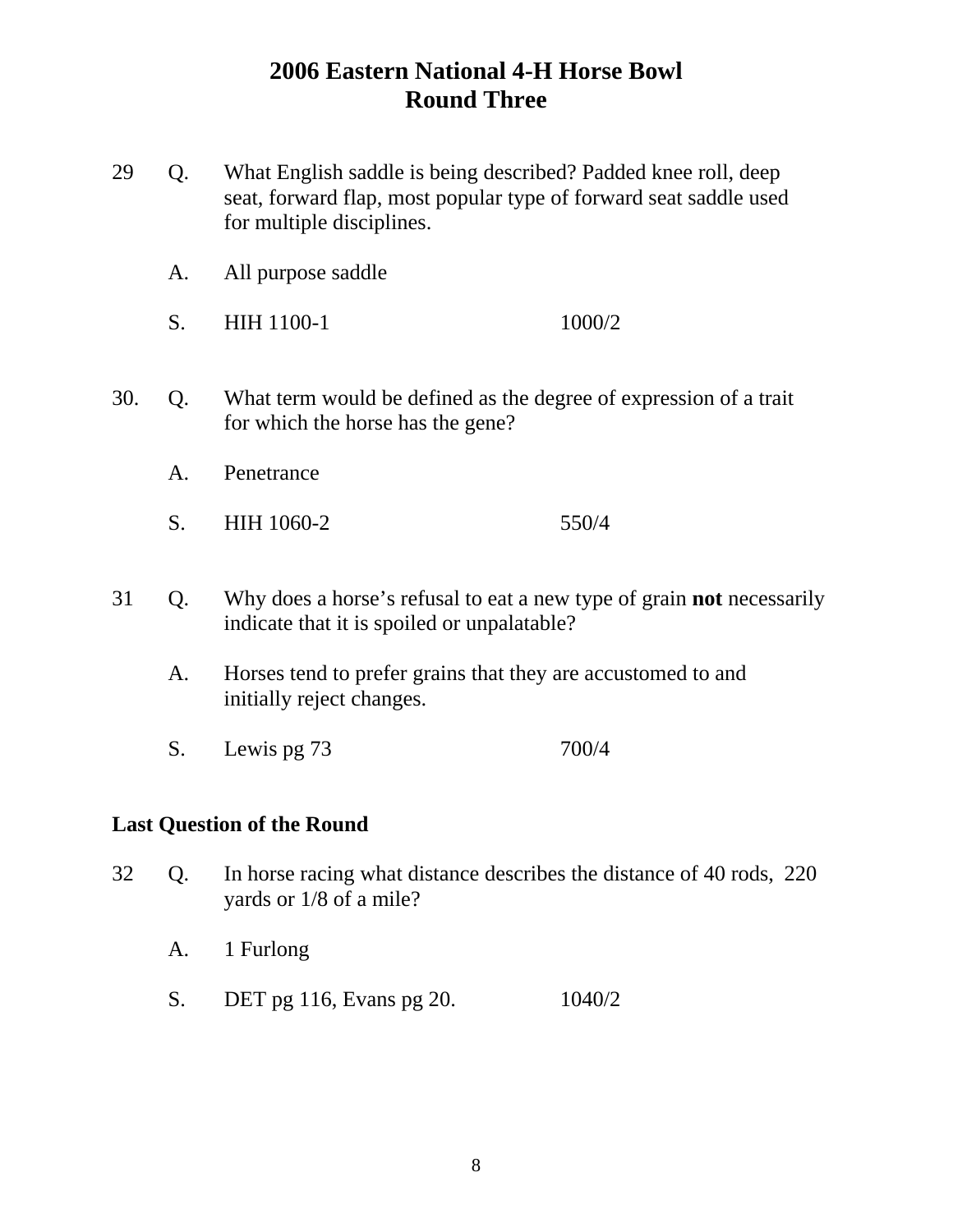### **One-On-One**

| 1 C1             | Q.                                                                                                    | In what part of the horse's digestive tract does the majority of<br>sound-generating digestive action occur?                                             |       |
|------------------|-------------------------------------------------------------------------------------------------------|----------------------------------------------------------------------------------------------------------------------------------------------------------|-------|
|                  | A.                                                                                                    | Cecum                                                                                                                                                    |       |
|                  | S.                                                                                                    | HIH 710-2                                                                                                                                                | 430/3 |
| 2C2              | Q.                                                                                                    | What is the common term to describe a swelling of the<br>subcutaneous bursa over the calcaneal tuber that is part of the<br>calcaneous bone of the hock? |       |
|                  | A.                                                                                                    | Capped hock                                                                                                                                              |       |
|                  | S.                                                                                                    | Kainer Plate 32                                                                                                                                          | 620/3 |
| 3 C <sub>3</sub> | Q.                                                                                                    | Based on cost per unit of energy, and comparing corn and oats,<br>which is cheaper?                                                                      |       |
|                  | A.                                                                                                    | Corn                                                                                                                                                     |       |
|                  | S.                                                                                                    | <b>YLM 302-2</b>                                                                                                                                         | 710/3 |
| 4 C4             | Q.<br>In what joint is the most common lameness found in the<br>Standardbred used for harness racing? |                                                                                                                                                          |       |
|                  | A <sub>1</sub>                                                                                        | Hock                                                                                                                                                     |       |
|                  | S.                                                                                                    | Evans pg 155                                                                                                                                             | 810/3 |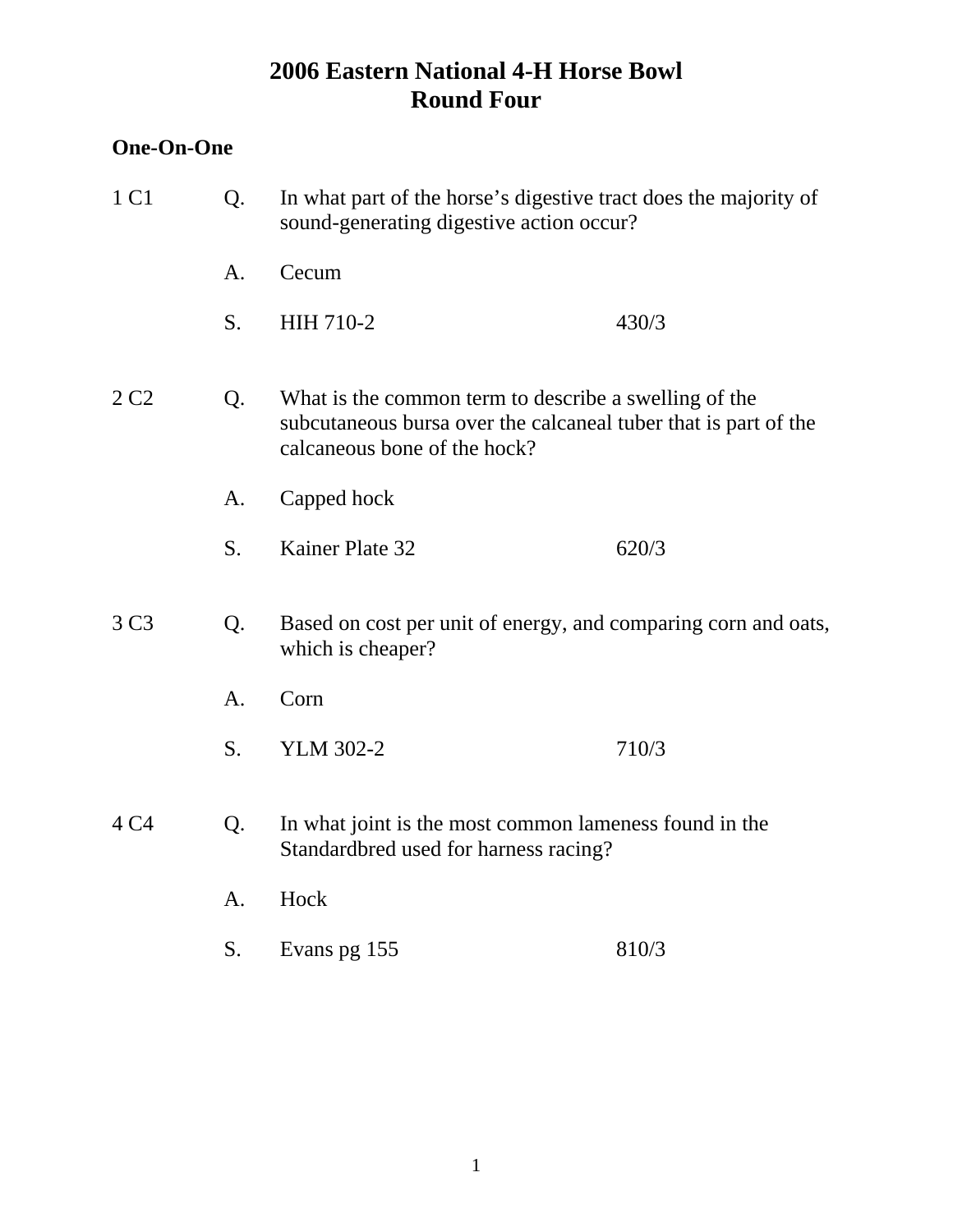| 5 C1<br>Q.<br>What chamber of the heart is the primary pumping chamber for<br>moving oxygenated blood to the body? |    |                                                                                                           |       |
|--------------------------------------------------------------------------------------------------------------------|----|-----------------------------------------------------------------------------------------------------------|-------|
|                                                                                                                    | A. | Left ventricle                                                                                            |       |
|                                                                                                                    | S. | Kainer plate 57                                                                                           | 440/3 |
| 6 C <sub>2</sub>                                                                                                   | Q. | Located beneath the ear, what is the largest of the horse's three<br>salivary glands?                     |       |
|                                                                                                                    | А. | Parotid salivary gland                                                                                    |       |
|                                                                                                                    | S  | DET pg 205                                                                                                | 430/3 |
| 7 C <sub>3</sub>                                                                                                   | Q. | Epiphora is the result of a blocked nasolacrimal duct and results<br>in the overflow of what fluid?       |       |
|                                                                                                                    | A. | <b>Tears</b>                                                                                              |       |
|                                                                                                                    | S. | Kainer plate 45                                                                                           | 420/3 |
| 8 C <sub>4</sub>                                                                                                   | Q. | What hoof disease is commonly a result of owner neglect and<br>dirty wet living conditions for the horse? |       |
|                                                                                                                    | A. | Thrush                                                                                                    |       |
|                                                                                                                    | S. | <b>HIH 540-1</b>                                                                                          | 815/3 |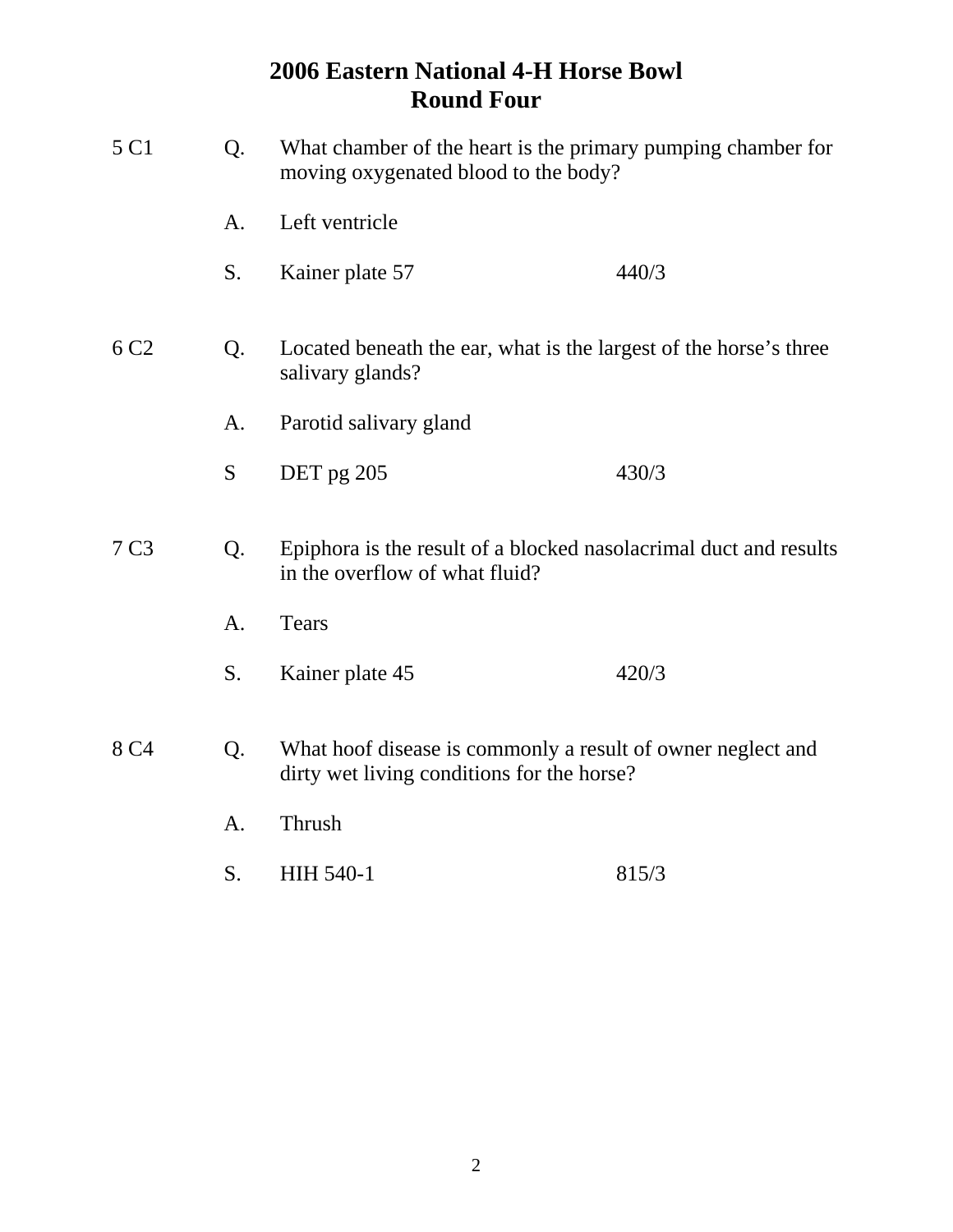| 9 C1                                                                                                               | Q.             | What is the proper name (genus and species) of the most<br>dangerous of the three large strongyles?                     |       |
|--------------------------------------------------------------------------------------------------------------------|----------------|-------------------------------------------------------------------------------------------------------------------------|-------|
|                                                                                                                    | A.             | Strongylus vulgaris                                                                                                     |       |
|                                                                                                                    | S.             | HIH 430-2                                                                                                               | 835/3 |
| 10 C <sub>2</sub>                                                                                                  | Q.             | What type of gene action is demonstrated when a trait of a<br>horse is the result of the additive effect of many genes? |       |
|                                                                                                                    | A.             | Quantitative                                                                                                            |       |
|                                                                                                                    | S.             | HIH 1020-3                                                                                                              | 550/3 |
| 11 C <sub>3</sub>                                                                                                  | Q.             | Endocarditis is an inflammation or infection of the lining of<br>what organ?                                            |       |
|                                                                                                                    | A <sub>1</sub> | Heart                                                                                                                   |       |
|                                                                                                                    | S.             | DET pg 91                                                                                                               | 840/3 |
| 12 C <sub>4</sub><br>Lactating mares have an increased need for water due to the<br>Q.<br>loss of water from what? |                |                                                                                                                         |       |
|                                                                                                                    | A.             | Milk production                                                                                                         |       |
|                                                                                                                    | S.             | Lewis pg 4                                                                                                              | 700/2 |

**End One-On-One**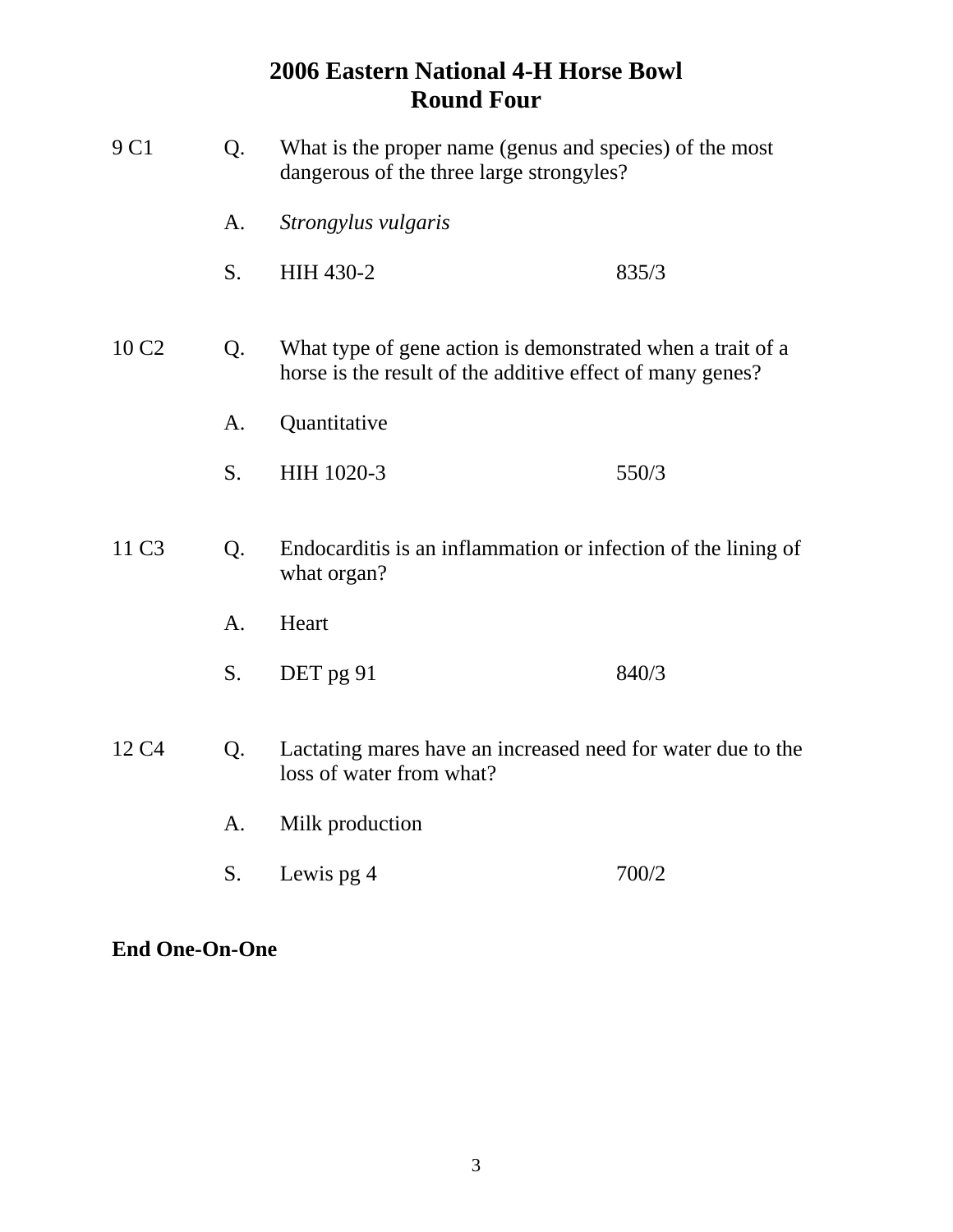### **Begin Open Questions**

- 13 Q. Your horse spooks unexpectedly, looking quickly to the side, but you see nothing that could have caused this. Why might you suspect your horse was frightened by a noise even though you did not hear anything?
	- A. Horses can hear sounds above the frequency range of human hearing.
	- S. Evans pg 121 420/3
- 14 Q. What type of hammer would you use to shape and make shoes on the anvil?
	- A. Rounding or turning hammer
	- S. YLM 116-2 900/2

#### **Toss Up – Bonus Attached**

- 15 Q. (Two Part) What hormone in the horse helps control glucose levels by decreasing them and in what organ is it produced?
	- A. Insulin, pancreas
	- S. Evans pg 127, Kainer plate 54 490/3

#### **Bonus Question**

- 16 Q. (Bonus Question) The Paso Fino performs a unique four-beat lateral gait that is essentially a broken pace that can be performed at three different speeds. What are the proper names for these three gaits?
	- A. Paso largo, Paso corto, Paso fino
	- S. Evans pg 178 640/4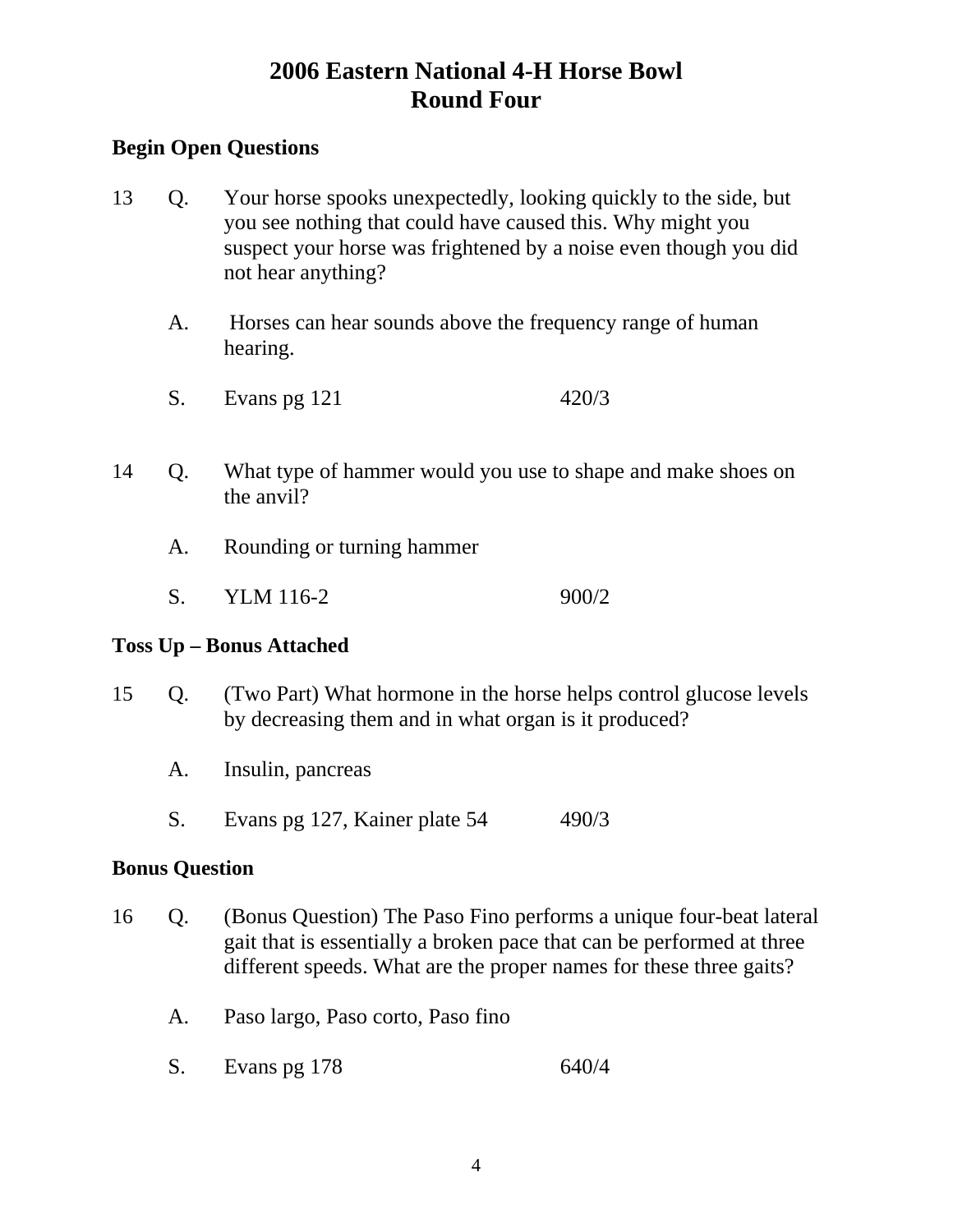#### **Resume Open Questions**

- 17 Q. Other than dust and mold, what ventilation problem does storing hay above stalls create?
	- A. Retention of heat and moisture (accept either also accept fire it would cause a ventilation problem and is a negative aspect of storing hay)
	- S. YLM 107-3 920/3
- 18 Q. Name the breed that includes the following famous names in its history – Messenger, Greyhound, Hambletonian, Dan Patch, and Niatross.
	- A. Standardbred
	- S. Evans pg 28-9 200/3
- 19 Q. What Western saddle is being described? Straight leg position, deep seat, tall horn, high cantle, rounded flap and lightweight.
	- A. Barrel racing (gymkhana) saddle
	- S. HIH 1100-5 1000/2

#### **Toss Up – Bonus Attached**

- 20 Q. (Two part) The term ergot has two distinct meanings. What are they?
	- A. Ergot is a fungus found on cereal grain plants that is toxic to horses A small horny growth at the base of the fetlock
	- S. Lewis pg 388 0700/4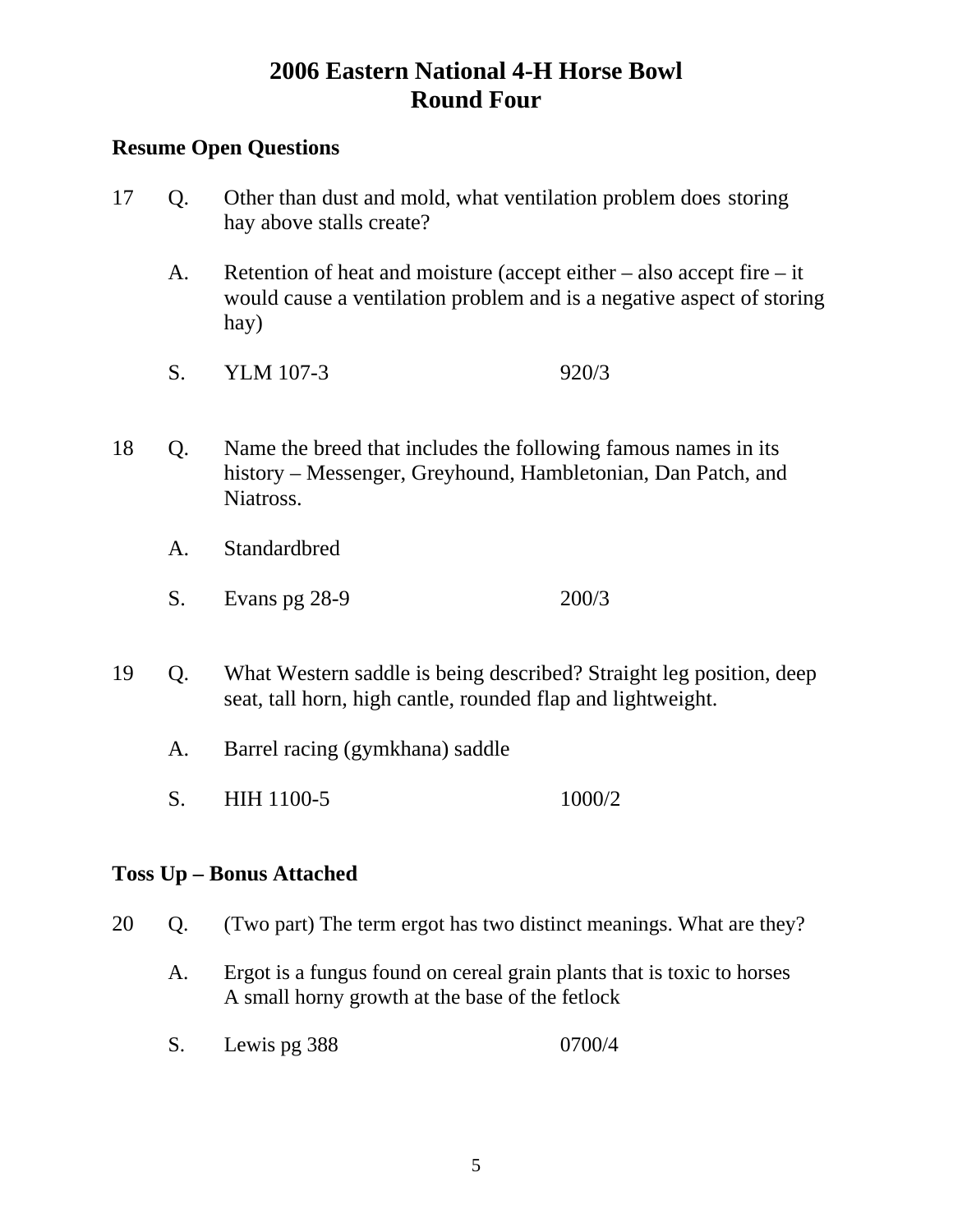#### **Bonus**

21 Q. (Bonus Question) No deworming schedule fits all horses. Most veterinarians recommend deworming four times a year. List four factors that would influence your deworming program.

| A. | Climate                                                  | Humidity                   |
|----|----------------------------------------------------------|----------------------------|
|    | Rainfall                                                 | Season                     |
|    | Concentration of horses                                  | Size of pasture            |
|    | Age of horses                                            | Parasite infection history |
|    | Travel of horses out of facility Fecal sample evaluation |                            |
|    |                                                          |                            |

S. HIH 430-7 700/3

| 22 | Q. | RUSUMU OPUN QUUSUUMS<br>Name one of the eight states in the U.S. that has excessively<br>selenium-rich soils due to native plants?                              |       |
|----|----|-----------------------------------------------------------------------------------------------------------------------------------------------------------------|-------|
|    | A. | California, Colorado, Idaho, Montana, Oregon, South Dakota,<br>Utah, and Wyoming.                                                                               |       |
|    | S. | Lewis pg 325                                                                                                                                                    | 770/3 |
| 23 | Q. | A tumor of pigment forming cells called a melanoma is most<br>common in which color horse?                                                                      |       |
|    | A. | Gray                                                                                                                                                            |       |
|    | S. | Evans pg 514                                                                                                                                                    | 860/3 |
| 24 | Q. | Sickle hock is a conformational defect that places heavy strain on<br>the long plantar ligament of the hock and predisposes the horse to<br>what joint problem? |       |
|    | A. | Curb                                                                                                                                                            |       |
|    | S. | Kainer plate 40                                                                                                                                                 | 620/3 |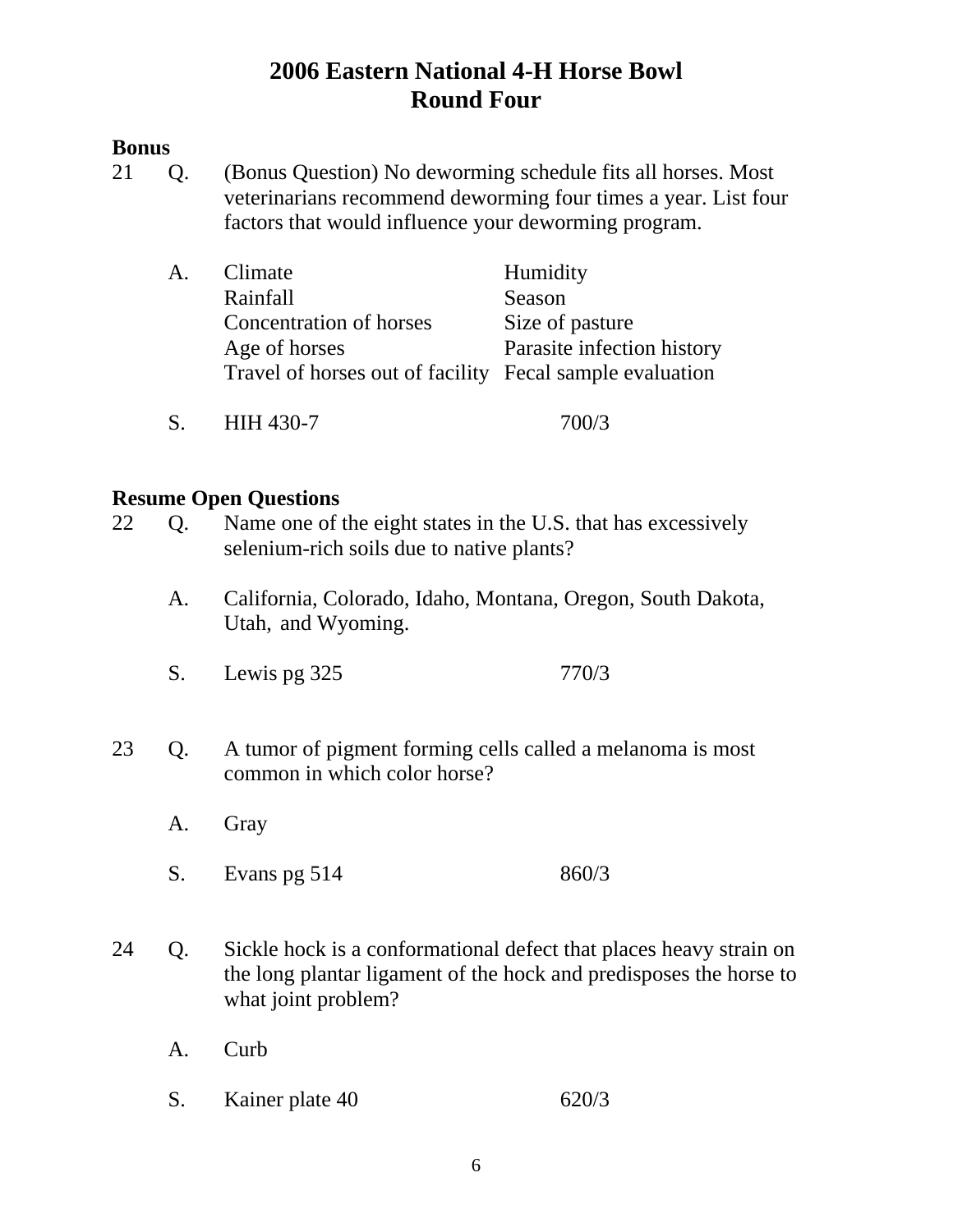- 25 Q. Using wood shavings for bedding is more costly than using straw, but the additional cost can be justified financially by savings in what area?
	- A. Labor
	- S. HIH 330-1 920/3

#### **Toss Up – Bonus Attached**

| 26 | (Two part) In reference to horses, what two purposes does |
|----|-----------------------------------------------------------|
|    | Epsom salts serve?                                        |

- A. Laxative or to treat a foot abscess or bruise
- S. DET pg 98 870/3

#### **Bonus**

27 Q. (Bonus Question) Give 3 symptoms of liver failure.

| A. | Weight loss        | Depression         |
|----|--------------------|--------------------|
|    | Abnormal behavior  | Icterus (jaundice) |
|    | Bloody urine       | Anemia             |
|    | Photosensitization |                    |
|    |                    |                    |

S. Lewis pg 310 800/4

- 28 Q. An egg bar horseshoe is used to provide additional support to what part of the hoof?
	- A. Rear portion or heels.
	- S. HIH 515-4 900/3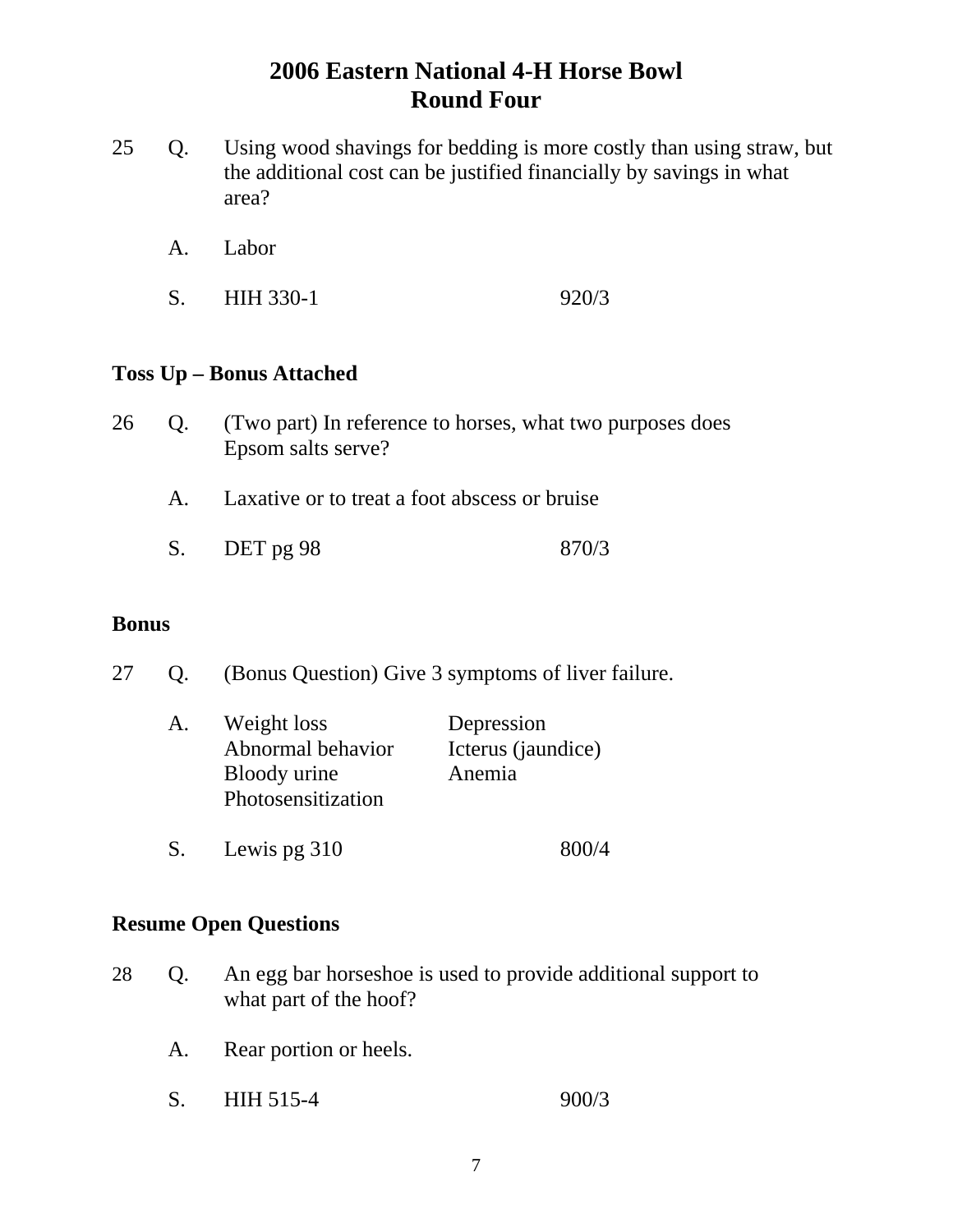- 29 Q. In feeding, what is the best way to insure the horse has adequate salt intake?
	- A. Have salt available free choice the horse will consume enough to meet its needs.
	- S. Lewis pg 25 750/3
- 30. Q. What is the most common symptom of black walnut poisoning?
	- A. Founder (laminitis)
	- S. Lewis pg 323 770/3
- 31 Q. Explain why a boticide should be given one month after the first frost?
	- A. The frost will kill the adult flies which eliminate further eggs and larvae. After one month any larvae will have migrated to the stomach and will be subject to the effects of the dewormer.
	- S. Lewis pg 161 830/4

#### **Last Question of the Round**

- 32 Q. What term id used to describe the middle team in a six horse hitch?
	- A. Swing team
	- S. DET pg 261 1050/3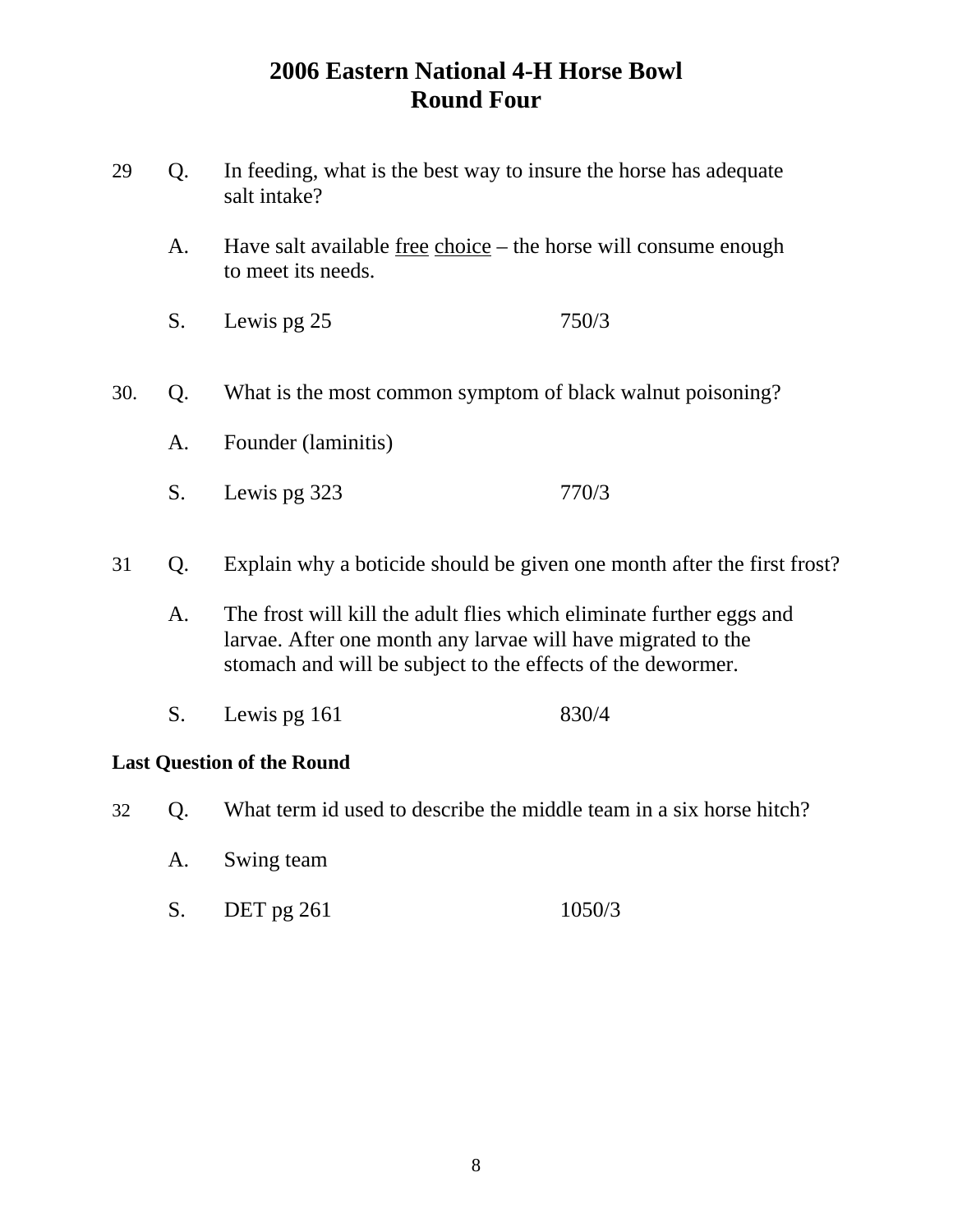### **One-On-One**

| 1 C1             | Q. | The hypothalamus controls many endocrine functions by<br>releasing hormones that directly affect what other gland? |       |
|------------------|----|--------------------------------------------------------------------------------------------------------------------|-------|
|                  | A. | Pituitary gland                                                                                                    |       |
|                  | S. | Evans pg 126                                                                                                       | 490/3 |
| 2C2              | Q. | The lens lies behind the pupil and focuses the light rays to form<br>the image on what structure?                  |       |
|                  | A. | Retina                                                                                                             |       |
|                  | S. | DET pg 167                                                                                                         | 420/3 |
| 3 C <sub>3</sub> | Q. | The two tough sheet-like structures called the broad ligaments<br>support what organ in the horse's abdomen?       |       |
|                  | A. | Uterus                                                                                                             |       |
|                  | S. | HIH 910-3                                                                                                          | 480/3 |
| 4 C4             | Q. | What is the proper term for the procedure to visualize, examine<br>and count chromosomes under the microscope?     |       |
|                  | A. | Karyotyping                                                                                                        |       |
|                  | S. | HIH 1060-1                                                                                                         | 550/3 |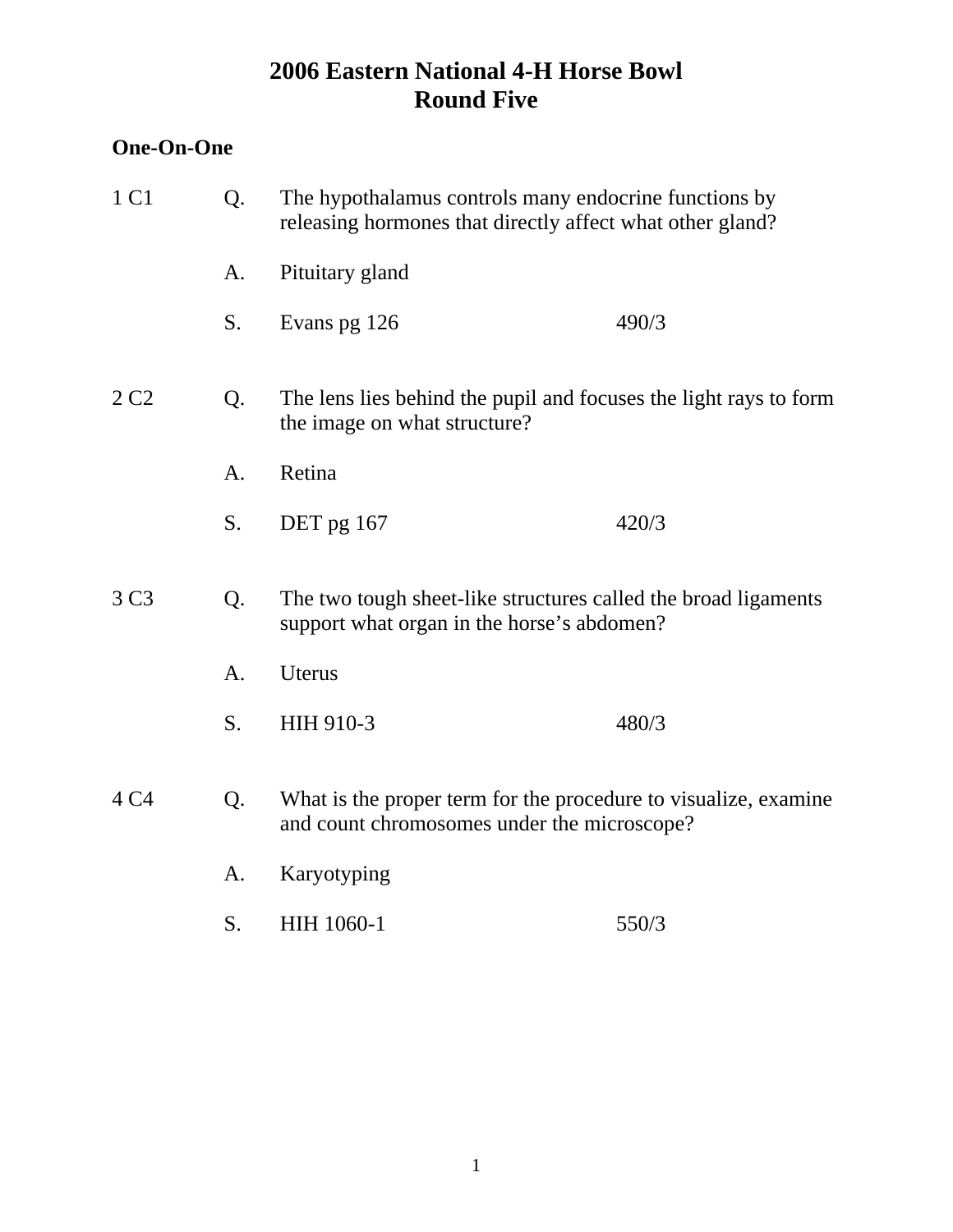| 5 C1             | Q. | What structure is commonly found on a barn roof and functions<br>to properly ventilate the barn?                                                   |       |  |  |
|------------------|----|----------------------------------------------------------------------------------------------------------------------------------------------------|-------|--|--|
|                  | A. | Cupola, ridge vents                                                                                                                                |       |  |  |
|                  | S. | <b>HIH 320-8</b>                                                                                                                                   | 900/3 |  |  |
| 6 C <sub>2</sub> | Q. | Wheat bran is a by-product that can be added to a horse's ration<br>as a source of additional fiber. What part of the wheat is the<br>bran?        |       |  |  |
|                  | A. | The bran is the outer covering of the wheat kernel which is<br>removed during the cleaning and processing of the grain                             |       |  |  |
|                  | S. | <b>HIH 760-8</b>                                                                                                                                   | 700/3 |  |  |
| 7 <sub>C3</sub>  | Q. | Which nutrient can be used for energy, but is less efficient in<br>conversion to energy and is commonly used for growth and<br>tissue maintenance? |       |  |  |
|                  | A. | Protein                                                                                                                                            |       |  |  |
|                  | S. | <b>HIH 820-1</b>                                                                                                                                   | 760/3 |  |  |
| 8 C4             | Q. | What group of parasites are the most significant and common<br>of all of the equine's parasites?                                                   |       |  |  |
|                  | A. | Strongyles (bloodworms)                                                                                                                            |       |  |  |
|                  | S. | HIH 430-1                                                                                                                                          | 835/3 |  |  |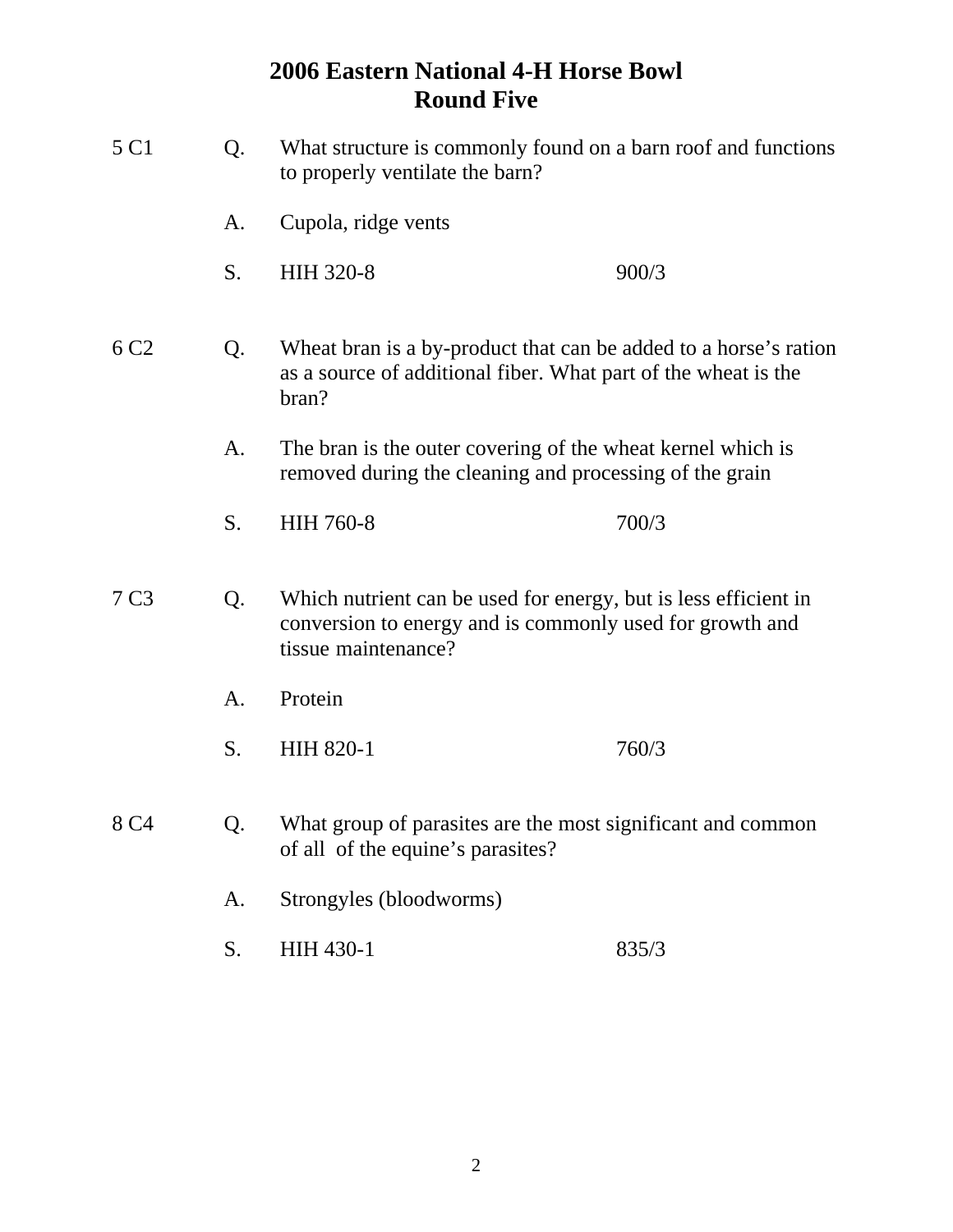| 9 C1              | Q.             | What is the common name for an infection of the cranial nuchal<br>bursa?                             |       |  |  |
|-------------------|----------------|------------------------------------------------------------------------------------------------------|-------|--|--|
|                   | A <sub>1</sub> | Poll evil                                                                                            |       |  |  |
|                   | S.             | Kainer plate 20                                                                                      | 810/3 |  |  |
| 10 C <sub>2</sub> | Q              | Dicoumarol in moldy sweet clover affects blood clotting by<br>causing a deficiency of which vitamin? |       |  |  |
|                   | A.             | Vitamin K                                                                                            |       |  |  |
|                   | S.             | Lewis pg 332                                                                                         | 770/3 |  |  |
| 11 C <sub>3</sub> | Q.             | Which nutrient has the highest energy density?                                                       |       |  |  |
|                   | A.             | Fat                                                                                                  |       |  |  |
|                   | S.             | <b>YLM 302-2</b>                                                                                     | 710/3 |  |  |
| 12 C <sub>4</sub> | Q.             | What term refers to a remedy used to counteract a poison?                                            |       |  |  |
|                   | A.             | Antidote                                                                                             |       |  |  |
|                   | S.             | DET pg 12                                                                                            | 770/3 |  |  |

### **End One-On-One**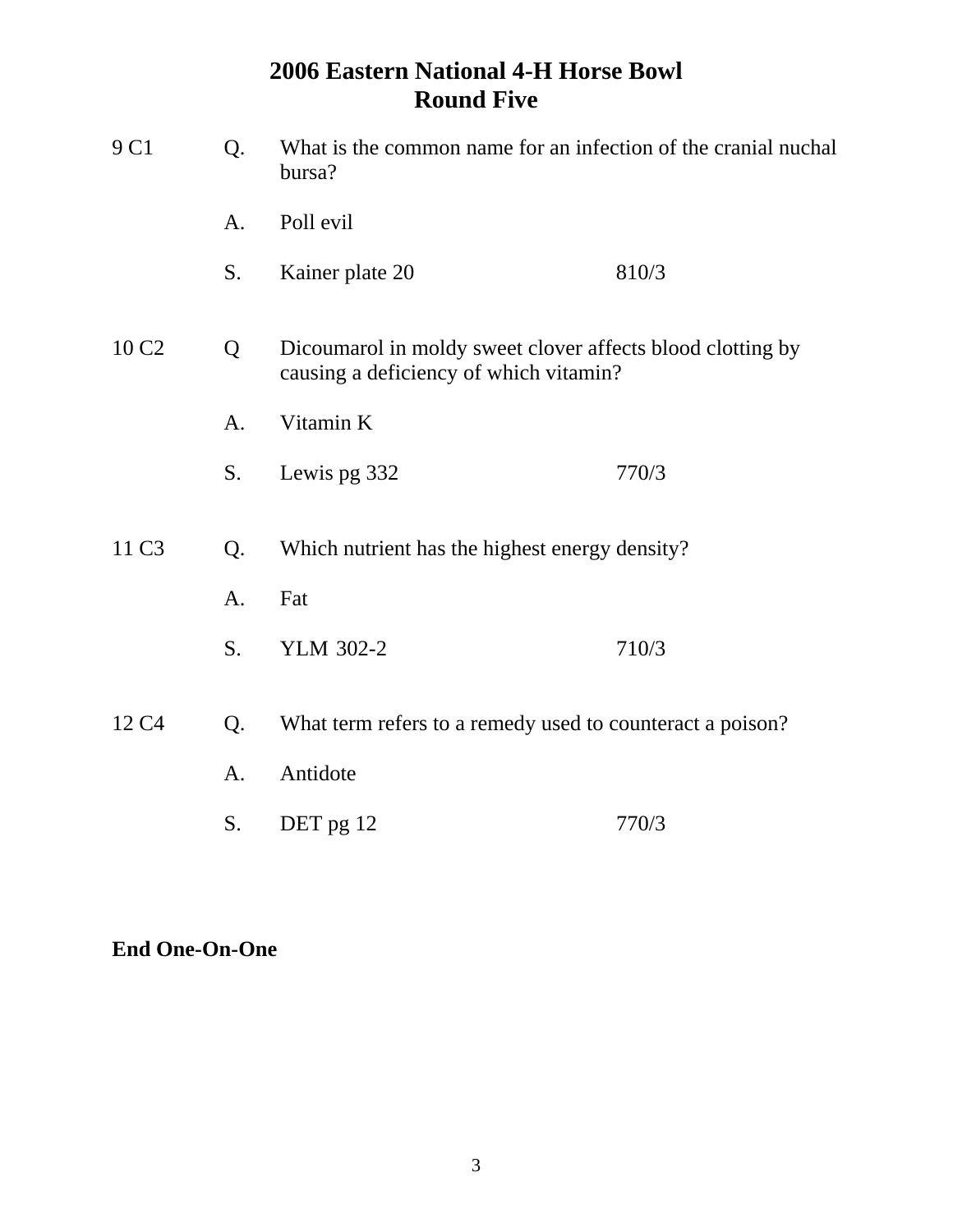### **Begin Open Questions**

- 13 Q. What pack saddle is being described normally a centerfire rigged, single cinched with a half-breed, and is best suited for sling loads?
	- A. Decker
	- S. HIH 1125-1 1020/3
- 14 Q. Identify the horse color from the following description body color yellowish or gold; mane and tail may be black, brown, red, yellow, white or mixed; usually has a dorsal stripe, zebra stripes on legs and transverse stripe over the withers.
	- A. Dun
	- S HIH 140-1 300/3

#### **Toss Up – Bonus Attached**

- 15 Q. (Two Part) What are the two major components of blood?
	- A. Plasma (not serum) and cells
	- S. Evans pg 117. 440/3

#### **Bonus Question**

- 16 Q. (Bonus question) From a genetic standpoint, what are the three basic colors of the horse?
	- A. Black, bay, and chestnut.
	- S. HIH 1040-1 550/4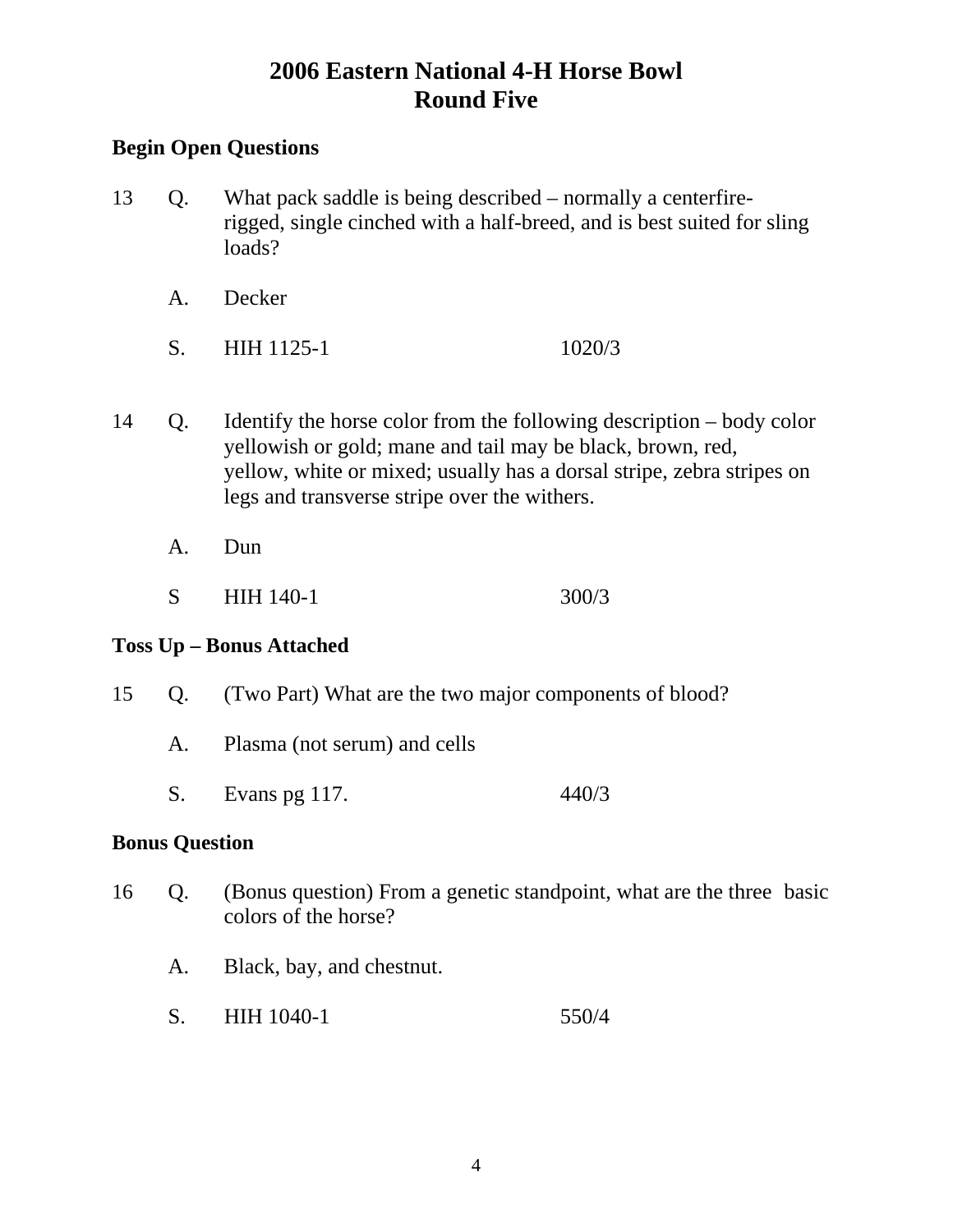### **Resume Open Questions**

- 17 Q. What is the primary means through which internal parasites are spread?
	- A. Manure
	- S. HIH 430-4 835/3
- 18 Q. What advantage do web or rubber reins provide over plain reins?
	- A. More secure grip, not slippery when wet.
	- S. HIH 1100-6 1000/2
- 19 Q. What form of malnutrition is the most common one seen in horses in the United States?
	- A. Obesity
	- S. Evans pg 218 700/3

### **Toss Up – Bonus Attached**

- 20 Q. (Two Part) The epiglottis helps direct the movement of materials through the pharynx into what two major tubular structures that exit the rear aspect of the pharynx?
	- A. Trachea and esophagus
	- S. Kainer plate 50, Evans pg 105 450/3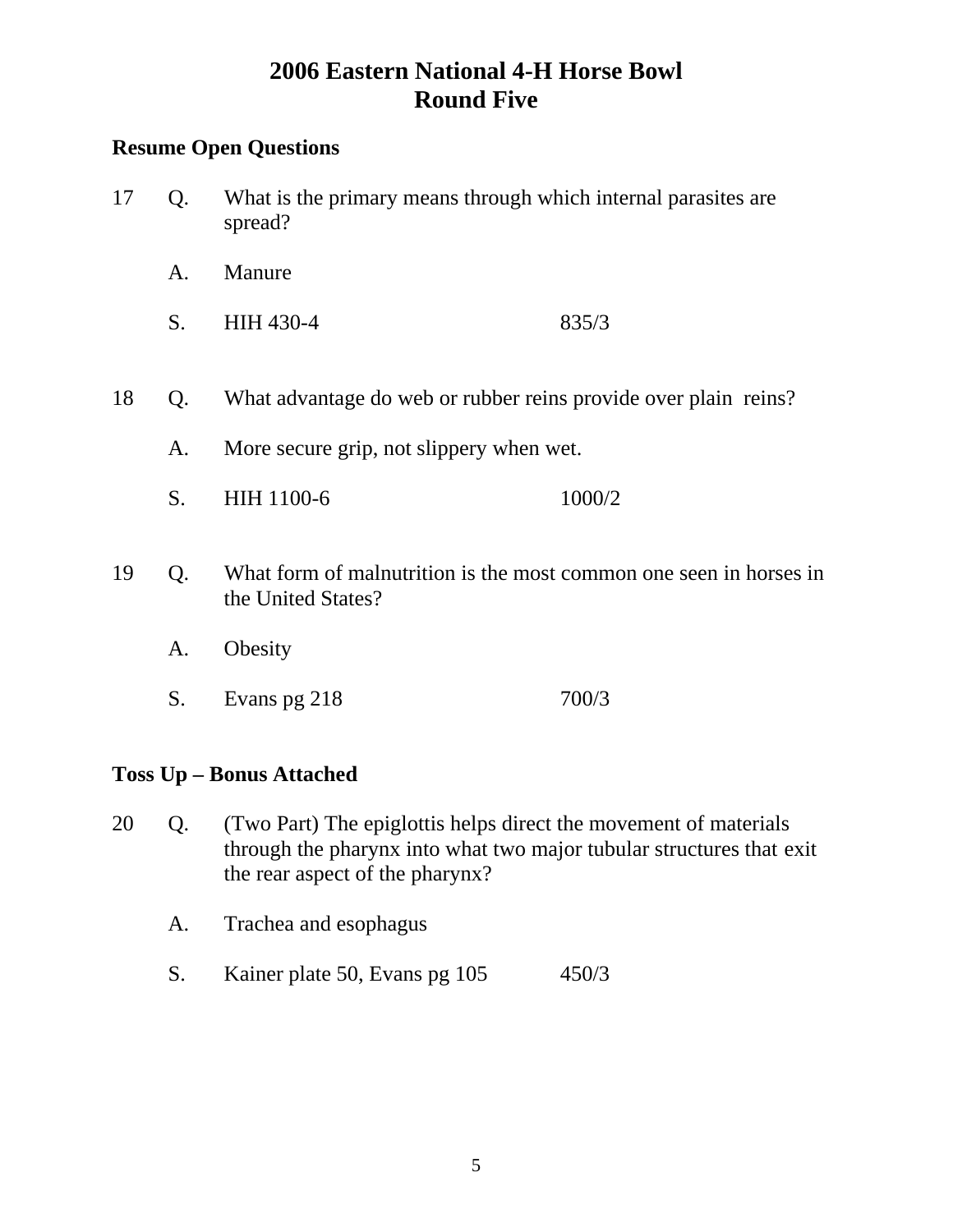### **Bonus**

- 21 Q. (Bonus Question) Excessive salivation or slobbering may be caused by trauma to the mucous membranes of the mouth from a variety of plants and grasses. Identify three other causes (other than plants) of this symptom.
	- A. Choke Sharp points on the teeth Poorly fitting bits Inappropriately used bits Infectious diseases of the mouth (ex. Vesicular stomatitis) Horses bedded on wood shavings containing bitter weed Drugs Old toothless horses
	- S. Lewis pg 301 830/4

- 22 Q. An abscess of the hoof can cause intense pain and lameness. Other than protecting the area and antibiotics, what is the most important thing to do to encourage resolution of this infection?
	- A. Drainage of the abscess.
	- S. HIH 540-2 815/3
- 23 Q. What is the major event of the third stage of labor?
	- A. Expulsion of the placenta
	- S. Kainer Plate 73 510/4
- 24 Q. You are evaluating a horse for purchase and it appears sound on examination and gaiting. What would you look for when examining the hooves to determine if the horse has experienced chronic laminitis?
	- A. Irregular rings on the hoof wall (also a wide white line at the toe and a flat sole could be considered acceptable)
	- S. HIH 540-5 815/3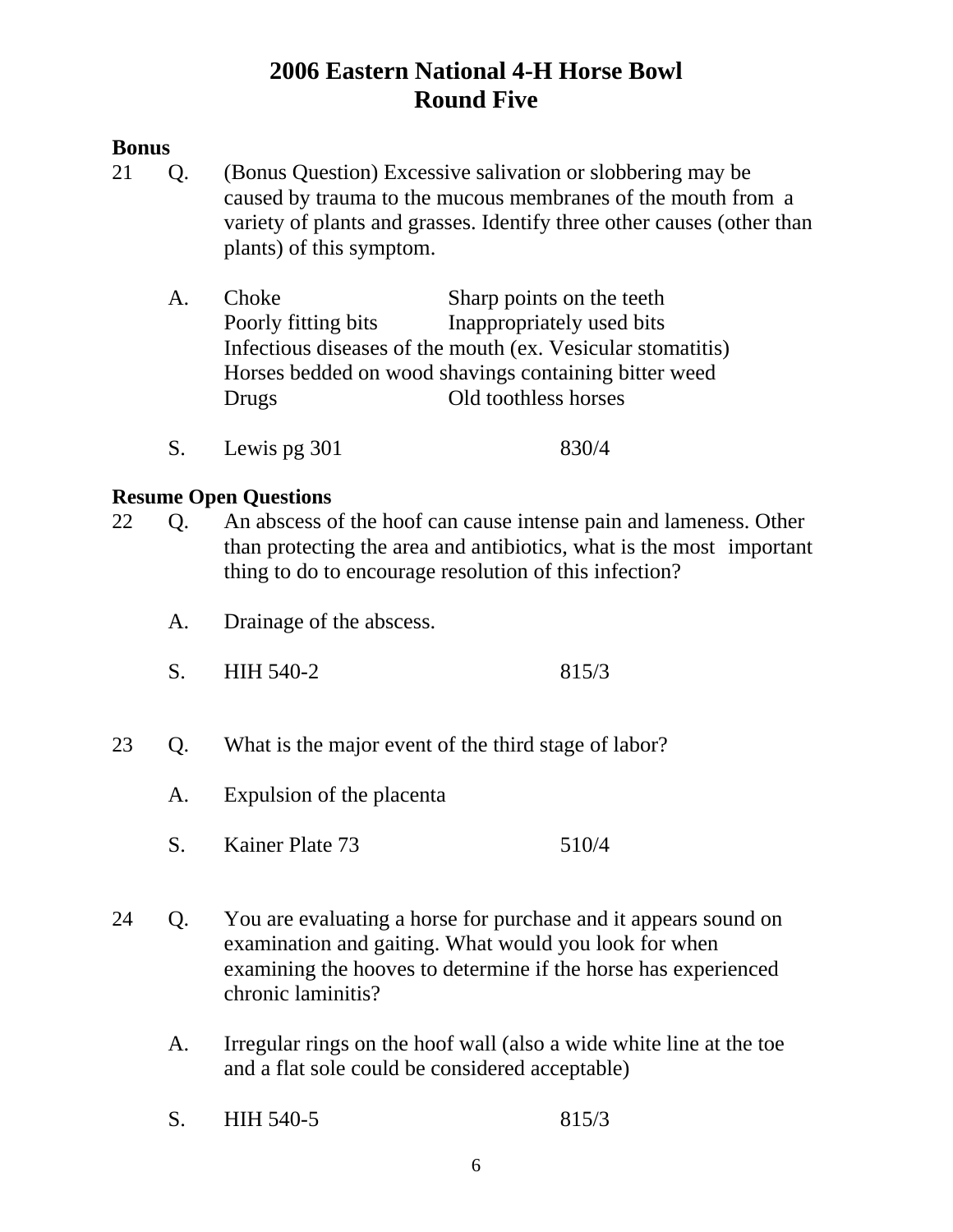- 25 Q. What is the difference between bradycardia and tachycardia?
	- A. Bradycardia is an unusually slow heart rate; tachycardia is an unusually rapid heart rate
	- S. DET pg 37, 262 840/3

#### **Toss Up – Bonus Attached**

- 26 Q. Give two names for the artificial gait of the Tennessee Walking Horse that is characterized by a smooth, fluid motion; the hind foot over strides the print of the front foot, and there is a nodding of the head.
	- A. Running walk and plantation gait
	- S. Evans pg 178 640/4

#### **Bonus**

- 27 Q. (Bonus Question) Name three things baling hay too wet moisture content greater than 20% - will cause?
	- A. Cause hay to become moldy (brown/black in color) Will generate heat that will cause a loss of vitamin content Will decrease protein digestibility May lead to spontaneous combustion
	- S. YLM 337-2, Lewis pg 115, HIH 750-4 700/4

- 28 Q. What structure on the ventral surface of the hoof is used as the guideline for shaping the hoof and nail placement?
	- A. White line
	- S. HIH 525-1 900/3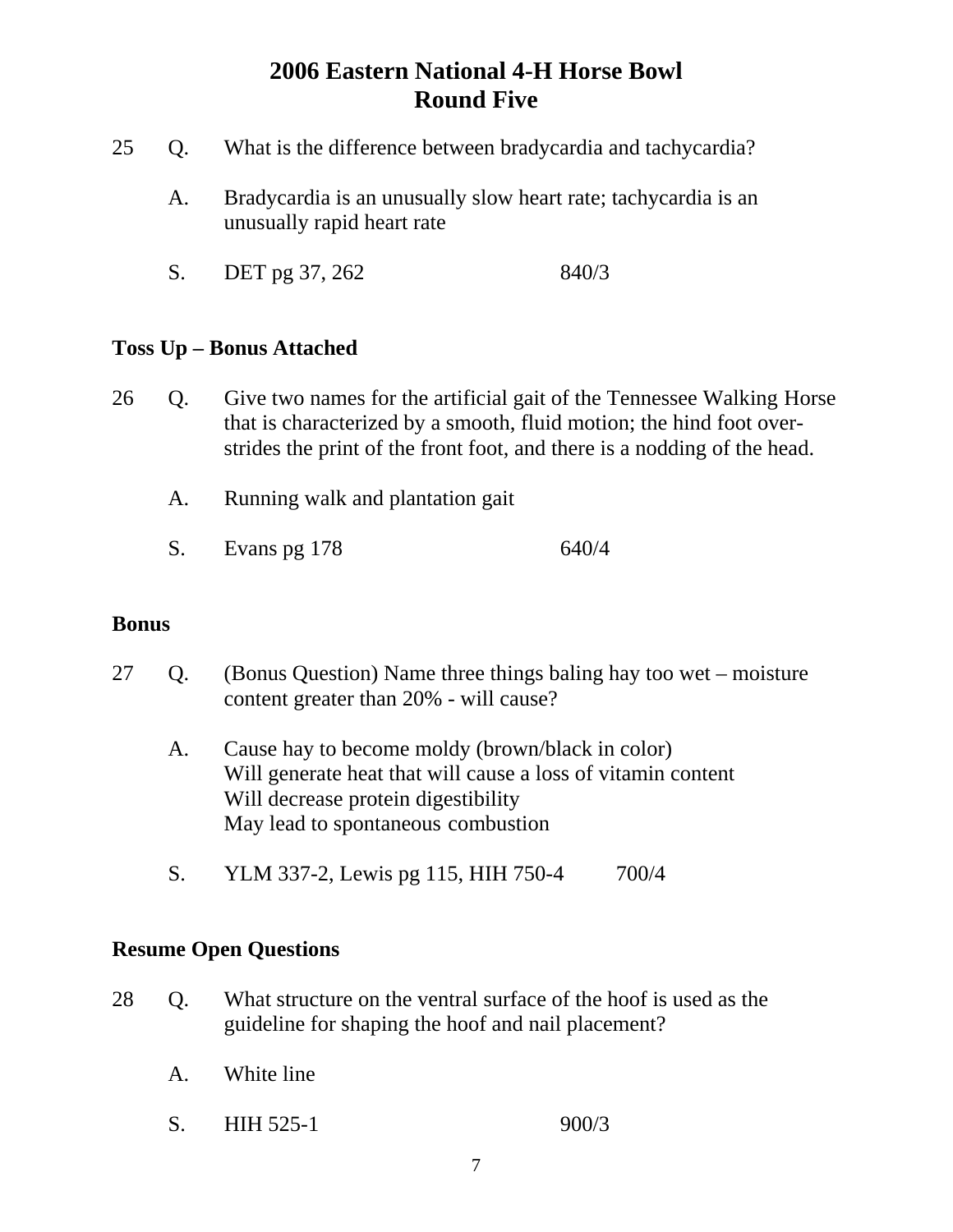- 29 Q. What breed of horse is described as having a primary color of chestnut, but includes a wide range of other colors, having a refined head with small ears, a long neck with considerable arch, a high withers, used today primarily as a show horse and can be 3 or 5 gaited and shown in fine harness?
	- A. American Saddlebred Horse
	- S. HIH 156-1, Evans pgs 38-9 200/3
- 30. Q. What is the minimum width for a stall door?
	- A. 4 feet
	- S. YLM 207-2, HIH 320-6 920/3
- 31 Q. What class of horse, as defined for feeding management, might require increased quantities in the diet or unrestricted access to free choice salt?
	- A. Working horses (lose salt through sweating)
	- S. HIH 710-7 750/4

#### **Last Question of the Round**

- 32. Q. Name one type of insurance that covers breeding mare infertility.
	- A. Barrenness Insurance, Prospective Foal Insurance and Live Foal Insurance
	- S. HIH 1340–3 1100/3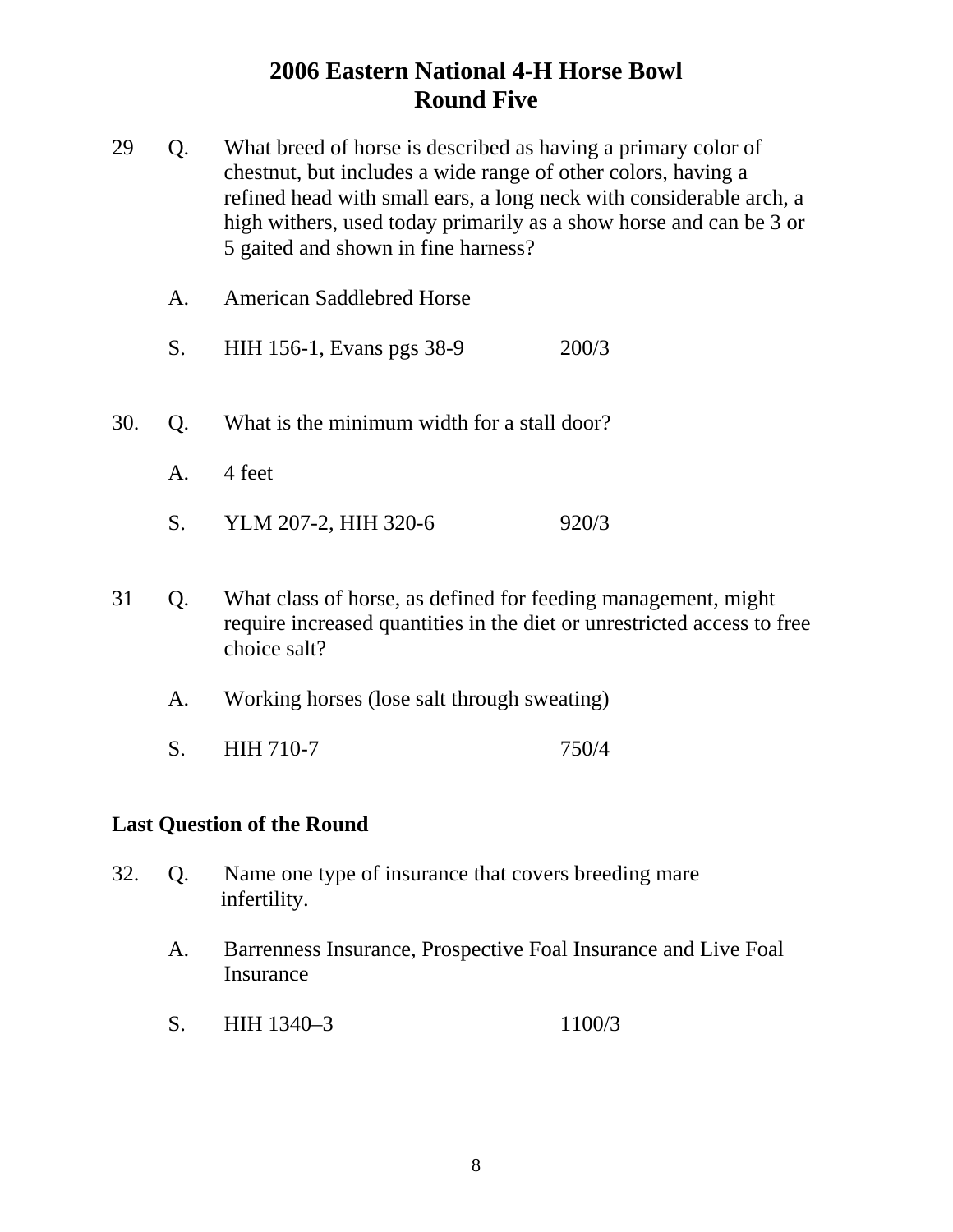## **One-On-One**

| 1. C1             | Q. | What is the name of the procedure used to "temporarily"<br>anesthetize a nerve to localize the site of pain for lameness<br>diagnosis? |       |  |
|-------------------|----|----------------------------------------------------------------------------------------------------------------------------------------|-------|--|
|                   | A. | A nerve block (not nerving)                                                                                                            |       |  |
|                   | S. | Kainer plate 22, Lewis pg 397                                                                                                          | 420/3 |  |
| 2. C <sub>2</sub> | Q. | What hormone would be influencing the cervix when it is<br>flaccid, very pink and vascular, and produces a thin watery<br>mucous?      |       |  |
|                   | A. | Estrogen                                                                                                                               |       |  |
|                   | S. | HIH 910-3                                                                                                                              | 480/3 |  |
| 3. C <sub>3</sub> | Q. | What arteries are the first to branch off of the aorta and supply<br>blood to the heart muscle?                                        |       |  |
|                   | A. | Coronary arteries                                                                                                                      |       |  |
|                   | S. | Kainer plate 58                                                                                                                        | 440/3 |  |
| 4. C <sub>4</sub> | Q. | In "general terms" what does the horse's adrenal gland<br>produce?                                                                     |       |  |
|                   | A. | Hormones                                                                                                                               |       |  |
|                   | S. | DET pg 4, Evans pg 127                                                                                                                 | 490/3 |  |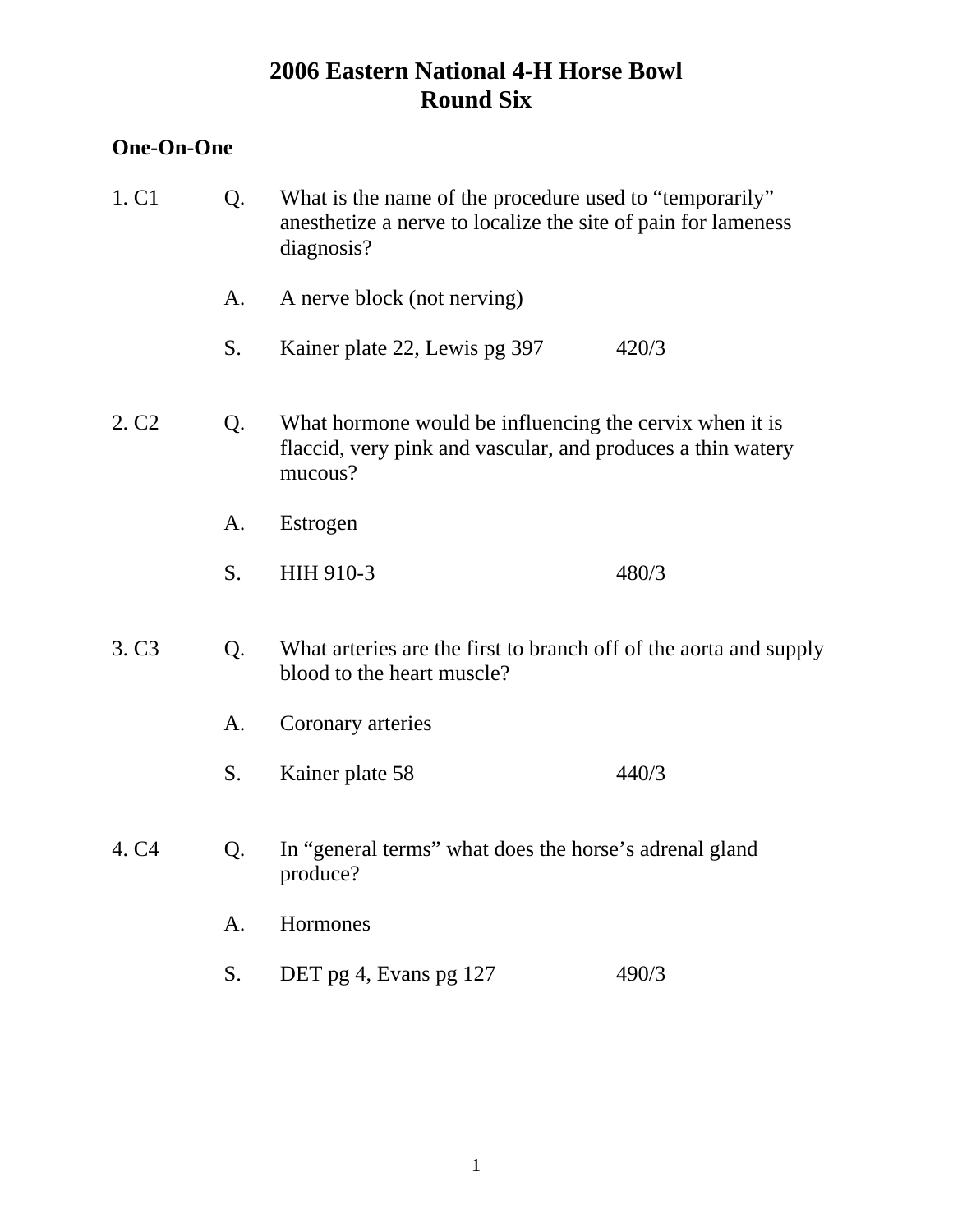| 5. C1             | Q. | Which draft breed has a gestation length 15 to 20 days longer<br>than any other draft mare?                                                     |                                                                |  |
|-------------------|----|-------------------------------------------------------------------------------------------------------------------------------------------------|----------------------------------------------------------------|--|
|                   | A. | Belgian                                                                                                                                         |                                                                |  |
|                   | S. | Lewis 242                                                                                                                                       | 0200/4                                                         |  |
| 6. C <sub>2</sub> | Q. | Considering the stomach, small intestine and large intestine,<br>where do feeds being processed by the horse spend the least<br>period of time? |                                                                |  |
|                   | A. | Stomach (15 minutes)                                                                                                                            |                                                                |  |
|                   | S. | <b>YLM 203-1</b>                                                                                                                                | 430/4                                                          |  |
| 7. C <sub>3</sub> | Q. | body tissue?                                                                                                                                    | Alkaloid poisoning primarily blocks nerve impulses to what     |  |
|                   | A. | <b>Muscles</b>                                                                                                                                  |                                                                |  |
|                   | S. | Lewis pg 340                                                                                                                                    | 770/4                                                          |  |
| 8. C <sub>4</sub> | Q. | what?                                                                                                                                           | Ossification of the cartilages of the distal phalanx is called |  |
|                   | A. | Side bone                                                                                                                                       |                                                                |  |
|                   | S. | Kainer Plate 12                                                                                                                                 | 810/3                                                          |  |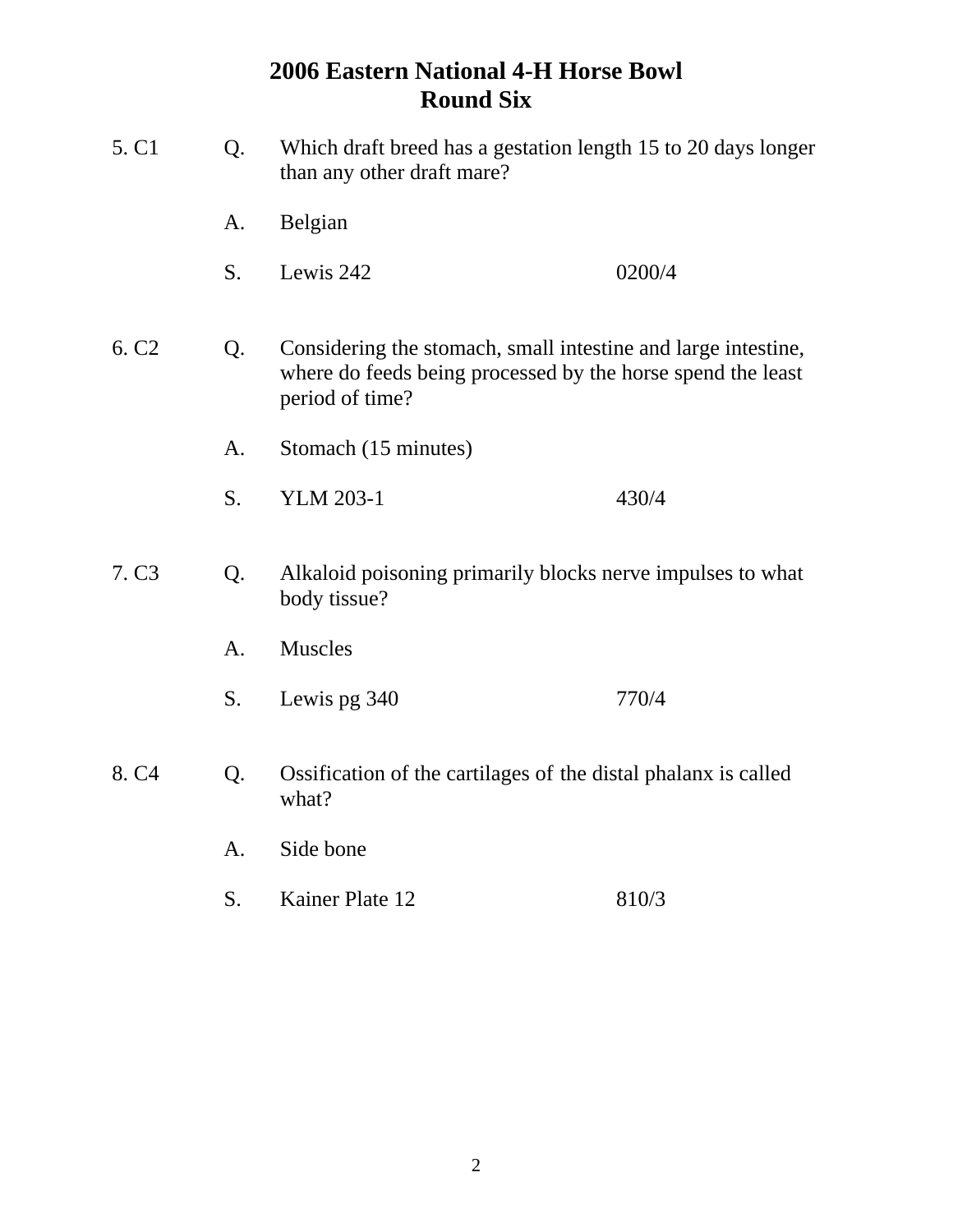| 9. C <sub>1</sub>  | Bacteria in the horse's digestive tract have enzymes capable of<br>Q.<br>converting cellulose into what digestible product. |                                                                                                                         |       |
|--------------------|-----------------------------------------------------------------------------------------------------------------------------|-------------------------------------------------------------------------------------------------------------------------|-------|
|                    | A.                                                                                                                          | VFAs - volatile fatty acids                                                                                             |       |
|                    | S.                                                                                                                          | Lewis pg 17                                                                                                             | 720/3 |
| 10. C <sub>2</sub> | Q.                                                                                                                          | What is the vector for the equine disease caused by the bacteria<br>Borrelia buurgdorferi, also known as Lymes disease? |       |
|                    | A.                                                                                                                          | <b>Ticks</b>                                                                                                            |       |
|                    | S.                                                                                                                          | HIH 655-1                                                                                                               | 840/3 |
| 11. C <sub>3</sub> | Q.<br>What fat soluble vitamin is considered necessary for growth<br>and development of a strong hoof wall?                 |                                                                                                                         |       |
|                    | A.                                                                                                                          | Vitamin A                                                                                                               |       |
|                    | S.                                                                                                                          | <b>HIH 505-2</b>                                                                                                        | 740/3 |
| 12. C <sub>4</sub> | Q.                                                                                                                          | What are added to horse shoes to help take the stress off of the<br>nails and stabilize the shoe on the foot?           |       |
|                    | A.                                                                                                                          | Clips                                                                                                                   |       |
|                    | S.                                                                                                                          | YLM 231-2, HIH 515-2                                                                                                    | 900/3 |

### **End One-On-One**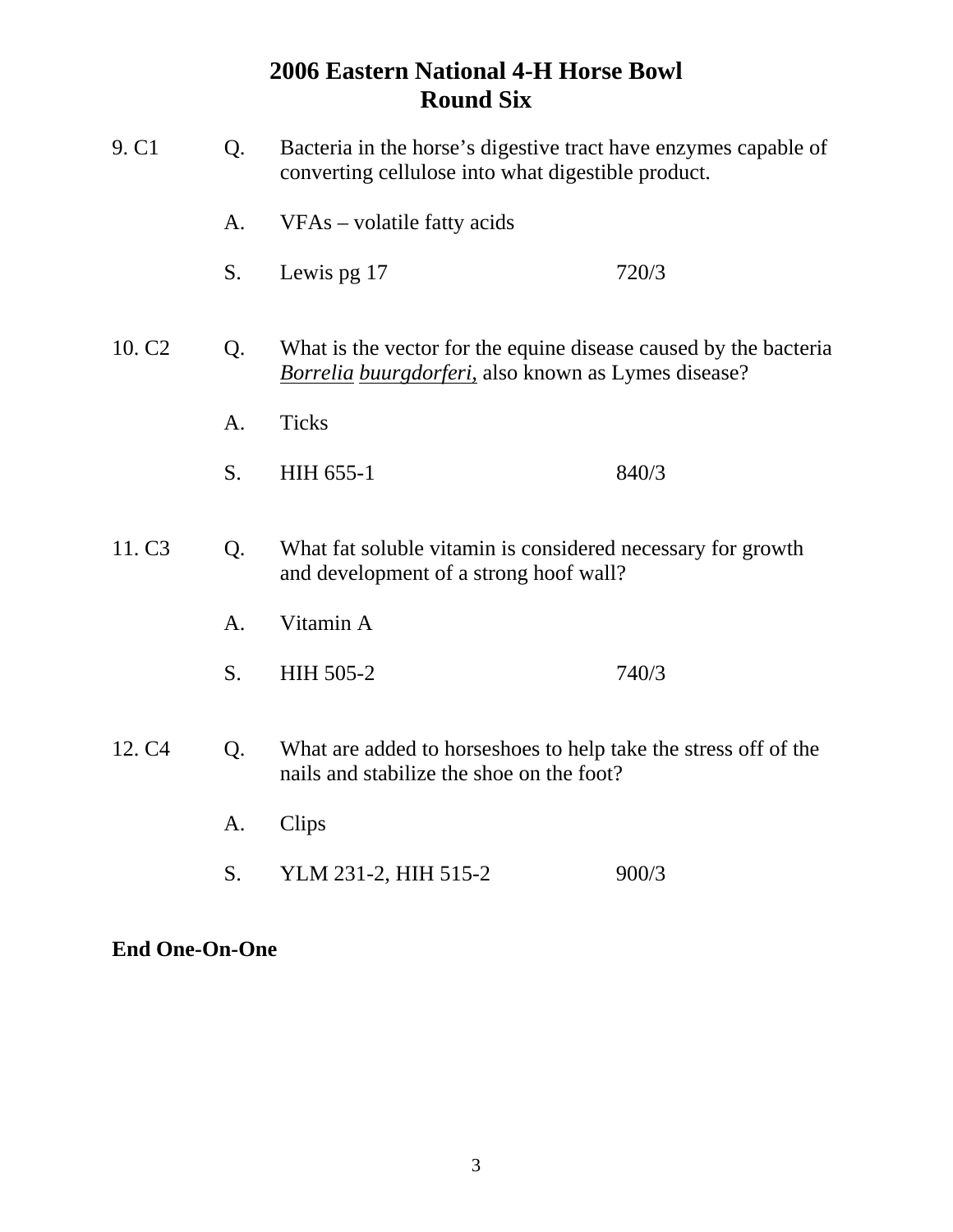### **Begin Open Questions**

- 13. Q. When dividing horses into classes for nutritional management what nutritional class would weanlings and yearlings be placed in?
	- A. Growing
	- S. YLM 103-1 700/3
- 14. Q. Identify one plant that causes acute alkaloid poisoning.
	- A. Larkspur (poison weed); monkshood (Aconite); poison, European or spotted hemlock; water hemlock; yew; death camas
	- S. Lewis pg 334 770/4

#### **Toss Up – Bonus Attached**

- 15. Q. (Two Part) When handling a horse that experiences a fearful or objectionable situation and you remove the option of flight, what two possible choices does the horse have?
	- A. Fight or submit
	- S. Lewis pg 376 910/4

#### **Bonus Question**

- 16. Q. (Bonus question) Identify where each of the three serous membranes called the pleura, peritoneum and pericardium found in the horse?
	- A. Thoracic cavity pleura Abdominal cavity (and the pelvic cavity) – peritoneum Surrounding the heart – pericardial
	- S. Kainer plate 56, DET pg 209, 215 440/4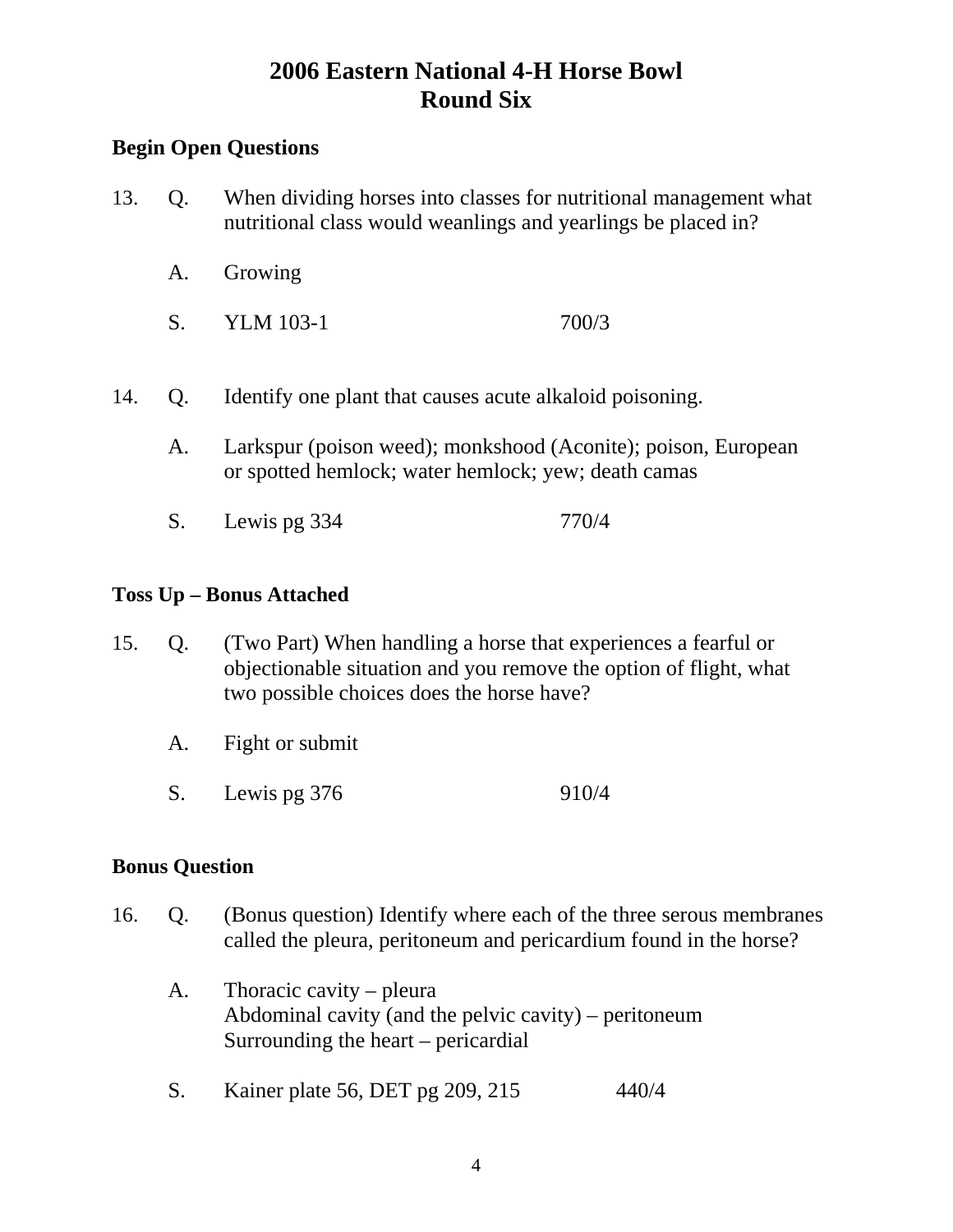### **Resume Open Questions**

- 17. Q. What is the specific name of the type of western chaps that extend slightly beyond the knee, but do not cover the rider's shins?
	- A. Chinks (do not accept half chaps they cover the ankle and shin chinks go from the thigh to the knee)
	- S. DET pg 55 1060/3
- 18. Q. Which spavin would be defined as an inflammation of the intertarsal and tarsometatarsal joints resulting in excess bone formation causing lameness that often stops if the joints fuse?
	- A. Bone Spavin (Jack Spavin)
	- S. Evans pg 165, Kainer plate 32 620/4
- 19. Q. There are numerous disadvantages to using straw as a bedding, but what is the major safety issue with straw?
	- A. It is highly combustible fire hazard
	- S. HIH 30-1 920/3

### **Toss Up – Bonus Attached**

- 20. Q. What two minerals are necessary in the horse's diet for the regulation of all body fluids, maintenance of acid-base balance, and nerve impulse conduction?
	- A. Sodium and chloride
	- S. Lewis pg 25 750/3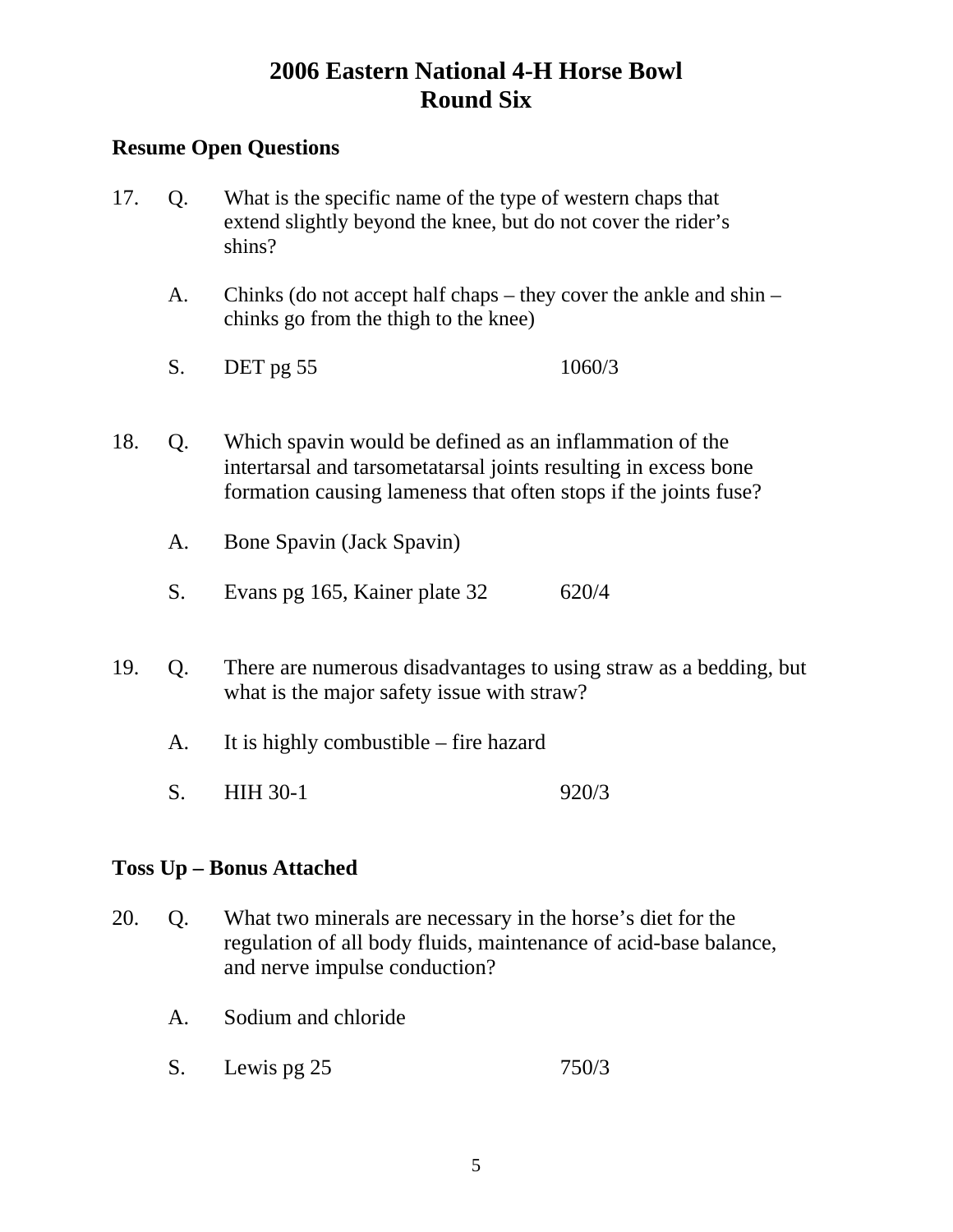### **Bonus**

- 21. Q. (Bonus question) Name four things that can be done to help a horse with navicular disease.
	- A. Rest/restricted activity Bar shoe (egg bar) to support the rear of the hoof Rocker toe Raise the heel with wedges Improve blood circulation – medication Isoxsuprine Nerving – low not high Pain control
- S. HIH 540-3 815/3

- 22. Q. In training, giving a reward when the horse performs the desired act or behavior is termed what?
	- A. Positive reinforcement
	- S. DET pg 218 900/3
- 23. Q. Visual inspection is the most common method of evaluating forage. What is the most accurate method to assess the nutrient composition of forage?
	- A. Chemical analysis
	- S. HIH 750-5 700/3
- 24. Q. Slow eating, quidding, swelling of the face, draining tracts and nasal discharge can be indications of what dental problem?
	- A. Tooth root infection (accept just infection)
	- S. HIH 405-3 430-4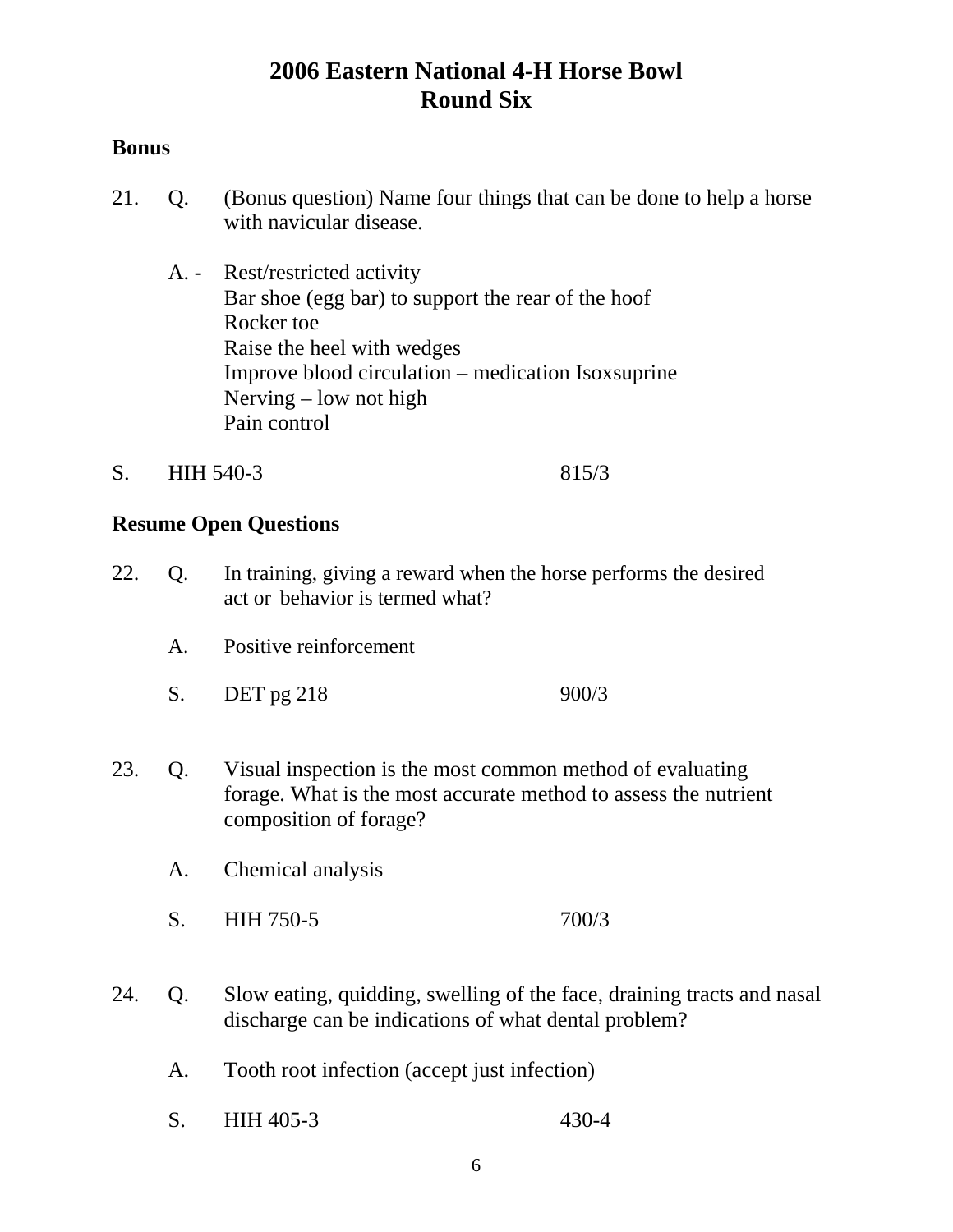- 25. Q. What is the single most important factor in storing grain?
	- A. Moisture or safe storage (accept either)
	- S. Lewis pg 77 700/3

#### **Toss Up – Bonus Attached**

- 26. Q. (Two Part) Name two of the body's organ systems that would be affected by cardiac glycoside poisoning?
	- A. Cardiac, digestive, respiratory, digestive and nervous
	- S. Lewis pg 339 770/3

#### **Bonus**

- 27. Q. (Bonus Question) In qualitative gene action what are the three primary types of action that effect the expression of the trait?
	- A. Dominance, co-dominance and partial dominance
	- S. HIH 1020-2 550/4

- 28. Q. Name the type of shoe that is used to elevate the heels of a horse that is confined to stall rest?
	- A. Patten Shoe
	- S. YLM 231-3 900/4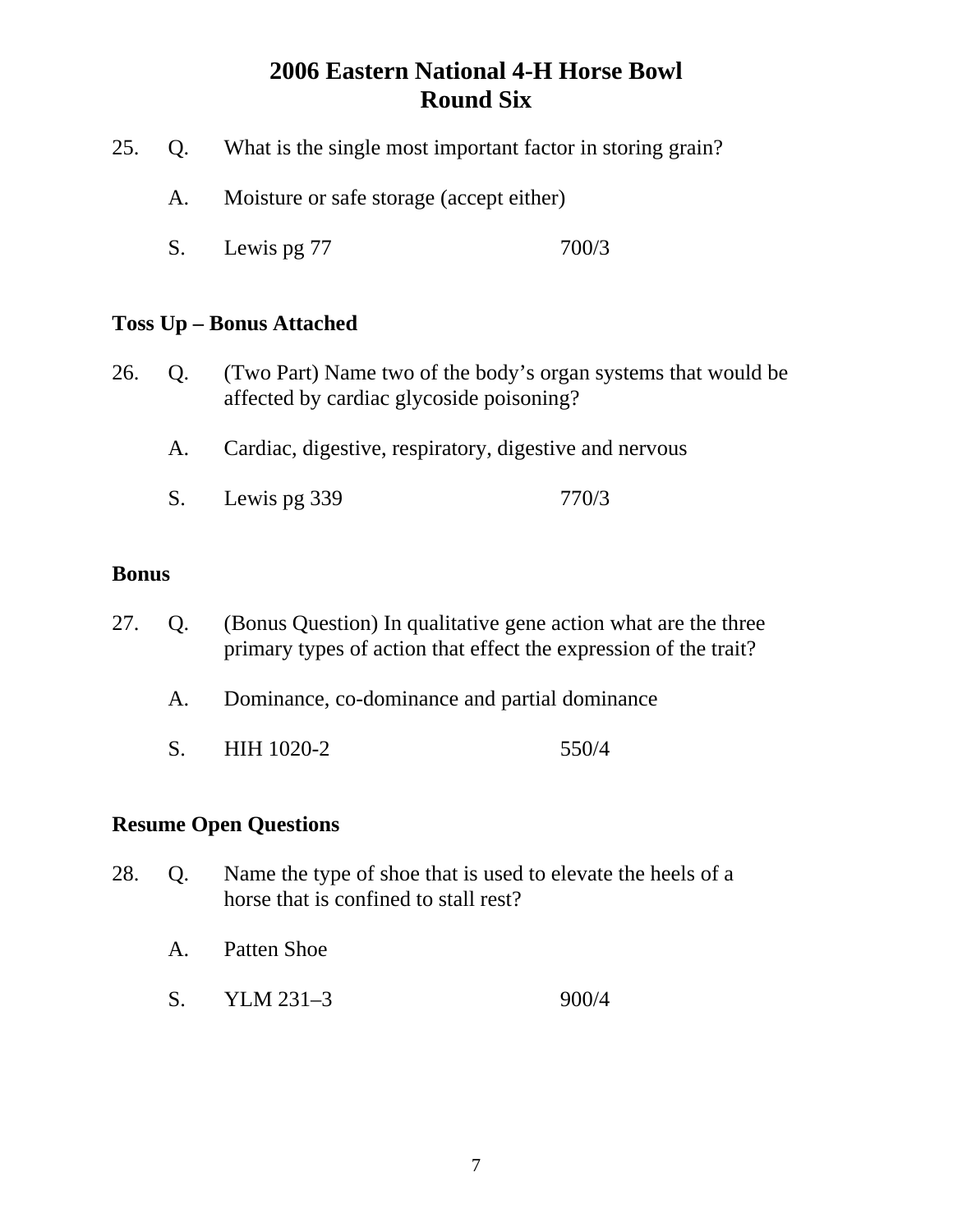29. Q. In describing a horse what would a hat rack be? A. An emaciated horse – very thin S. DET pg 130 700/3 30. Q. In natural conditions, horses demonstrate few vices. What is it about stalls and stabling that promotes the development of these vices? A. Boredom S. HIH 320-1 930/3 31. Q. What does the term teratogenic describe in regard to plant poisoning? A. Compounds that cross the placenta and cause physical defects in the fetus S. Lewis pg 332 770/4

### **Last Question of the Round**

- 32. Q. Identify this bridle from the following description double reined with the snaffle and curb bit separated, commonly used for 3 and 5 gaited horses.
	- A. Weymouth bridle (Weymouth Set, Weymouth Curb), full bridle or double bridle
	- S. HIH 1100-10, IDET 290. 1000/4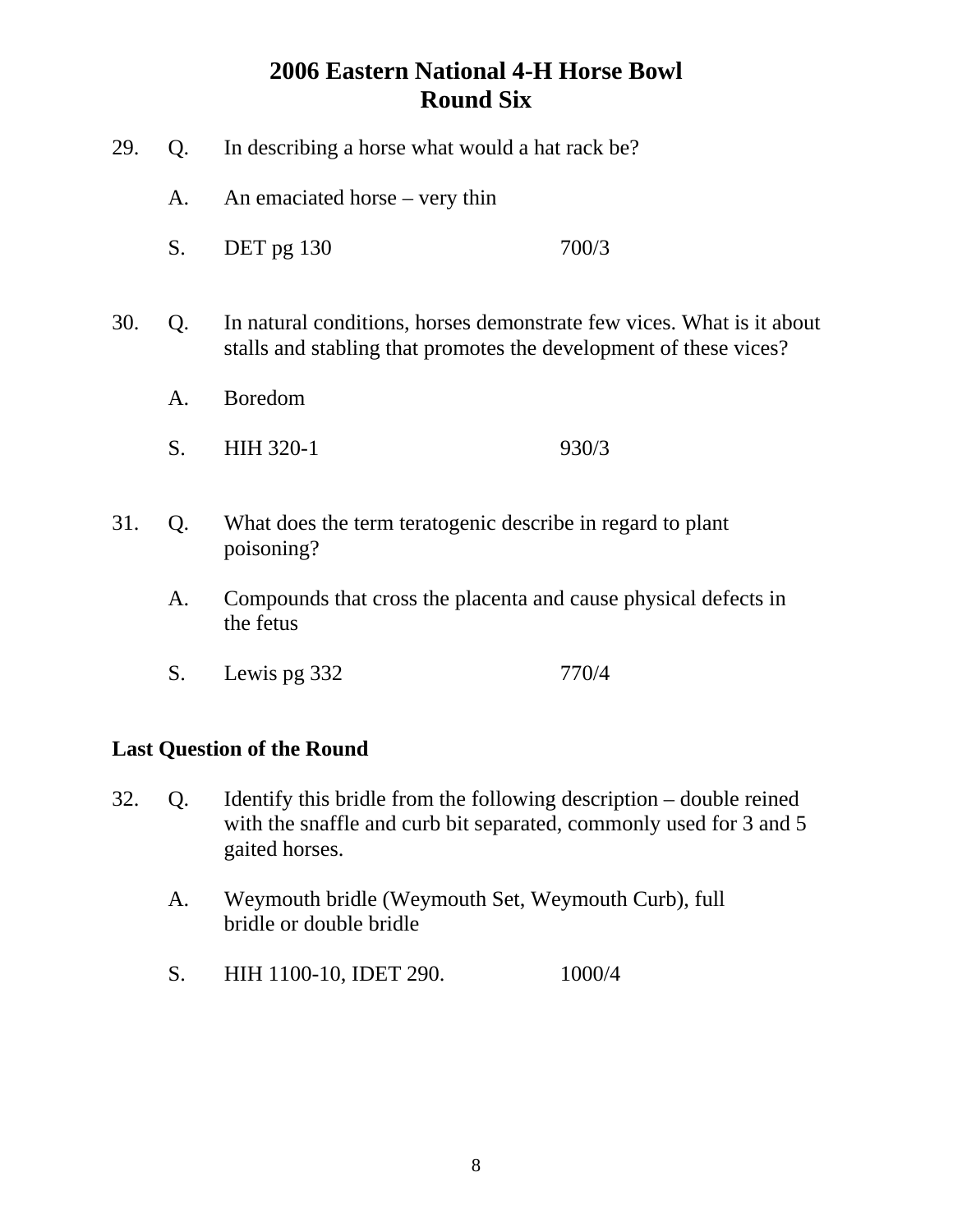## **One-On-One**

| 1. C1             | Q. | What plant provides the highest quality protein, highest levels<br>of lysine and is used as a common protein supplement?                                                                                                         |       |  |
|-------------------|----|----------------------------------------------------------------------------------------------------------------------------------------------------------------------------------------------------------------------------------|-------|--|
|                   | A. | Soybeans                                                                                                                                                                                                                         |       |  |
|                   | S. | Lewis pg 83                                                                                                                                                                                                                      | 760/4 |  |
| 2. C <sub>2</sub> | Q. | If a pair of alleles are not identical, what should that individual<br>be considered with respect to those genes?                                                                                                                |       |  |
|                   | A. | Heterozygous                                                                                                                                                                                                                     |       |  |
|                   | S. | YLM 335-1, HIH 1020-2                                                                                                                                                                                                            | 550/4 |  |
| 3. C <sub>3</sub> | Q. | As the cups on the horse's incisors disappear, what starts to<br>form first as narrow elongated yellow mark?                                                                                                                     |       |  |
|                   | A. | Dental star                                                                                                                                                                                                                      |       |  |
|                   | S. | YLM 205-2, Kainer Plate 48                                                                                                                                                                                                       | 430/4 |  |
| 4. C <sub>4</sub> | Q. | What is the proper name (genus and species) of the large<br>internal parasite of the horse where larval migration can<br>damage the liver and lungs, the adults live in the small intestine,<br>and they primarily affect foals? |       |  |
|                   | A. | <i>Parascaris Equorum</i> (not Strongyloides or Threadworms – do<br>not affect the liver and are not large)                                                                                                                      |       |  |
|                   | S. | HIH 430-1                                                                                                                                                                                                                        | 835/4 |  |
|                   |    |                                                                                                                                                                                                                                  |       |  |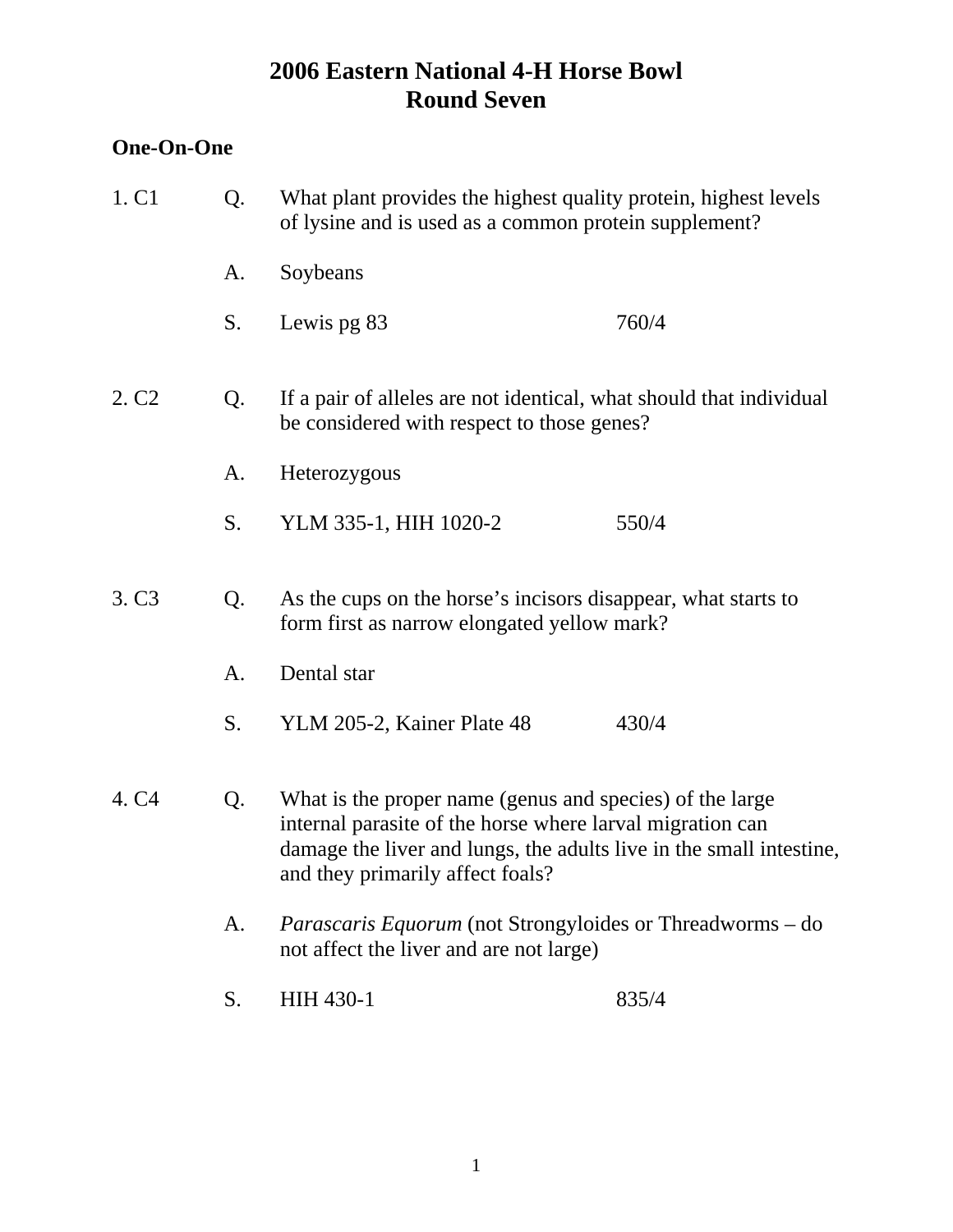| 5. C1             | Q. | What is the most toxic part of the water hemlock?                                                                                            |       |  |
|-------------------|----|----------------------------------------------------------------------------------------------------------------------------------------------|-------|--|
|                   | A. | Roots                                                                                                                                        |       |  |
|                   | S. | Lewis pg 343                                                                                                                                 | 770/4 |  |
| 6. C <sub>2</sub> | Q. | What are the structural components of carbohydrates?                                                                                         |       |  |
|                   | A. | Simple sugars                                                                                                                                |       |  |
|                   | S. | Lewis pg 16                                                                                                                                  | 730/4 |  |
| 7. C <sub>3</sub> | Q. | What is the proper term for the condition found when lymph<br>fluid accumulates in the tissues of the leg, commonly called<br>"stocking up"? |       |  |
|                   | A. | Edema or leg edema                                                                                                                           |       |  |
|                   | S. | Kainer plate 64, Evans pg 113, IDET 89.                                                                                                      | 840/4 |  |
| 8. C <sub>4</sub> | Q. | What metal alloy can be used for horseshoes that maintains the<br>light weight of aluminum, but has the durability of steel                  |       |  |
|                   | A. | Titanium                                                                                                                                     |       |  |
|                   | S. | HIH 515-4                                                                                                                                    | 900/4 |  |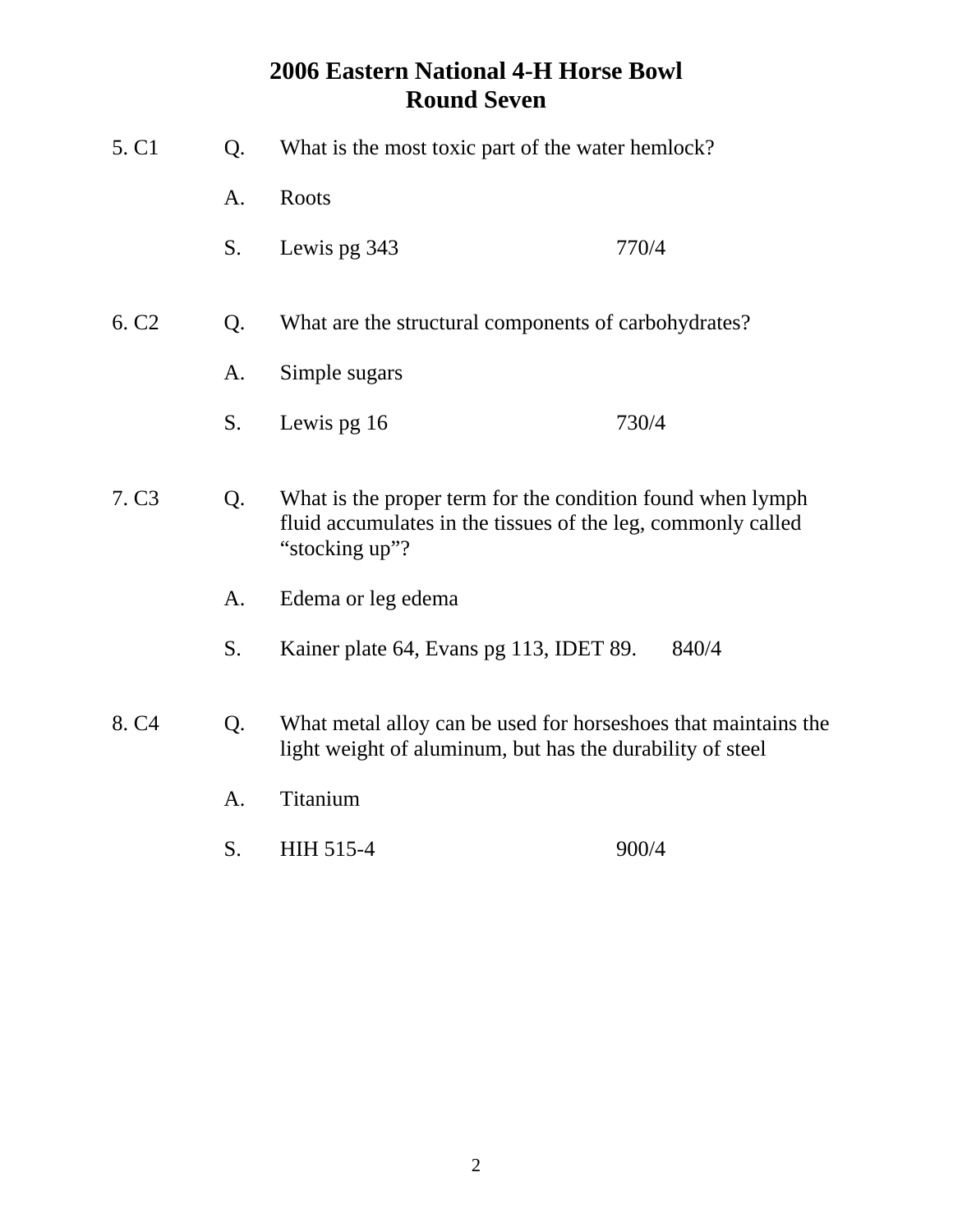| 9. C1              | Q. | What is the primary event that signals the mare has entered the<br>second stage of labor?                                                                            |                                                                                                                     |  |
|--------------------|----|----------------------------------------------------------------------------------------------------------------------------------------------------------------------|---------------------------------------------------------------------------------------------------------------------|--|
|                    | A. | Mare's water breaks – allantoic fluid                                                                                                                                |                                                                                                                     |  |
|                    | S. | Kainer Plate 73                                                                                                                                                      | 510/3                                                                                                               |  |
| 10. C <sub>2</sub> | Q. |                                                                                                                                                                      | What term would be defined by the premature expulsion of a<br>fetus before it's is capable of living independently. |  |
|                    | A. | Abortion                                                                                                                                                             |                                                                                                                     |  |
|                    | S. | DET pg 1                                                                                                                                                             | 500/3                                                                                                               |  |
| 11. C <sub>3</sub> | Q. | Name one of the three main categories of plant toxins that cause<br>sudden death?                                                                                    |                                                                                                                     |  |
|                    | A. | Cyanogenic glycoside (cyanide)<br>Cardiac glycosides<br>Alkaloids                                                                                                    |                                                                                                                     |  |
|                    | S. | Lewis pg 334                                                                                                                                                         | 770/4                                                                                                               |  |
| 12. C <sub>4</sub> | Q. | What classification of shoeing would be used to describe the<br>application of a horseshoe to support or protect a weak portion<br>of the hoof to help prevent pain? |                                                                                                                     |  |
|                    | A. | Therapeutic shoeing                                                                                                                                                  |                                                                                                                     |  |
|                    | S. | YLM 231-1                                                                                                                                                            | 900/3                                                                                                               |  |

## **End One-On-One**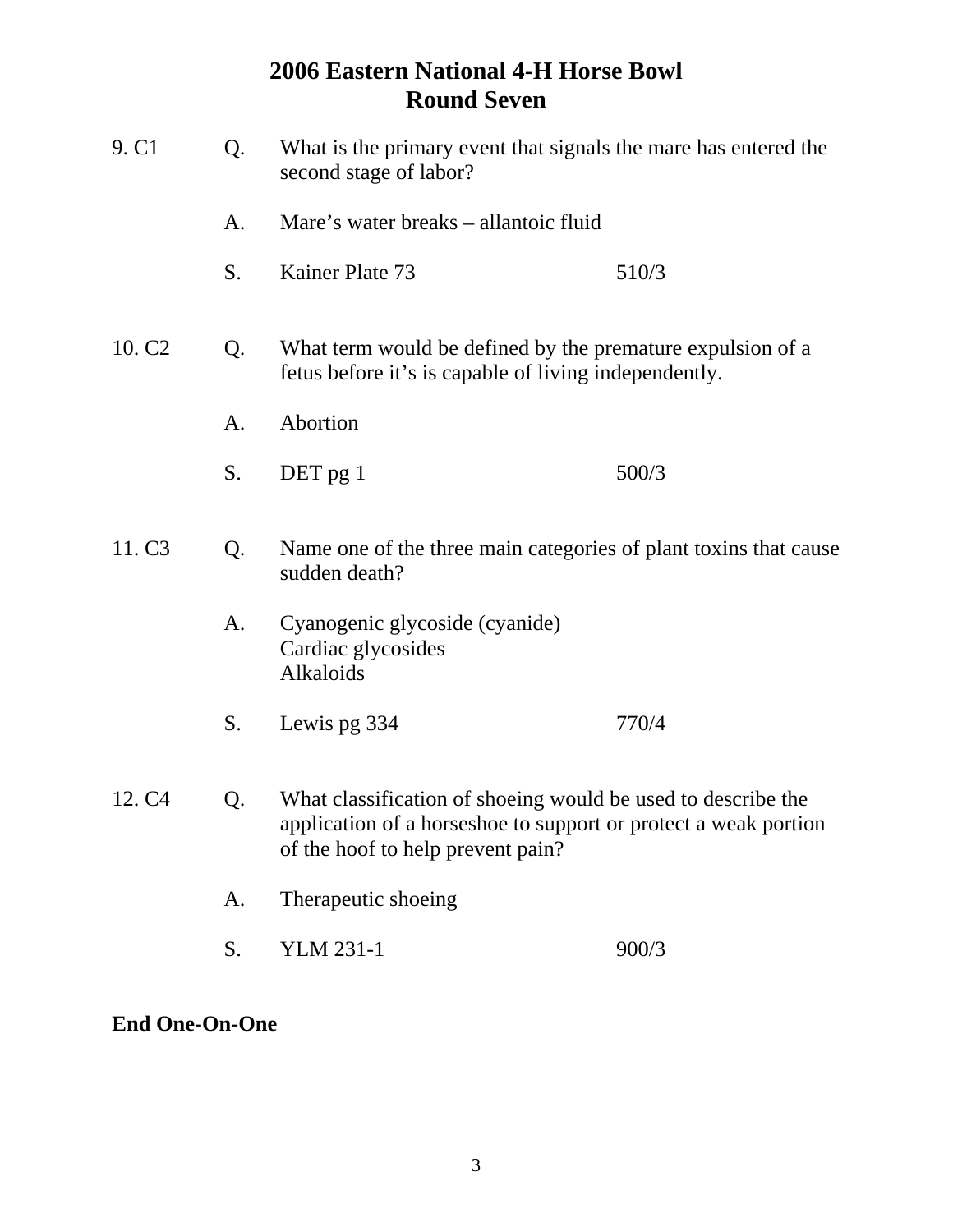### **Begin Open Questions**

- 13. Q. What is the reason for putting a 6 inch wide board at the top of a wire fence?
	- A. To allow the horse to see the fence better and to prevent damage to the horse and the fence.
	- S. HIH 350-3 920/3
- 14. Q. What driving vehicle is being described two-wheeled, low, closed body, drawn by a single horse or pony, and its name contains the name of another four legged friend of man?
	- A. Dogcart
	- S. DET pg 83 1050/3

#### **Toss Up – Bonus Attached**

- 15. Q. (Two Part) The meninges are three membranes covering what two structures?
	- A. Brain and spinal cord
	- S. Kainer Plate 81 420-3

#### **Bonus Question**

- 16. Q. (Bonus Question) Name the four major parts of the equine uterus.
	- A. Cervix, body, and two horns
	- S. Kainer Plate 70 480/3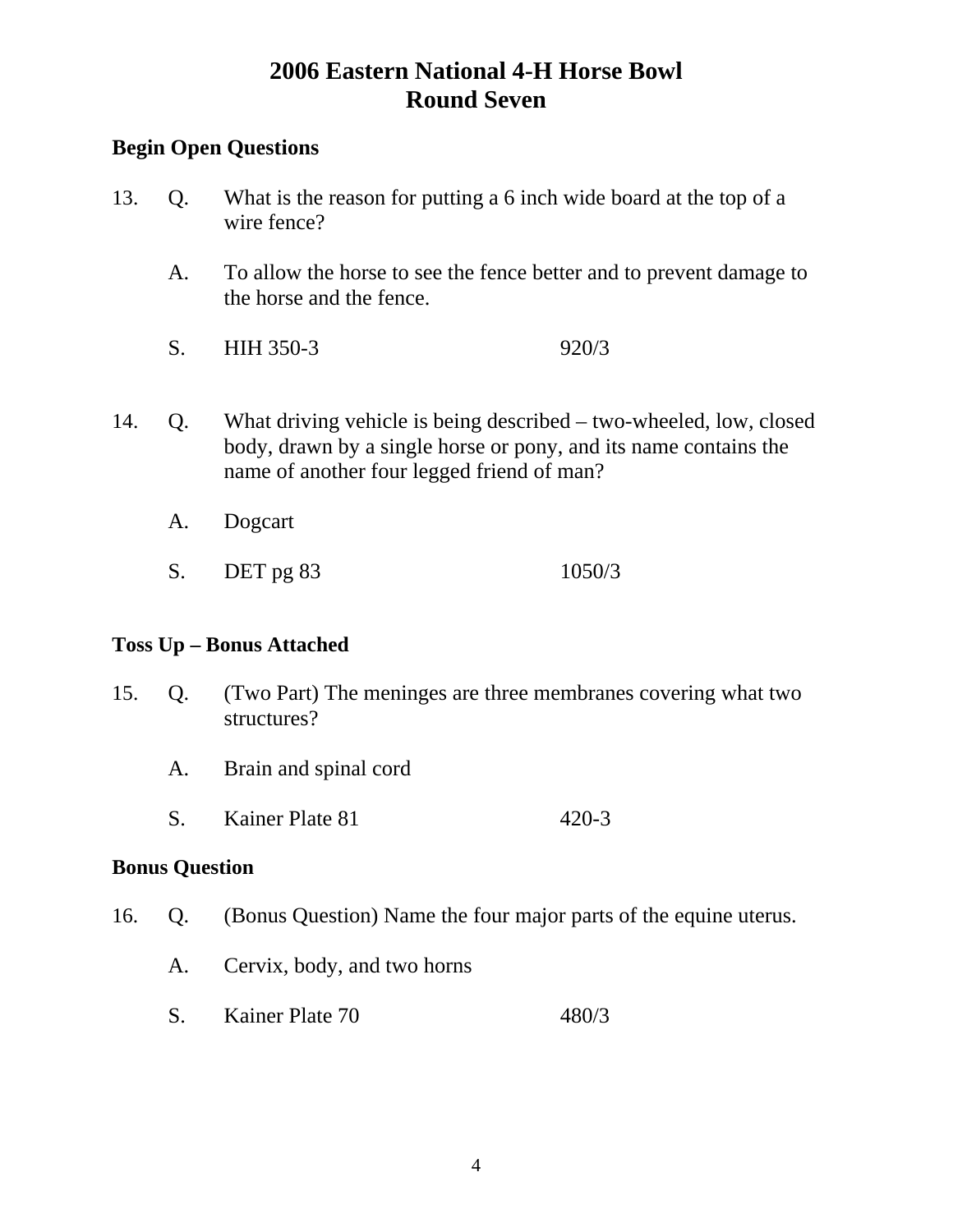### **Resume Open Questions**

- 17. Q. Drainage of a potential site should allow water to drain away from buildings, rings, and training areas. To prevent muddy conditions or erosion, what should the slope of the land be?
	- A. Two to six percent
	- S. HIH 3201-2 920/4
- 18. Q. In equine competition, what is a kur?
	- A. A musical freestyle ride in dressage
	- S. DET pg 162 1010/3
- 19. Q. What term would be used to describe a horse that is cantering on different leads front and rear?
	- A. Disunited (also accept cross firing or cross canter)
	- S. DET pg 82 640/4

### **Toss Up – Bonus Attached**

- 20. Q. (Two part) Forages are important for horses for the nutrients they provide. Name a physiological function and a psychological function forages provide to the horse.
	- A. Physiological Increase muscle tone and activity of the gastrointestinal tract. Psychological – Decrease stable vices
	- S. Lewis pg 63 700/4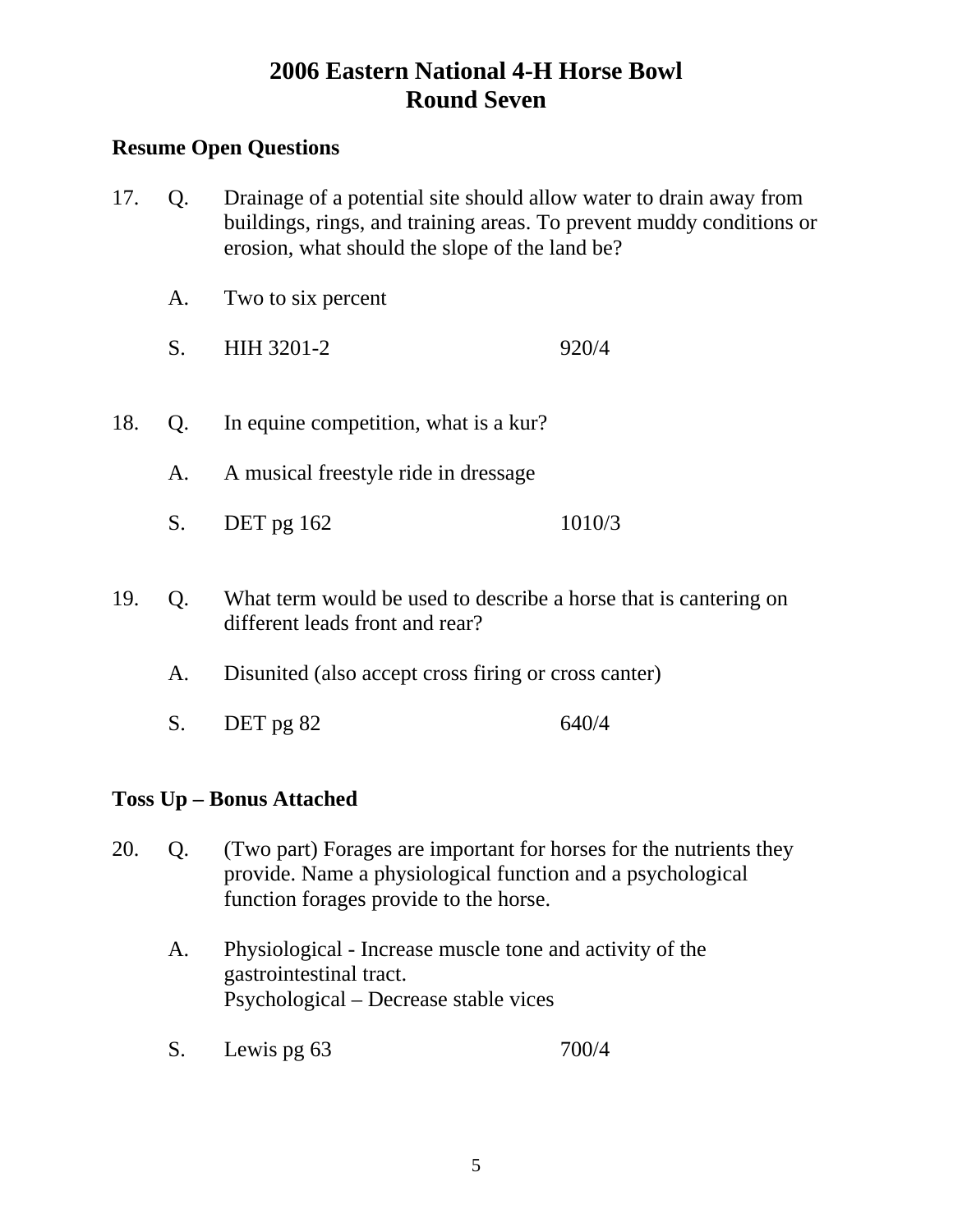### **Bonus**

- 21. Q. (Bonus Question) Name or describe three sites where you can take the pulse of your horse.
	- A. Facial artery ventral border of the mandible shallow groove on the lower border of the jaw behind the last cheek tooth Transverse facial artery – behind and below the eye, just below the zygomatic arch Lateral dorsal metatarsal artery – hind limb, outside, in groove between the cannon bone and splint bone Digital arteries – laterally and medially along deep flexor tendon at the pastern – back of the fetlock joint Median artery - Inside the elbow of the foreleg (**Do not accept tail artery – can find no references-used for bovine only)**
	- S. Kainer plate 62 440/4

- 22. Q. What is the racing term used for administering an illegal drug to a horse to increase or decrease its speed or performance?
	- A. Doping
	- S. DET pg 84 1040/3
- 23. Q. As the digestibility of a feed increases, water consumption is decreased. Why?
	- A. The amount of water excreted in feces is decreased.
	- S. Lewis pg 4 700/4
- 24. Q. (Two Part) Name two areas to which a non-leverage bit like the snaffle applies pressure.
	- A. Corners of the mouth, tongue, and bars. (Also accept roof of the mouth)
- S. HIH 1100-8 1000/3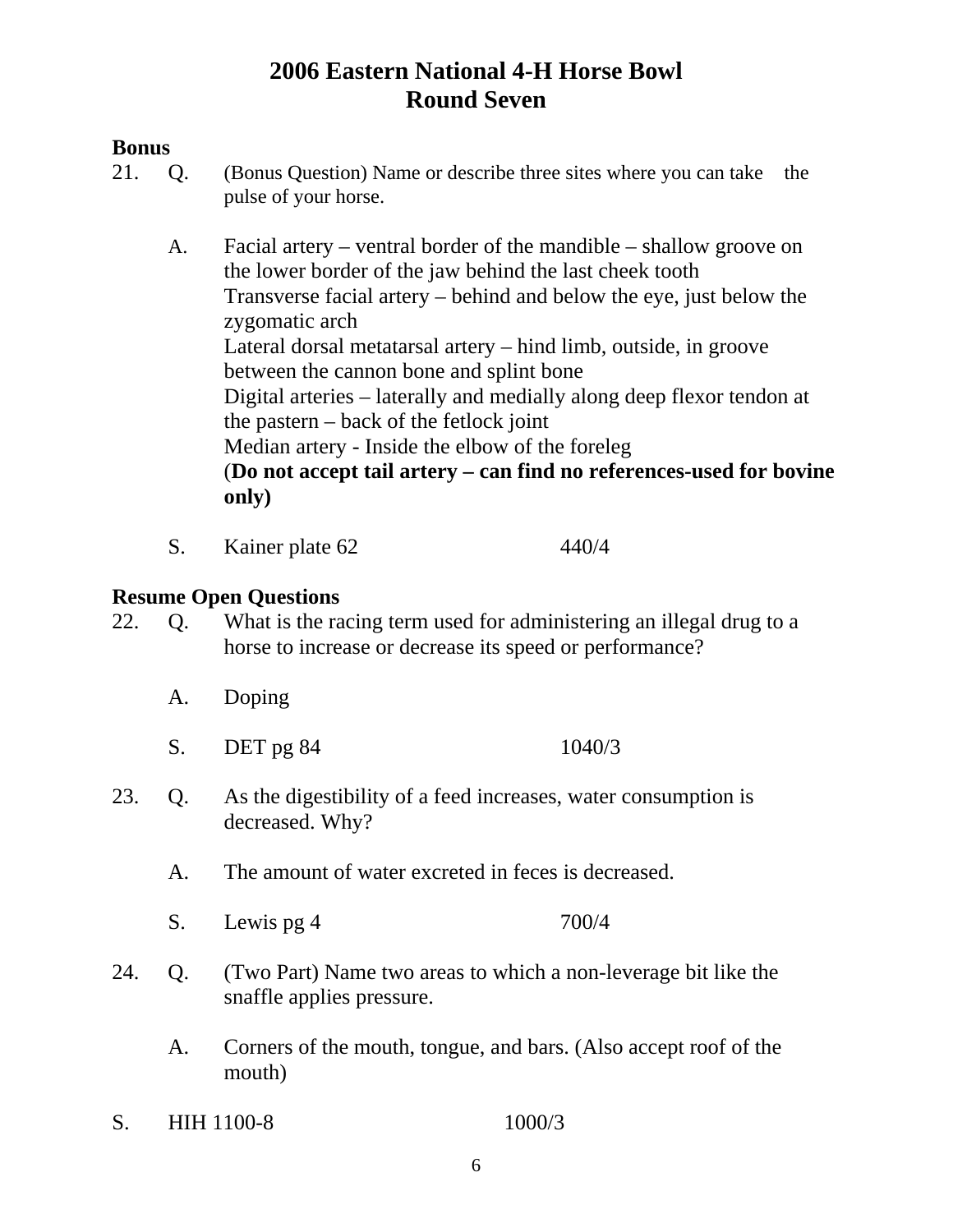- 25. Q. Ingestion of wild onions, red maple leaves, or moldy sweet clover can result in what problem?
	- A. Anemia
	- S. Lewis pg 330 770/4

#### **Toss Up – Bonus Attached**

- 26. Q. (Two Part) What are the two most effective stimuli that can be used in horse training?
	- A. Hearing voice commands Touch – pressure – bit, legs, seat etc
	- S. HIH 1240-2 910/4

#### **Bonus**

- 27. Q. (Bonus question) What are three major problems with wooden floors?
	- A. Slippery when wet Prone to attracting rodents by creating an environment for urine to accumulate and feed to fall through the cracks. Splinters Difficult to disinfect Need to be periodically replaced
	- S. HIH 320–3 920/3

- 28. Q. Of the six basic classes of nutrients water, protein, carbohydrates, fat, mineral and vitamins – which one of these has only one purpose being required for body metabolism?
	- A. Vitamins
	- S. Lewis pg 3 740/3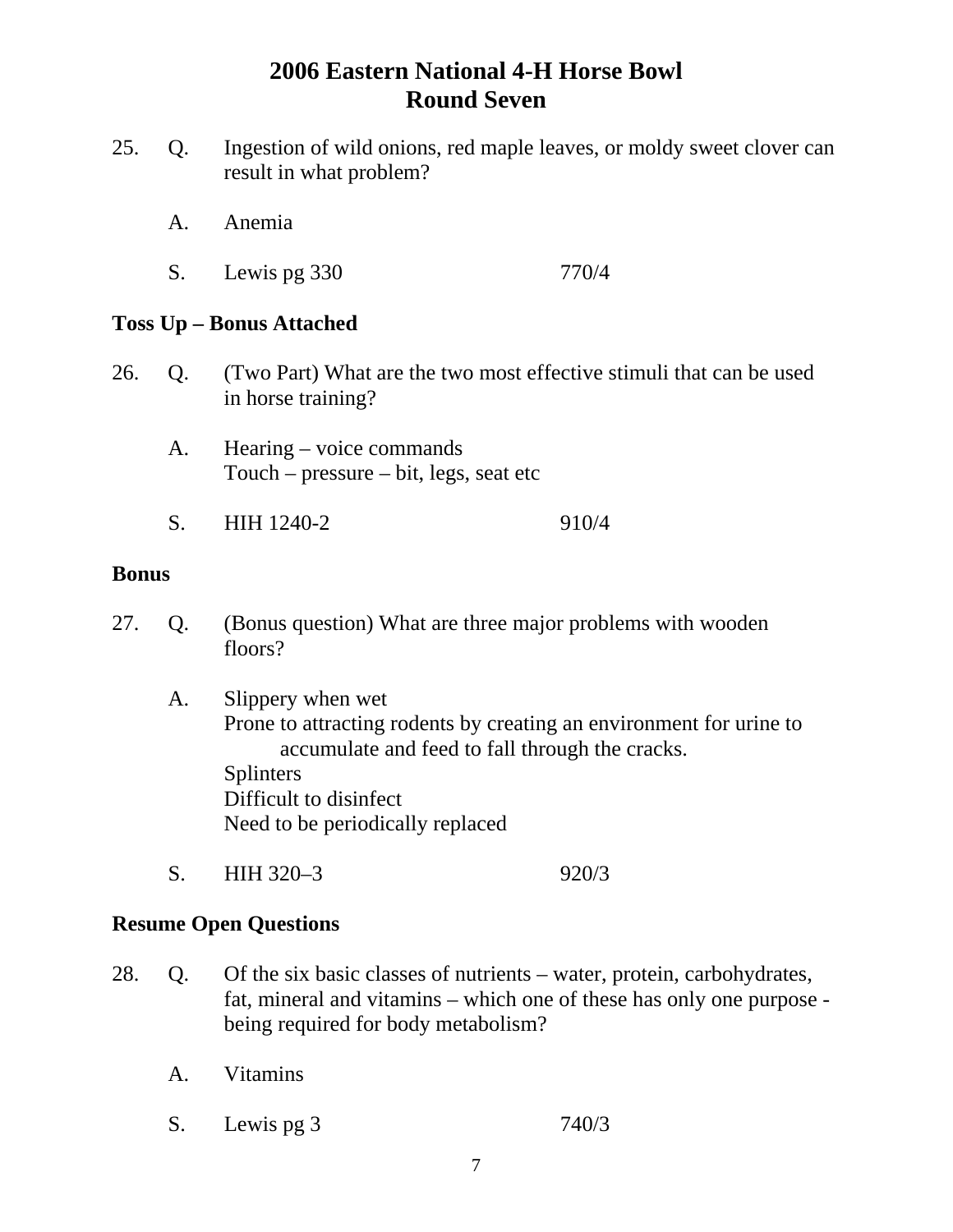- 29. Q. Harsh shampoos can create a dry skin. What else does a harsh shampoo make the skin more susceptible to?
	- A. More susceptible to microbial (bacterial and fungal) and parasite problems. (Accept either as a correct answer)
	- S. Lewis pg  $180$  860/4
- 30. Q. Why is the phenotype of the horse not always representative of the horse's genotype?
	- A. The effects of recessive genes may not be expressed in the phenotype (Also accept environmental factors)
	- S. HIH 1060-2 550/4
- 31. Q. What is the characteristic feature of "polo" shoes that gives them better traction and enables the foot to roll over faster?
	- A. The inside rim of the web is raised higher than the outside edge
	- S. Evans pg 737 900/4

### **Last Question of the Round**

- 32. Q. Why is properly composted manure and bedding safe to spread on pastures without worry about the spread of parasites, pathogenic bacteria, or weed seeds?
	- A. Composted manure will reach a temperature that will destroy these problems.
	- S. HIH 360-3 920/5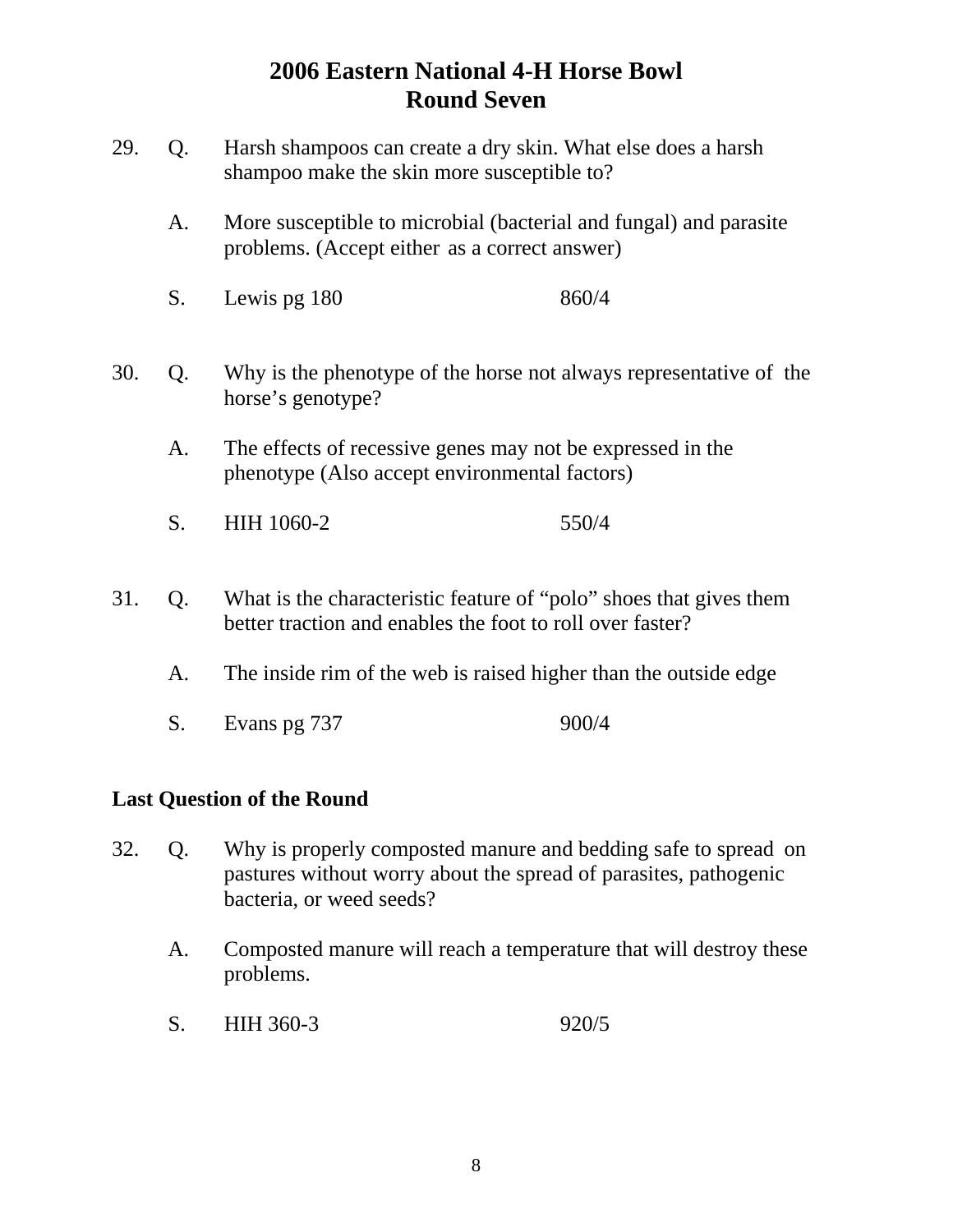## **One-On-One**

| 1. C1             | Q. | What happens to the majority of the epithelial cells that make<br>up the hoof wall?                                    |       |  |
|-------------------|----|------------------------------------------------------------------------------------------------------------------------|-------|--|
|                   | A. | They are keratinized                                                                                                   |       |  |
|                   | S. | Evans pg 692                                                                                                           | 415/4 |  |
| 2. C <sub>2</sub> | Q. | The head of each of the horse's ribs articulates with what<br>structure?                                               |       |  |
|                   | A. | Vertebrae (Cervical $1st$ only and thoracic) or spine                                                                  |       |  |
|                   | S. | Kainer plate 8                                                                                                         | 410/4 |  |
| 3. C <sub>3</sub> | Q. | What is the name of the muscular structure that controls the<br>release of ingesta from the stomach into the duodenum? |       |  |
|                   | A. | Pylorus or pyloric sphincter muscle                                                                                    |       |  |
|                   | S. | Kainer plate 51                                                                                                        | 430/4 |  |
| 4. C <sub>4</sub> | Q. | Are red maple leaves more toxic when fresh or when wilted or<br>dried?                                                 |       |  |
|                   | A. | Wilted or dried (toxic up to 30 days once dried)                                                                       |       |  |
|                   | S. | Lewis pg 331                                                                                                           | 770/4 |  |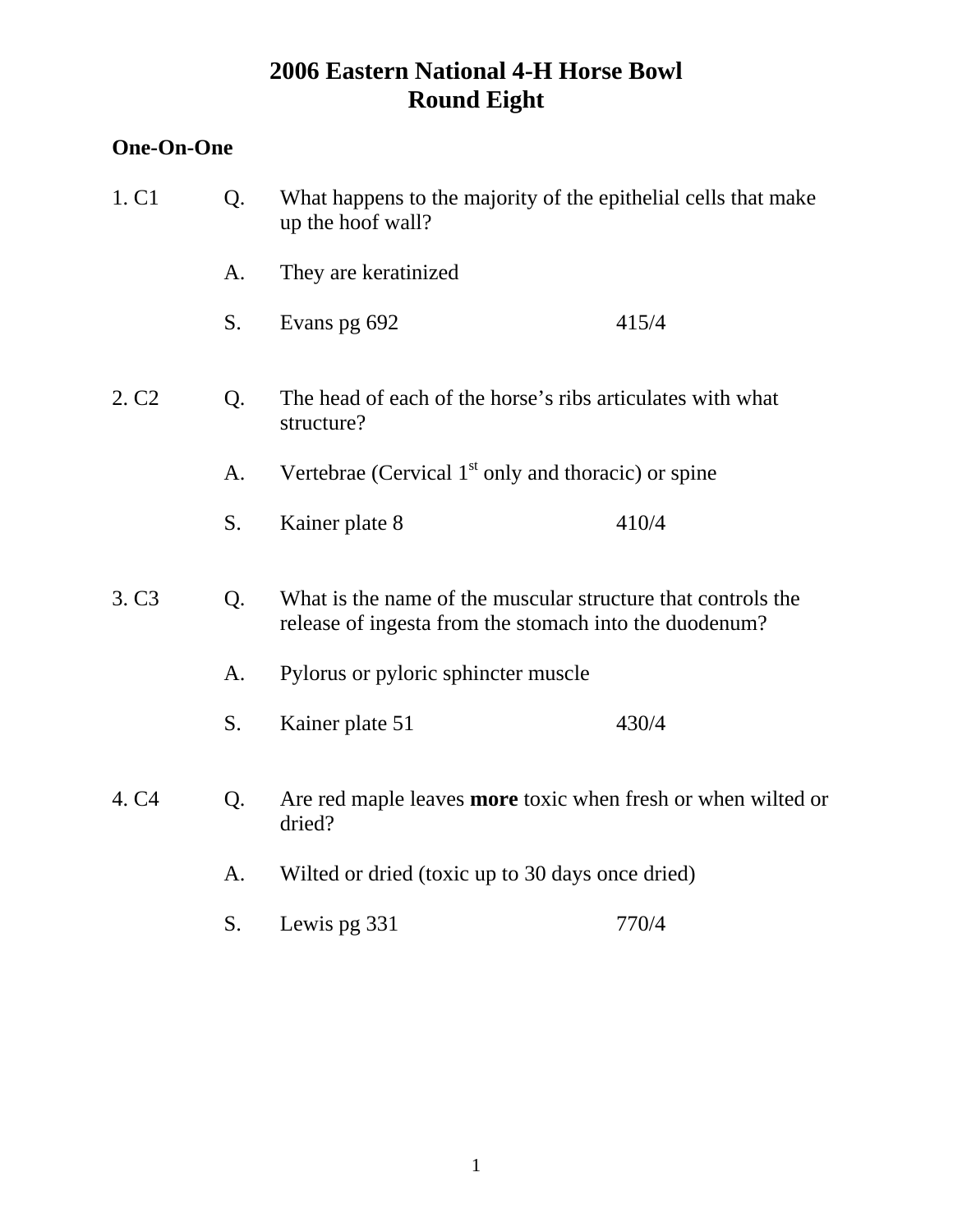| 5. C <sub>1</sub> | Q. | Name the movement of the horse where the horse trots in a very<br>cadenced, floating manner with a marked period of suspension?                                                               |        |  |
|-------------------|----|-----------------------------------------------------------------------------------------------------------------------------------------------------------------------------------------------|--------|--|
|                   | A. | Passage                                                                                                                                                                                       |        |  |
|                   | S. | DET pg 205                                                                                                                                                                                    | 640/4  |  |
| 6. C <sub>2</sub> | Q. | Therapeutic shoeing to treat limb deviations of a foal needs to<br>be done before what event occurs to the foal's orthopedic<br>structure.                                                    |        |  |
|                   | A. | Before the epiphyseal plates (growth plates) close                                                                                                                                            |        |  |
|                   | S. | HIH 525-3                                                                                                                                                                                     | 810/4  |  |
| 7. C <sub>3</sub> | Q. | To eliminate parasite problems from your horse, all of your<br>parasite control procedures are directed to accomplishing what<br>key event?                                                   |        |  |
|                   | A. | Interruption of the parasite life cycle                                                                                                                                                       |        |  |
|                   | S. | HIH 430-4                                                                                                                                                                                     | 835/4  |  |
| 8. C <sub>4</sub> | Q  | The Tevis Cup is the United States' most famous event in this<br>sport and is ridden over the old Pony Express route from Lake<br>Tahoe to Auburn California. What type of competition is it? |        |  |
|                   | A. | Endurance ride                                                                                                                                                                                |        |  |
|                   | S. | DET pg 266                                                                                                                                                                                    | 1040/4 |  |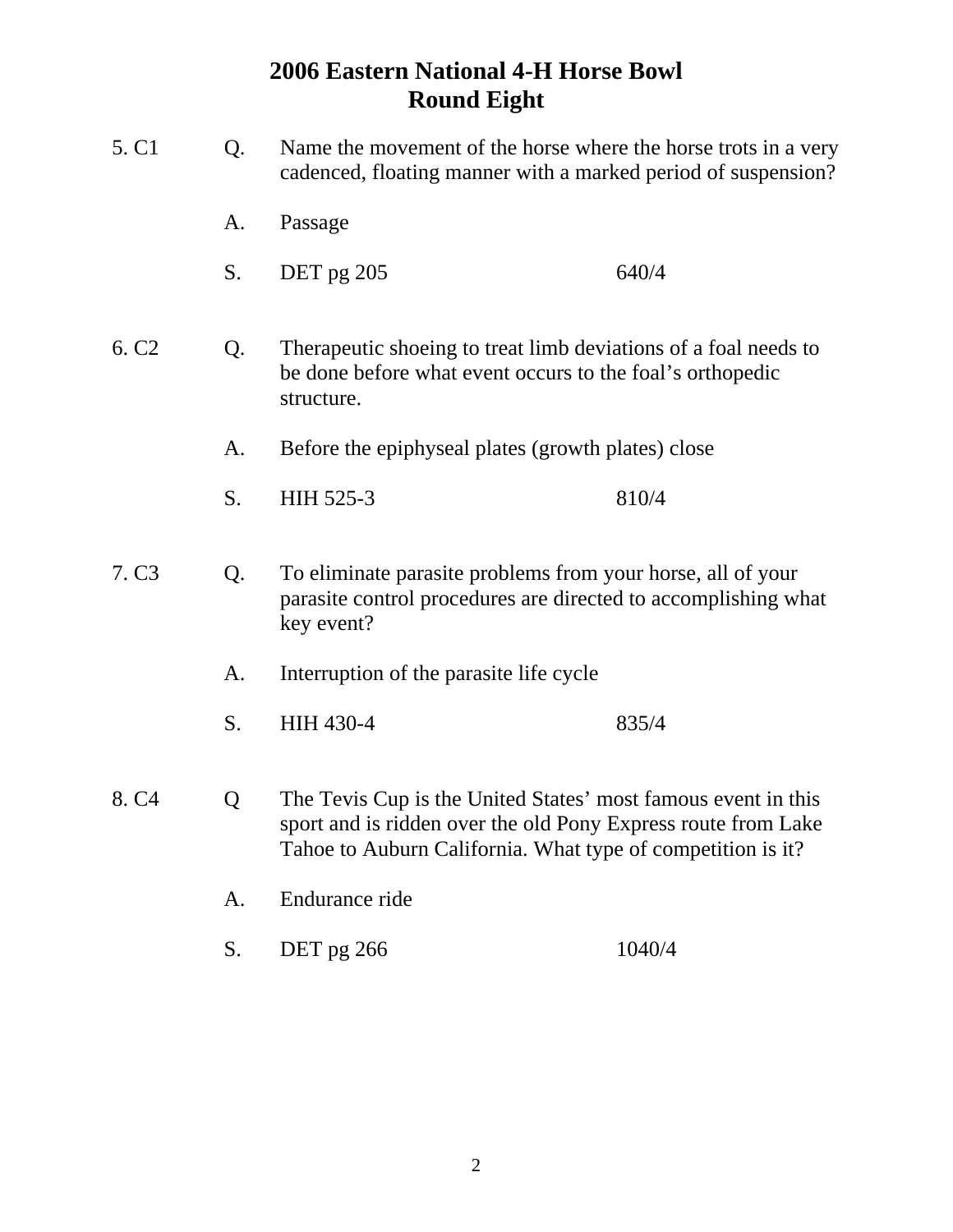| 9. C <sub>1</sub>  | Q. | Radiographs and nerve blocks are commonly used to confirm a<br>diagnosis of navicular disease. What other simpler diagnostic<br>instrument or tool can your veterinarian use to best make this<br>diagnosis? |       |
|--------------------|----|--------------------------------------------------------------------------------------------------------------------------------------------------------------------------------------------------------------|-------|
|                    | A. | Hoof testers                                                                                                                                                                                                 |       |
|                    | S. | <b>YLM 334-2L</b>                                                                                                                                                                                            | 815/3 |
| 10. C <sub>2</sub> | Q. | When are oak trees most toxic?                                                                                                                                                                               |       |
|                    | A. | In the spring when the leaf and flower buds are just opening                                                                                                                                                 |       |
|                    | S. | Lewis pg 304                                                                                                                                                                                                 | 770/4 |
| 11. C <sub>3</sub> | Q. | A heart bar shoe is used to transfer weight from the hoof wall to<br>assist the wall in healing. What part of the hoof is the weight<br>transferred to?                                                      |       |
|                    | A. | The frog                                                                                                                                                                                                     |       |
|                    | S. | YLM 231-3                                                                                                                                                                                                    | 900/3 |
| 12. C <sub>4</sub> | Q. | What plant contains cicutoxin, one of the most poisonous<br>compounds known?                                                                                                                                 |       |
|                    | A. | Water hemlock                                                                                                                                                                                                |       |
|                    | S. | Lewis pg 343                                                                                                                                                                                                 | 770/4 |

**End One-On-One**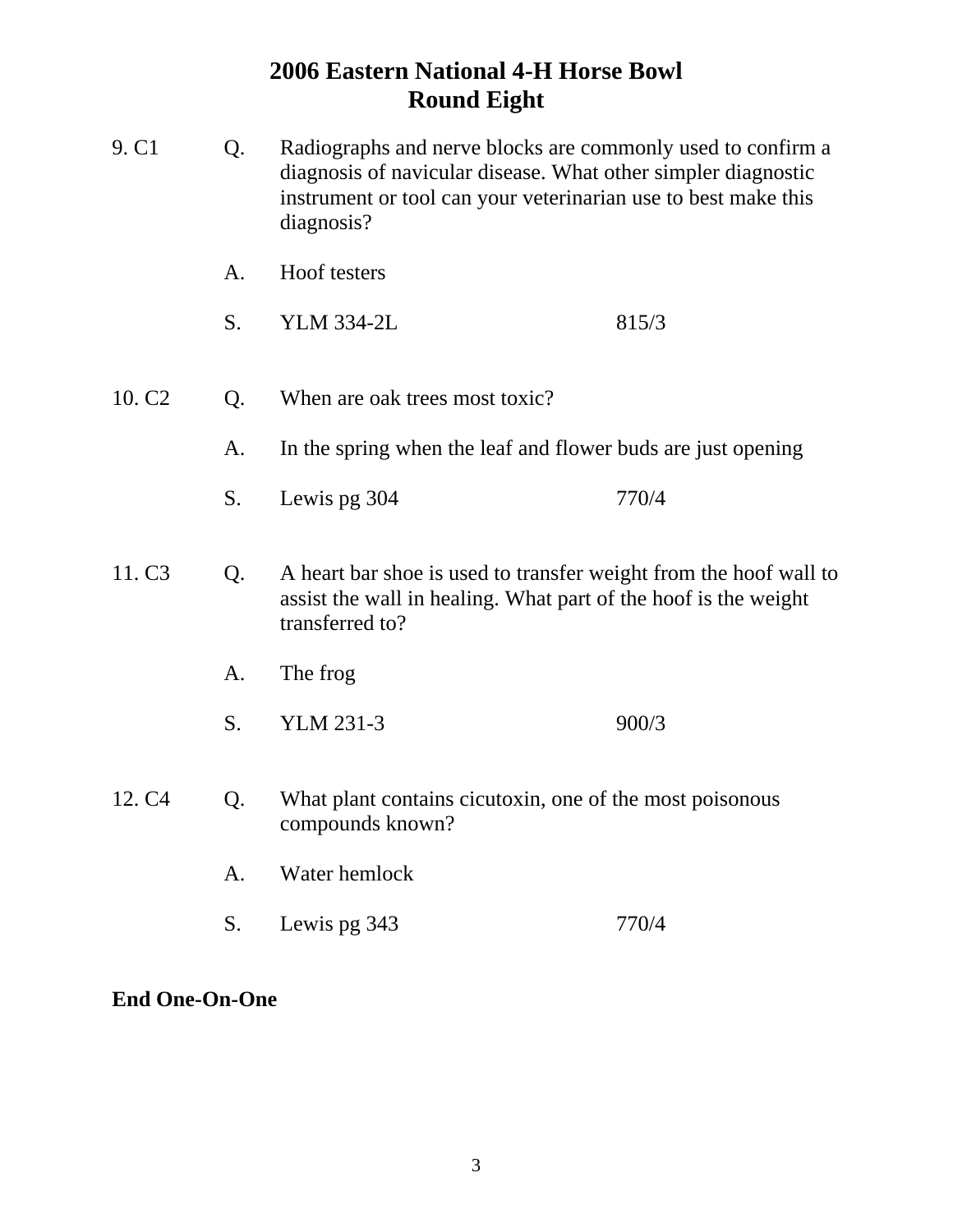### **Begin Open Questions**

- 13. Q. What functions to transport nutrients, waste products and regulatory substances to the brain and the spinal cord?
	- A. CSF cerebrospinal fluid
	- S. Kainer Plate 81 420-3
- 14. Q. The biggest mistake in most barns is that they are built for human comfort and not equine health. What is the primary fault found in these barns?
	- A. Poor ventilation
	- S. Evans pg 773 920/3

#### **Toss Up – Bonus Attached**

- 15. Q. (Two Part) What is the term used to describe a horse where all of the permanent incisors are in wear and what is the minimum age of the horse?
	- A. Full mouth, 5 years old
	- S. YLM 205-2 430/4

#### **Bonus Question**

- 16. Q. (Bonus Question) List four things that you might observe in your pregnant mare that would indicate she is starting the first stage of labor.
	- A. Seeks isolation from other horses Stops eating Becomes restless – pacing, lies down and gets up repeatedly Tail swishing Sweating Frequent urination Wax on the end of the teats may fall off and milk starts to drip
	- S. Lewis pg 245, Evans pg 417 510/4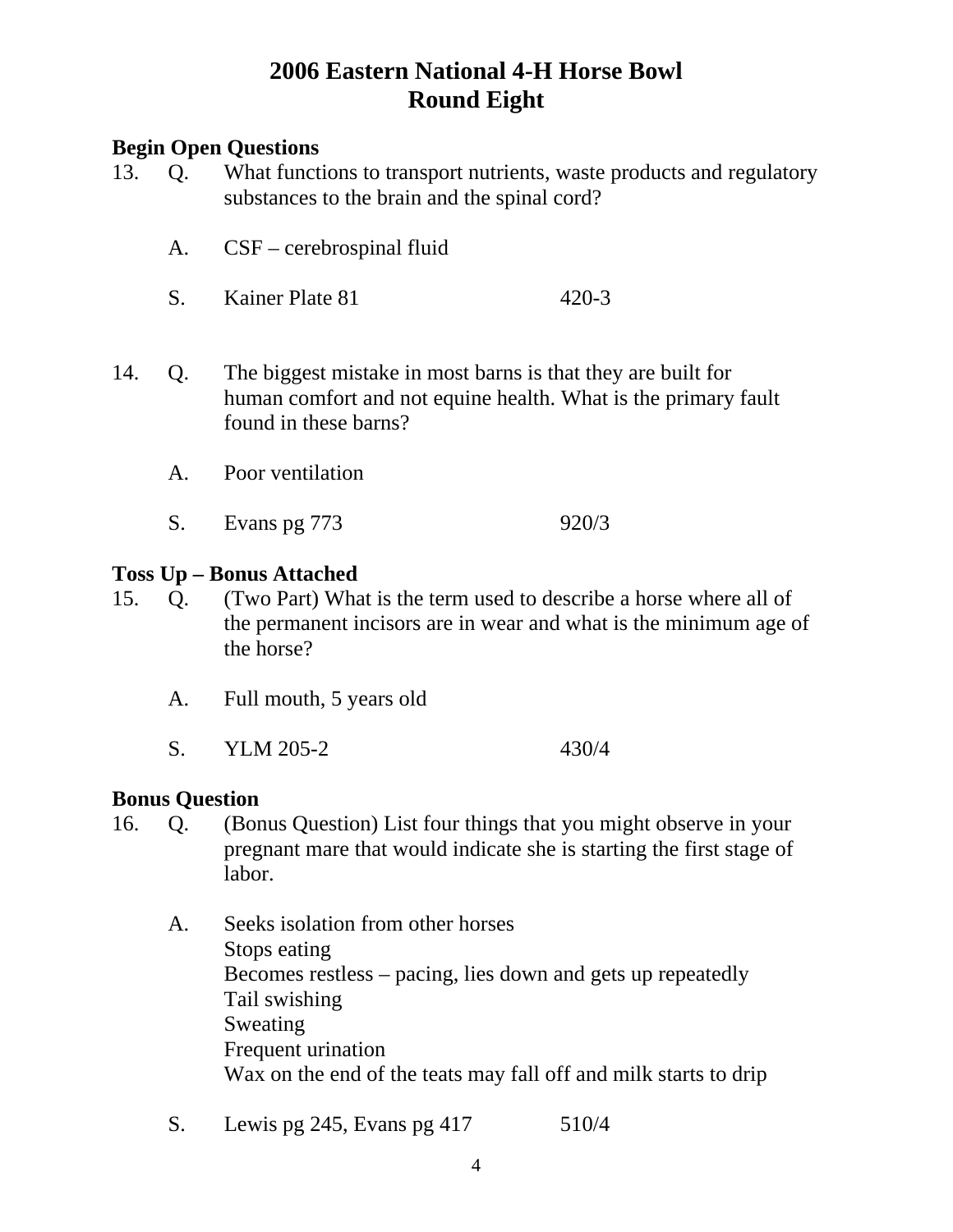## **Resume Open Questions**

| 17. | Q. | The Kimberwicke bit is considered a leverage bit. How is it<br>different from a typical leverage bit like a curb bit?<br>The Kimberwicke does not have shanks. It also uses slots on top of<br>the rings for attachment of a curb chain to provide leverage. |        |  |
|-----|----|--------------------------------------------------------------------------------------------------------------------------------------------------------------------------------------------------------------------------------------------------------------|--------|--|
|     | A. |                                                                                                                                                                                                                                                              |        |  |
|     | S. | IDET 161, HIH 1100-9                                                                                                                                                                                                                                         | 1000/4 |  |
| 18. | Q. | What is the proper term for the fluid that separates from red blood<br>cells after they coagulate?                                                                                                                                                           |        |  |
|     | A. | Serum                                                                                                                                                                                                                                                        |        |  |
|     | S. | Lewis pg 403                                                                                                                                                                                                                                                 | 440/4  |  |
| 19. | Q. | What term is used to describe a horse that can both pace and trot<br>with good speed?                                                                                                                                                                        |        |  |
|     | A. | Double-gaited                                                                                                                                                                                                                                                |        |  |
|     | S. | DET pg 84                                                                                                                                                                                                                                                    | 1040/4 |  |

### **Toss Up – Bonus Attached**

20. Q. (Two part) What are the two primary purposes of the epididymis?

- A. Storage and maturation of the sperm
- S. HIH 920-4, IDET 97 480/3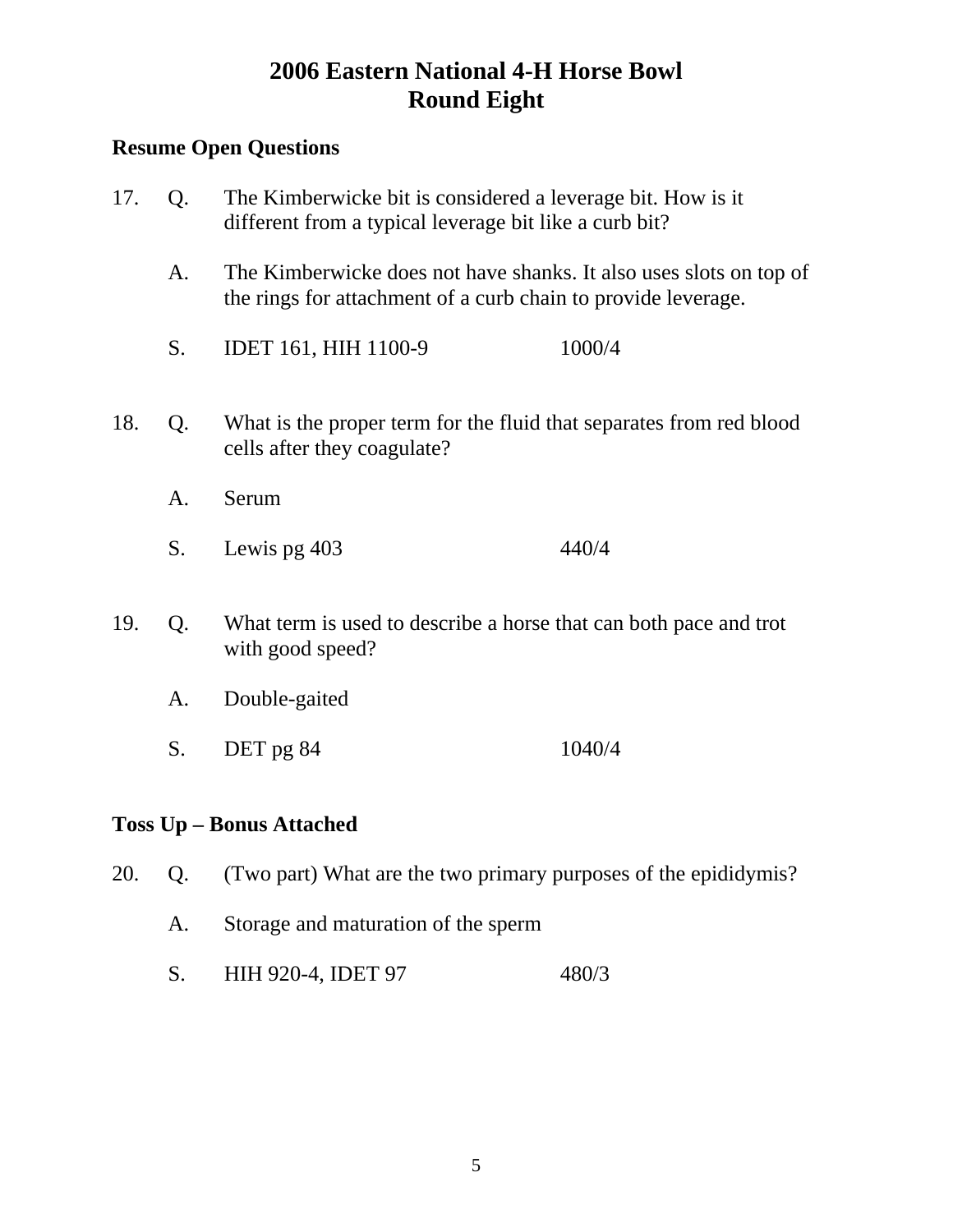### **Bonus**

- 21. Q. (Bonus question) List four things a farrier should observe before removing and replacing the shoes on your horse.
	- A. 1. Observe your horse in motion evaluate for lameness or interference
		- 2. Observe the conformation of your horse and note any conformation problems
		- 3. Observe the foot axis of each foot to determine geometric balance
		- 4. Note any deformities or abnormalities of the foot.
		- 5. Clean the hoof and note the position of the wear on the shoes
		- 6. Note the type or style of the shoe on your horse and whether it is appropriate
		- 7. Talk with the owner about the horse's use and any gait problems.
		- 8. Discuss with the owner shoe preference and cost.
	- S. YLM 321-1 900/4

- 22. Q. When fencing horses, what is the most effective way to use an electric fence?
	- A. In conjunction with another fence using the electric fence at the top of the fence to keep the horses off of the other fence.
	- S. Evans pg 766 920/4
- 23. Q. Identify one plant that can cause cardiac glycoside poisoning.
	- A. Milkweed; foxglove; oleander; yellow oleander; be-still or lucky nut tree; lily of the valley; dogbane or Indian hemp
	- S. Lewis pg 337 339 770/4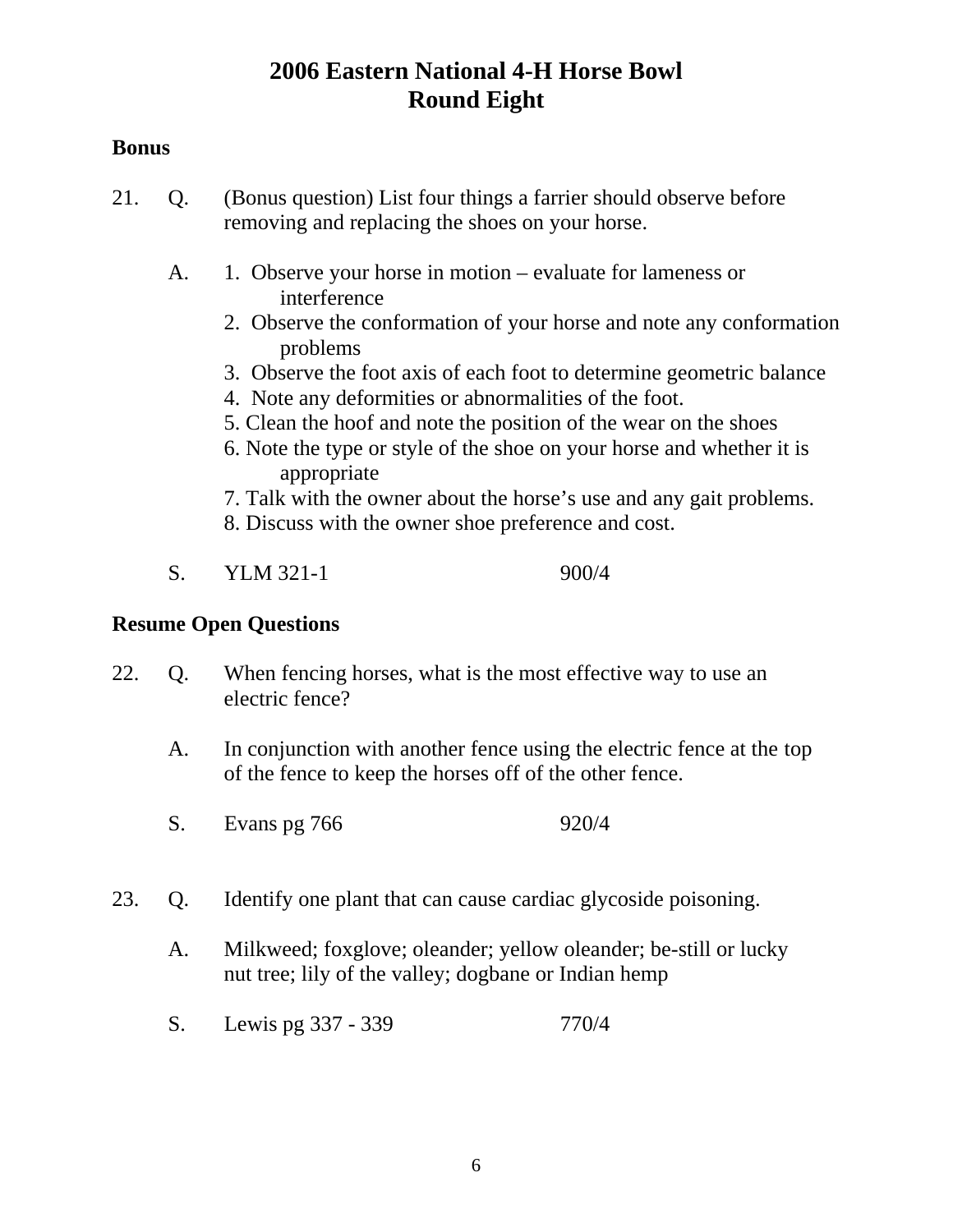- 24. Q. Shaping or dressing the hoof is done to remove any outward distortion of the hoof wall before applying the shoe. What is the maximum amount of hoof wall that can be removed without excessively thinning and weakening the wall?
	- A. One half of the thickness of the wall.
	- S. HIH 535-4 900/4
- 25. Q. Why would you choose to use a dropped noseband for your horse?
	- A. To keep the mouth closed
	- S. DET pg 86 1000/3

#### **Toss Up – Bonus Attached**

- 26. Q. (Two Part) What are the two primary hormones the horse's adrenal gland releases?
	- A. Epinephrine (adrenalin), cortisol (corticoids or corticosteroids)
	- S. Evans pg 127 490/4

#### **Bonus**

- 27. Q. (Bonus Question) In the cascade from Gross Energy to Net Energy, energy is lost through a variety of processes. Name three of the four sources of loss.
	- A. Feces, urine, gases, and metabolization of food (process of digestion and absorption).
	- S. Lewis pg 9 710/3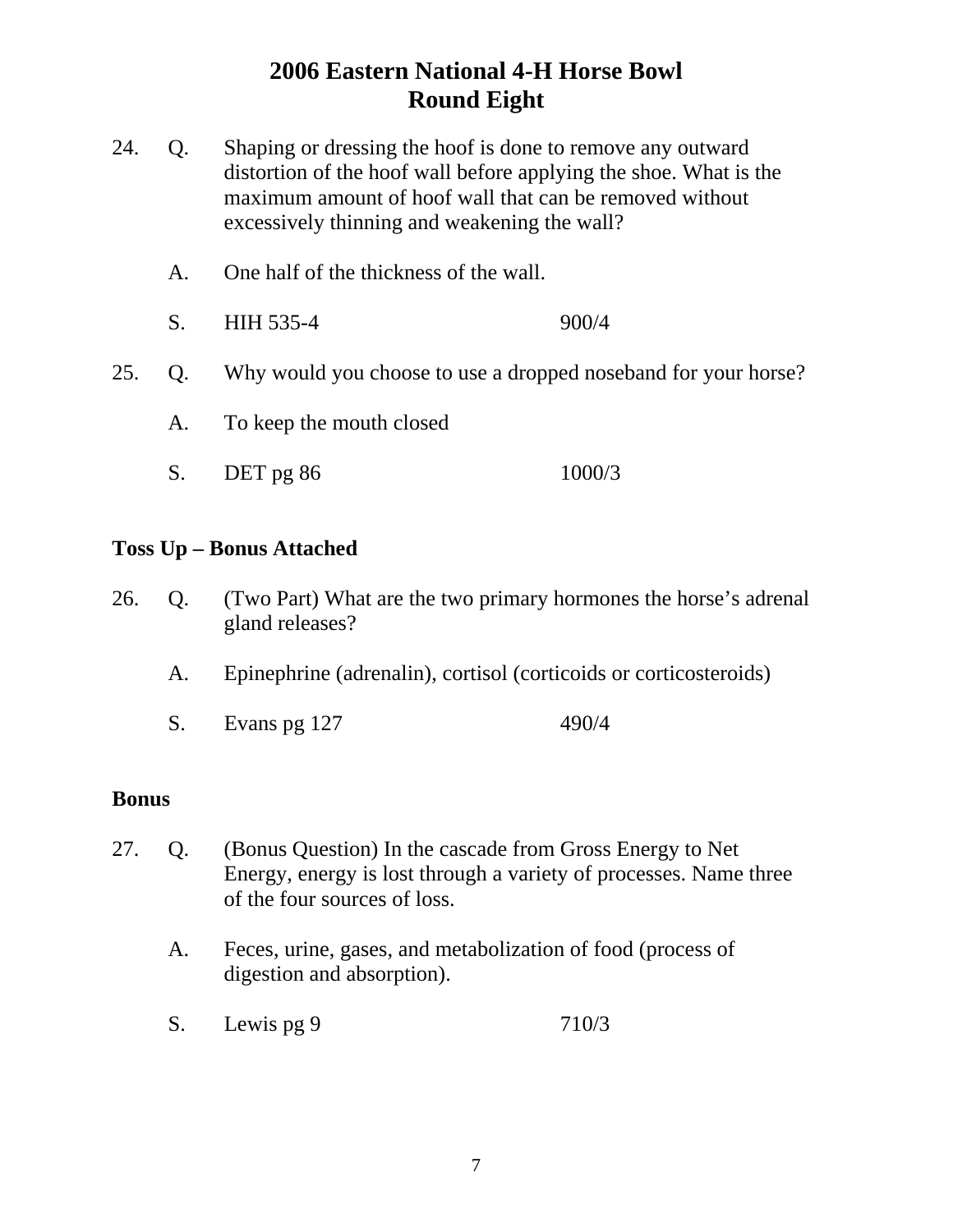### **Resume Open Questions**

- 28. Q. What is the proper name for the substance produced by the skin which coats each hair and causes it to lie flat and gives them a shine? A Sebum S. Lewis pg 179 460/3 29. Q. Fresh forage that is cut, chopped and fed that same day is called what? A. Green chop or soilage (Do not accept haylage) S. Lewis pg 66 700/3 30. Q. It is rare that a horse is poisoned by a single mouthful of a toxic plant. Name one of the two plants that are considered to be the exception to this rule. A. Water hemlock or yew S. Lewis pg 301 770/4 31. Q. What is the minimum height of perimeter pasture fencing? A. 5 feet
	- S. HIH 350-1, Evans pg 760 920/3

### **Last Question of the Round**

- 32. Q. Using the proper term, what structure is being described? This structure is composed of cardiac muscle, it is the middle and thickest layer of the heart wall and is responsible for contraction of the heart.
	- A. Myocardium or myocardial muscle
	- S. DET pg. 185 440/4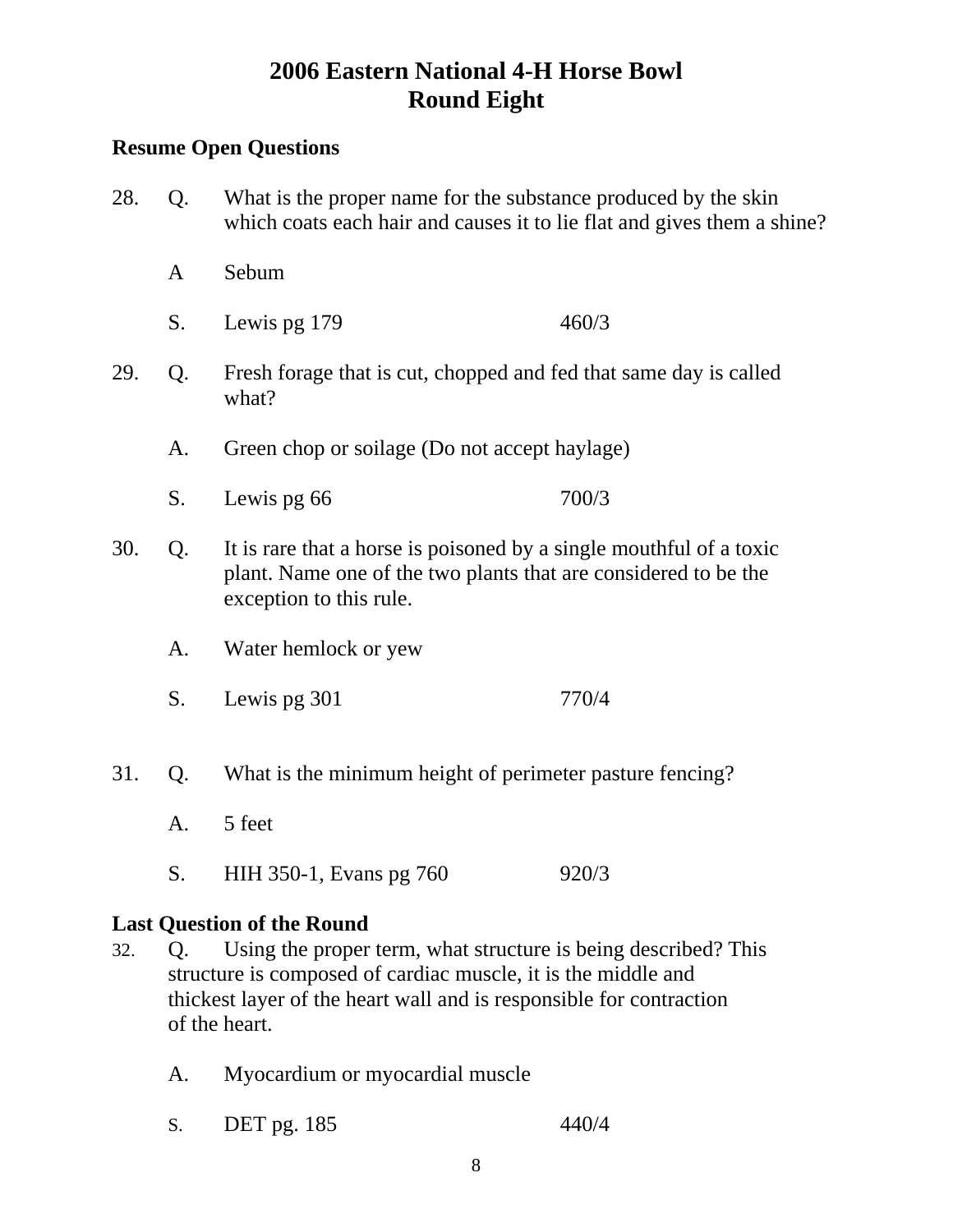### **One-On-One**

- 1. C1 Q. The frontal bone, zygomatic bone, and lacrimal bone form what anatomic structure?
	- A. Orbit
	- S. Kainer Plate 41, DET pg 247 410/4
- 2. C2 Q. When feeding a pelleted or extruded feed made from the same ingredients, why would it be important to feed by weight and not by volume?
	- A. The extruded food is expanded during production resulting in air being trapped in the feed making it necessary to feed a larger volume to get the same nutrient value.
	- S. Evans pg 280, Lewis pg 92 700/4
- 3. C3 Q. The equine liver will function at near optimal levels until approximately what percent of it is destroyed?
	- A. 80 % (accept 70 to 80 %)
	- S. Lewis pg 308 800/4
- 4. C4 Q. What does a skin pliability test check for?
	- A. Dehydration
	- S. YLM 115-1 870/3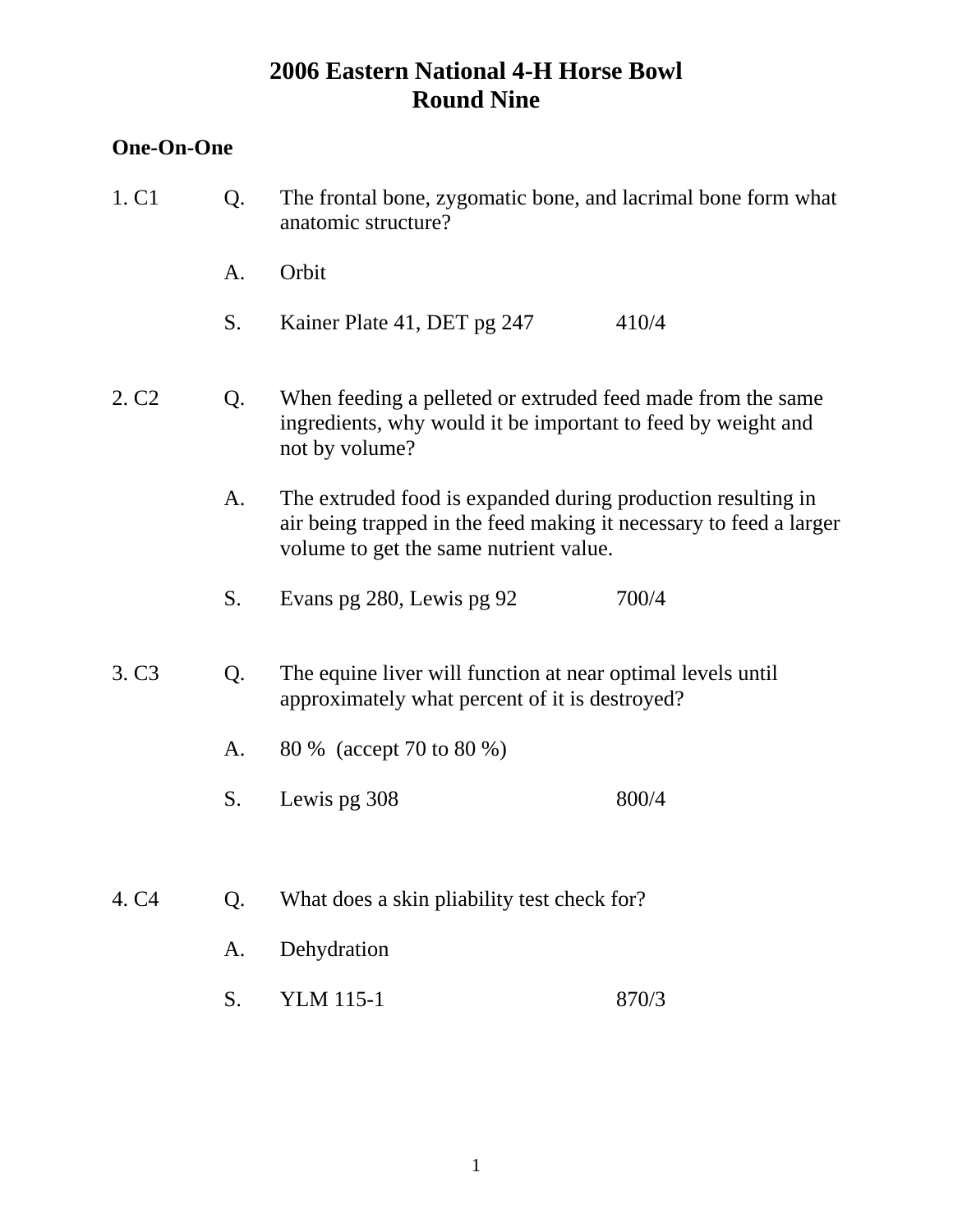| 5. C <sub>1</sub> | Q. | Where would you look on your horse to find the perineum?                                                        |       |  |
|-------------------|----|-----------------------------------------------------------------------------------------------------------------|-------|--|
|                   | A. | Below the tail – area between the anus and the scrotum or vulva                                                 |       |  |
|                   | S. | Kainer Plate 53                                                                                                 | 400/4 |  |
| 6. C <sub>2</sub> | Q. | Grazing alsike clover can cause photosensitivity and hepatitis<br>when consumed during what weather conditions? |       |  |
|                   | A. | During wet or humid weather                                                                                     |       |  |
|                   | S. | Lewis pg 314                                                                                                    | 770/4 |  |
| 7. C <sub>3</sub> | Q. | The term "gonitis" would describe the inflammation and<br>lameness of which joint of the horse?                 |       |  |
|                   | A. | Stifle                                                                                                          |       |  |
|                   | S. | Evans pg 164                                                                                                    | 810/4 |  |
| 8. C <sub>4</sub> | Q. | Ideally, how much wider should the web of the horseshoe be<br>compared to the width of the hoof wall?           |       |  |
|                   | A. | Twice the thickness.                                                                                            |       |  |
|                   | S. | HIH 535-5                                                                                                       | 900/4 |  |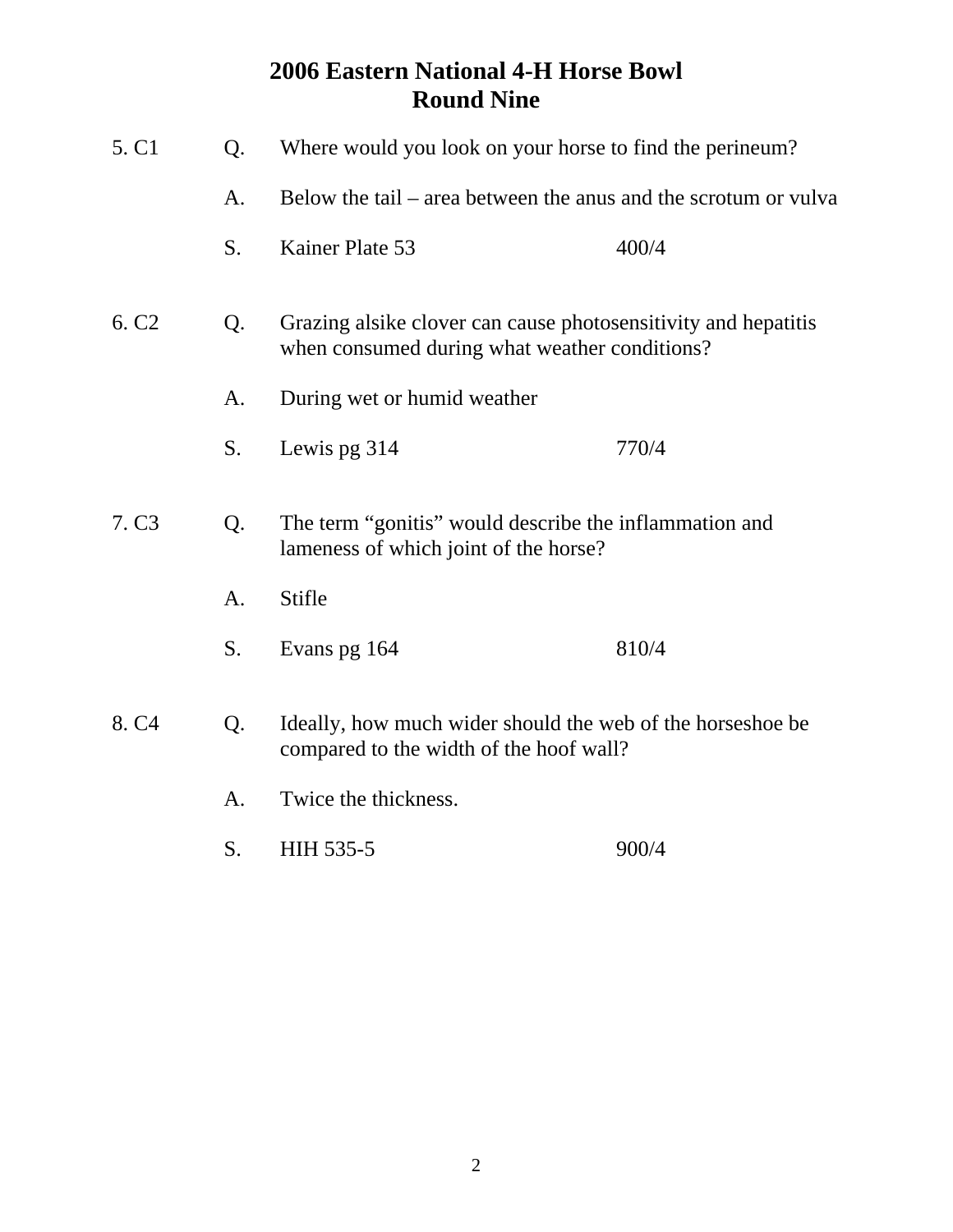| 9. C <sub>1</sub>  | Q. | What substance is given orally to horses via stomach tube and<br>used to bond to and inactivate ingested toxins to prevent their<br>absorption in the intestinal tract? |       |  |
|--------------------|----|-------------------------------------------------------------------------------------------------------------------------------------------------------------------------|-------|--|
|                    | A. | Activated charcoal                                                                                                                                                      |       |  |
|                    | S. | DET pg 3                                                                                                                                                                | 770/4 |  |
| 10. C <sub>2</sub> | Q. | What is the proper term for an inflammation of the mucous<br>membranes of the mouth?                                                                                    |       |  |
|                    | A. | Stomatitis                                                                                                                                                              |       |  |
|                    | S. | DET pg 257                                                                                                                                                              | 830/3 |  |
| 11. C <sub>3</sub> | Q. | In removing a traditional nailed on keg shoe, what is the first<br>step the farrier will do to remove the shoe after cleaning and<br>examination of the hoof?           |       |  |
|                    | A. | Open or cut the clinches                                                                                                                                                |       |  |
|                    | S. | HIH 535-2                                                                                                                                                               | 900/3 |  |
| 12. C <sub>4</sub> | Q. | What term is used to describe the process of desensitization of<br>the foal to the farrier and the routine handling and examination<br>of the feet?                     |       |  |
|                    | A. | Imprint training                                                                                                                                                        |       |  |
|                    | S. | HIH 525-2                                                                                                                                                               | 900/4 |  |

**End One-On-One**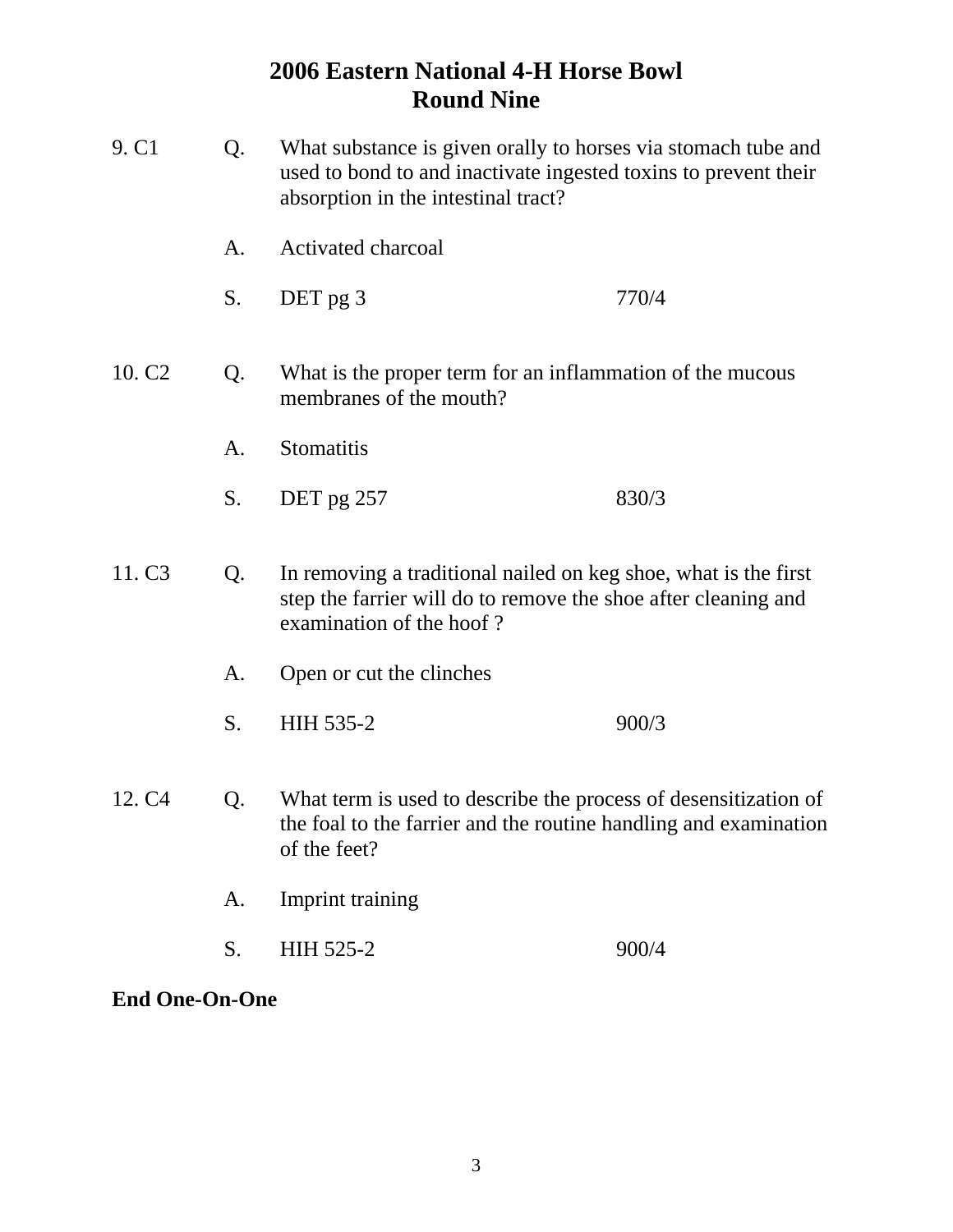## **Begin Open Questions**

- 13. Q. Where would you find a "stabilizer" or "roper's" bar?
	- A. On a bit, connecting the shanks where the rein loops are attached.
	- S. DET pg 67 1000/4
- 14. Q. What product do the apocrine tubular glands located in the dermis layer of the skin produce?
	- A. Sweat S. Kainer plate 5 460/3

#### **Toss Up – Bonus Attached**

- 15. Q. (Two Part) If the horse has a fracture of the olecranon, what bone and joint would be involved?
	- A. Ulna, elbow
	- S. Kainer plate 10 410/4

#### **Bonus Question**

- 16. Q. (Bonus question) Name four advantages of barn/stall housing for horses compared to run-in shelters and pasture.
	- A. Able to monitor diet Safer from horse-horse injury Able to control exercise Horses kept cleaner Horses readily available for owners use Closer observation Easier to medicate
	- S. Evans pg 773 920/3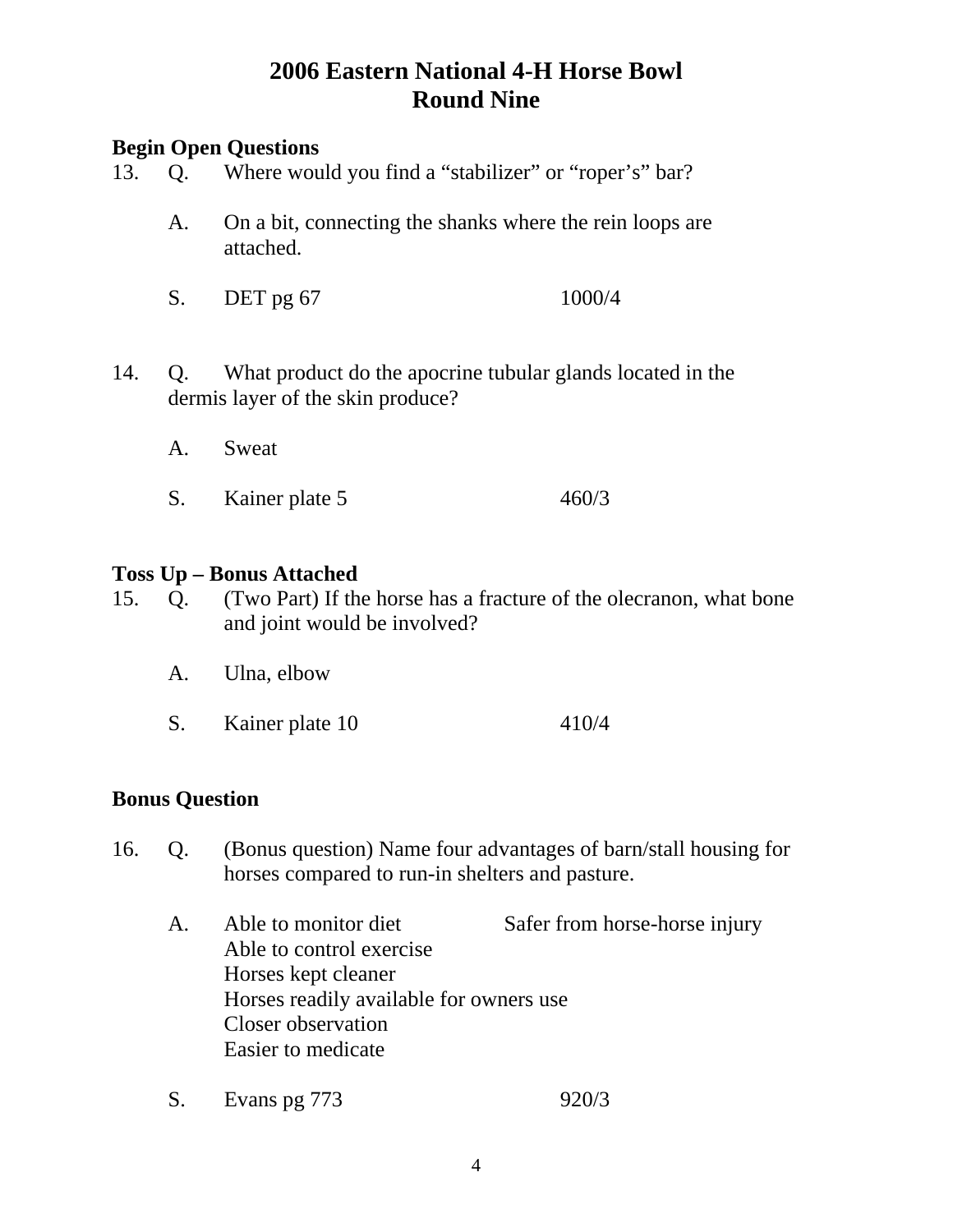### **Resume Open Questions**

- 17. Q. You are using a hoof tester as part of a lameness evaluation of the horse's right forelimb. You consistently notice sensitivity with pressure at a specific location. What else would you do with the hoof tester to confirm this as a possible basis for your lameness diagnosis?
	- A. Compare the response to the left forelimb hoof.
	- S. HIH 530-3 815/5
- 18. Q. What structure of the hoof am I? I am very elastic and have few blood vessels or nerve endings. I am located between the lateral cartilages and absorb concussive forces from the pastern coffin bones and frog. I am wedge shaped and composed of fibrous tissue and fat.
	- A. Digital cushion
	- S. HIH 505-4 415/4
- 19. Q. What is the stage of the mare's estrous cycle that follows her estrus or heat and lasts approximately 14-15 days until she is either pregnant or reverts back to anestrus?
	- A. Diestrus
	- S. DET pg 81, YLM 326-2 480/3

### **Toss Up – Bonus Attached**

- 20. Q. (Two Part) When horses lick at the areas where bot eggs are attached, what two necessary factors is the horse providing that allows the bot eggs to hatch?
	- A. Friction, moisture and warmth
	- S. HIH 430-3, Evans pg 635 835/4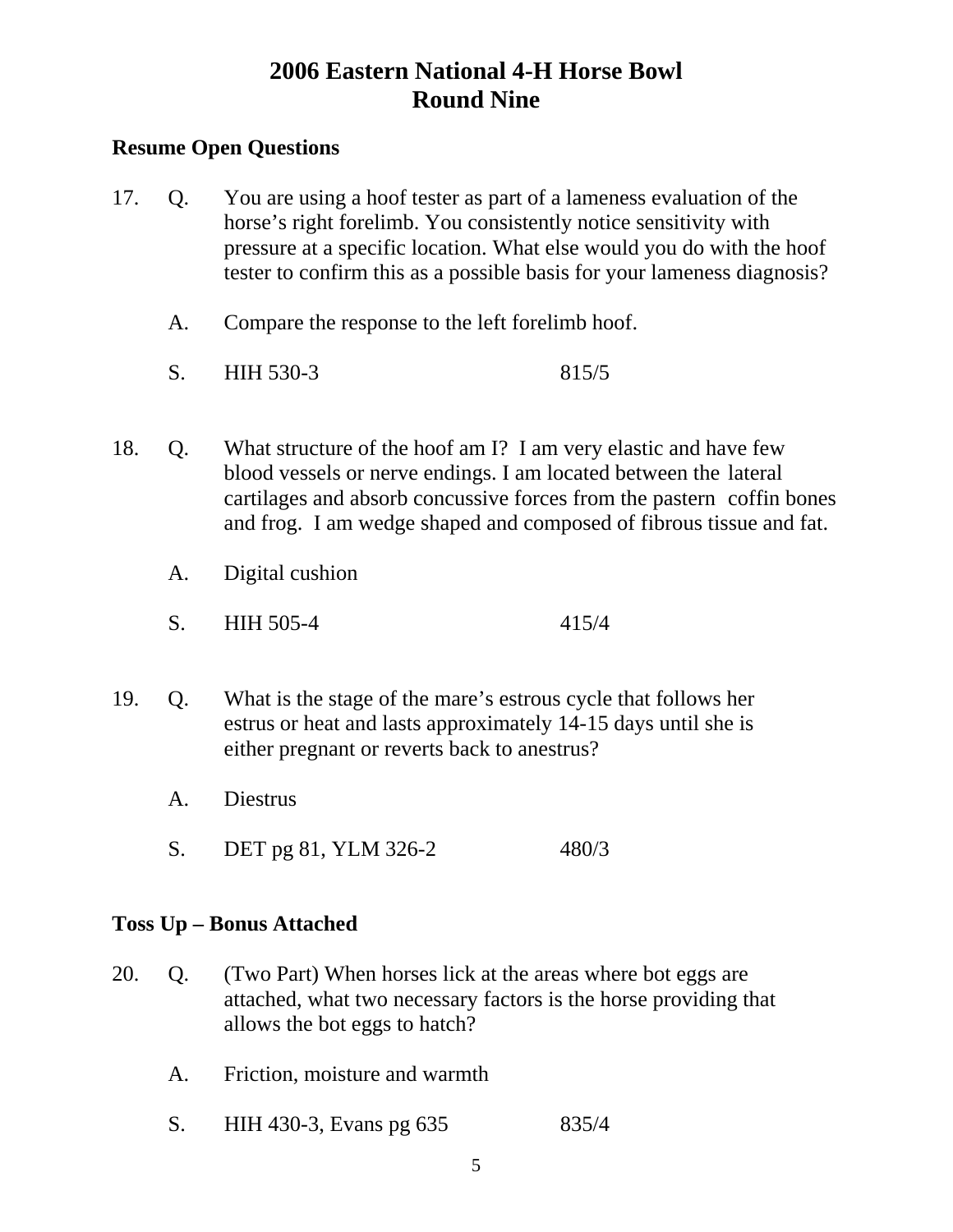### **Bonus**

21. Q. (Bonus question) If you were building a run-in shelter on your farm, name five factors you would include in its design, location, and/or construction.

 A. Face away from prevailing winds Minimum of 20 feet deep In the northern half of the US face to the south to take advantage of the winter sun Opening at least 10 feet high Wide enough for all horses to exit simultaneously Padded center posts Minimum 75 - 120 sq ft per horse No sharp edges Corners designed so horses do not get trapped Roof slopes away from opening Located on high ground or graded so that there is good drainage Do not use metal roof – scares horses

S. Evans pgs 772-3, Lewis pg 181 920/3

- 22. Q. One of the advantages of open front shelters or run-in sheds is their better ventilation. How would this benefit your horse?
	- A. Fewer respiratory disease problems
	- S. Evans pg 772 920/3
- 23. Q. If you were to take the pulse of a normal healthy, physically fit horse that has just been galloping for 5 minutes would you expect the heart rate to be 100, 150 or 200 beats per minute?
	- A. 200
	- S. Lewis pg 206 440/4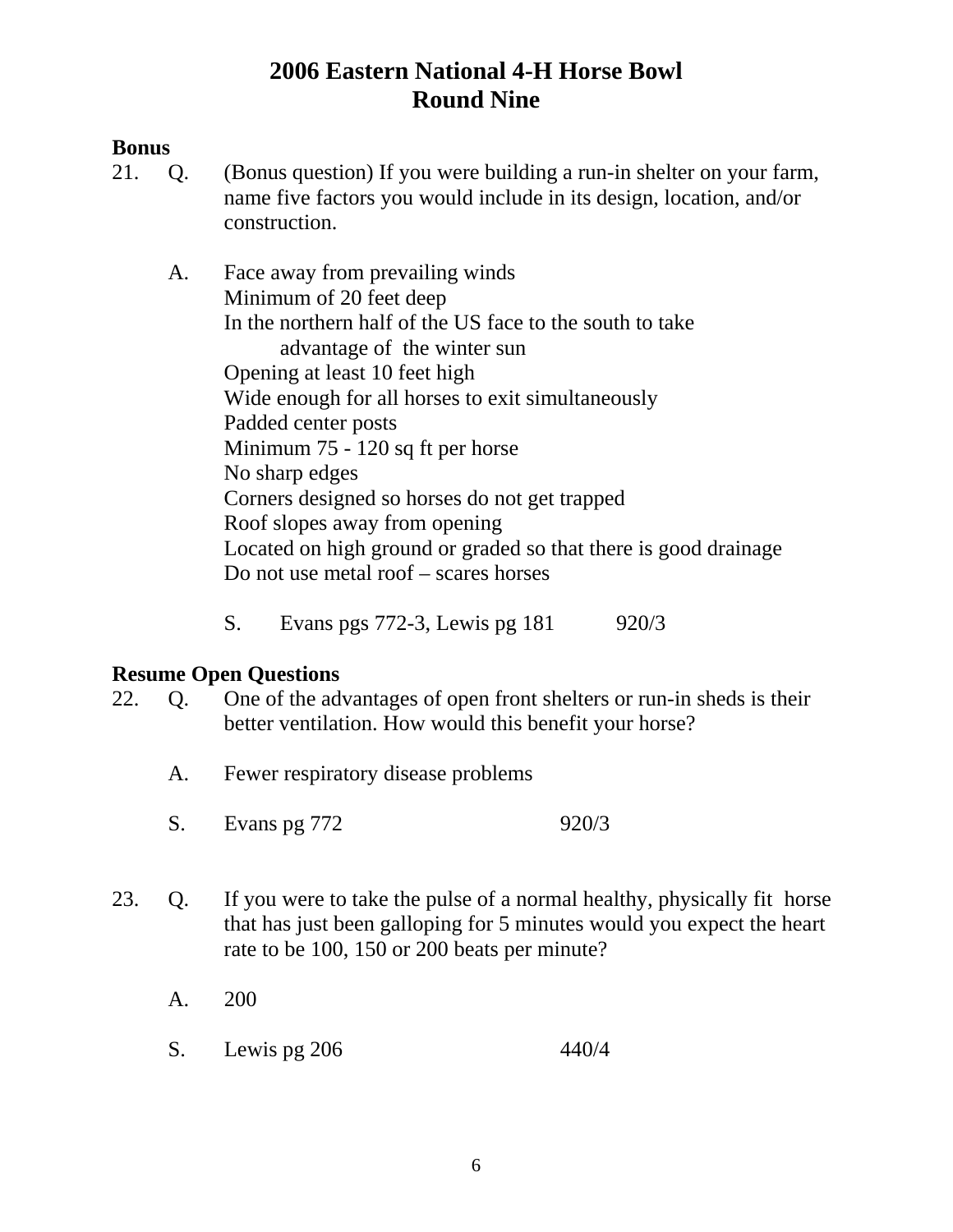- 24. Q. Name one plant that can cause a Vitamin B1 (Thiamine) deficiency?
	- A. Horsetail (snake grass, marestail, horserush) or bracken fern
	- S. Lewis pg. 319-320 770/4
- 25. Q. In designing an equine facility, one of the primary considerations is the safety of the horses and the handlers. Design is influenced significantly by one **primary** behavioral response that the horse exhibits as a defensive measure. What is that behavior?
	- A. Flight when fearful
	- S. HIH 320-1 920/5

### **Toss Up – Bonus Attached**

- 26. Q. Even though a complete feed contains all of the nutrients needed by the horse, what two dietary nutrients should your horse always have available?
	- A. Water and salt
	- S. Lewis pg 385 700/4

#### **Bonus**

- 27. Q. (Bonus Question) Name four things horses shown at Halter Class are judged on.
	- A. Type (breed type) Conformation **Quality**  Substance (muscling or condition) Soundness (way of going) Color Sex character

S. DET pg 129 1010/4 **Resume Open Questions** 

#### 7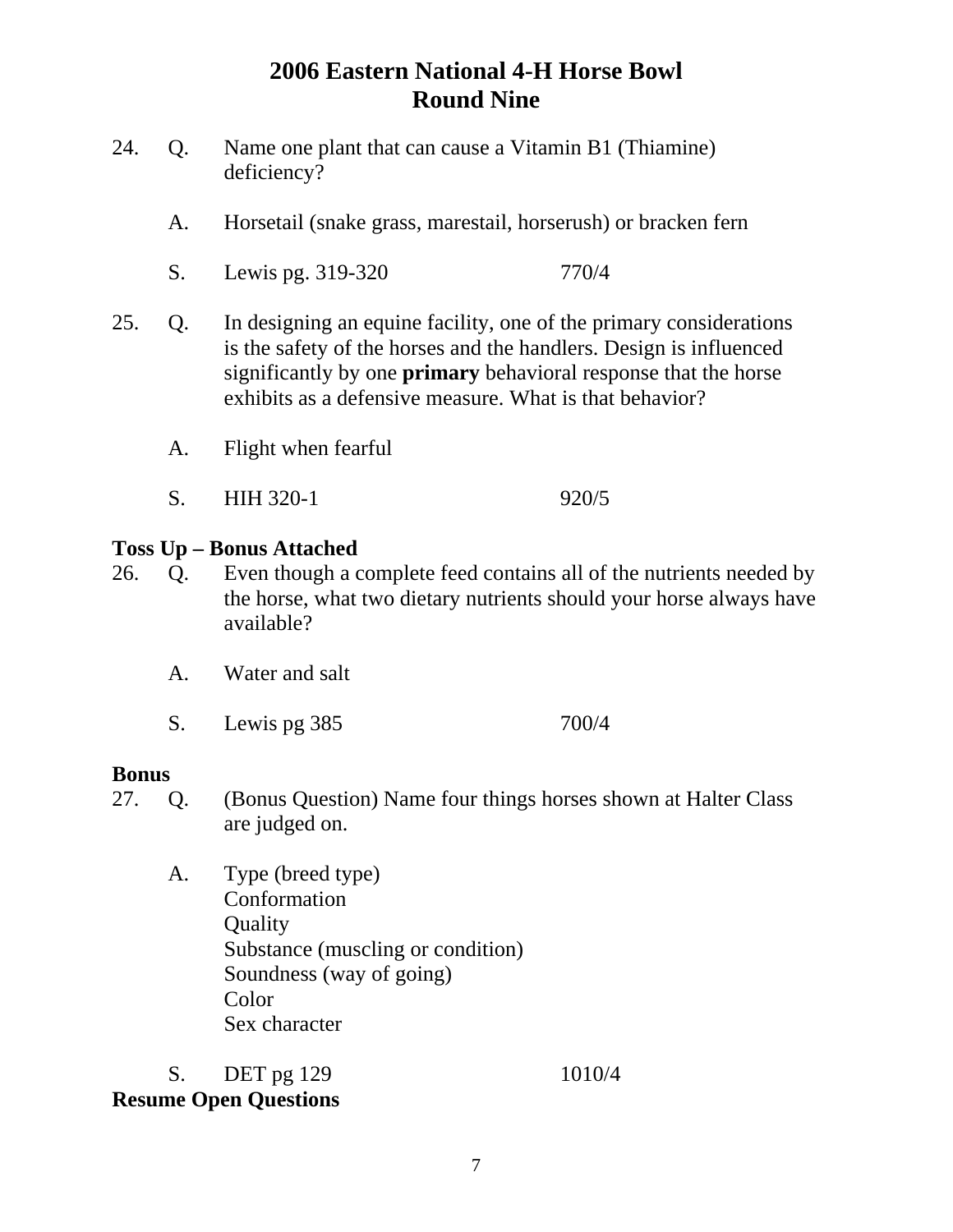- 28. Q. What is the proper name of the structure of the uterus which is being described? It is composed of two sheets of tissue – one longitudinal and one circular, it is the middle layer, and it is responsible for powerful contractions of the uterus at birth of the foal. A. Myometrium S. HIH 910-3 480/4 29. Q. What is the minimum distance a manure pile should be located from a well used for drinking water. A. A minimum of 100 feet S. HIH 360-2 920/4
- 30. Q. Which premolars are present as permanent teeth only?
	- A. Wolf teeth
	- S. HIH 405-1 430/4
- 31. Q. FSH (Follicle Stimulating Hormone) exerts it effect in stimulating spermatogenesis in the stallion by acting on what cells in the testes?
	- A. Sertoli cells
	- S. YLM 327-1 520/5

#### **Last Question of the Round**

- 32. Q. What plant causes the disease "trembles" in horses and "milk sickness" in people?
	- A. White snakeroot
	- S. Lewis pg 320 770/4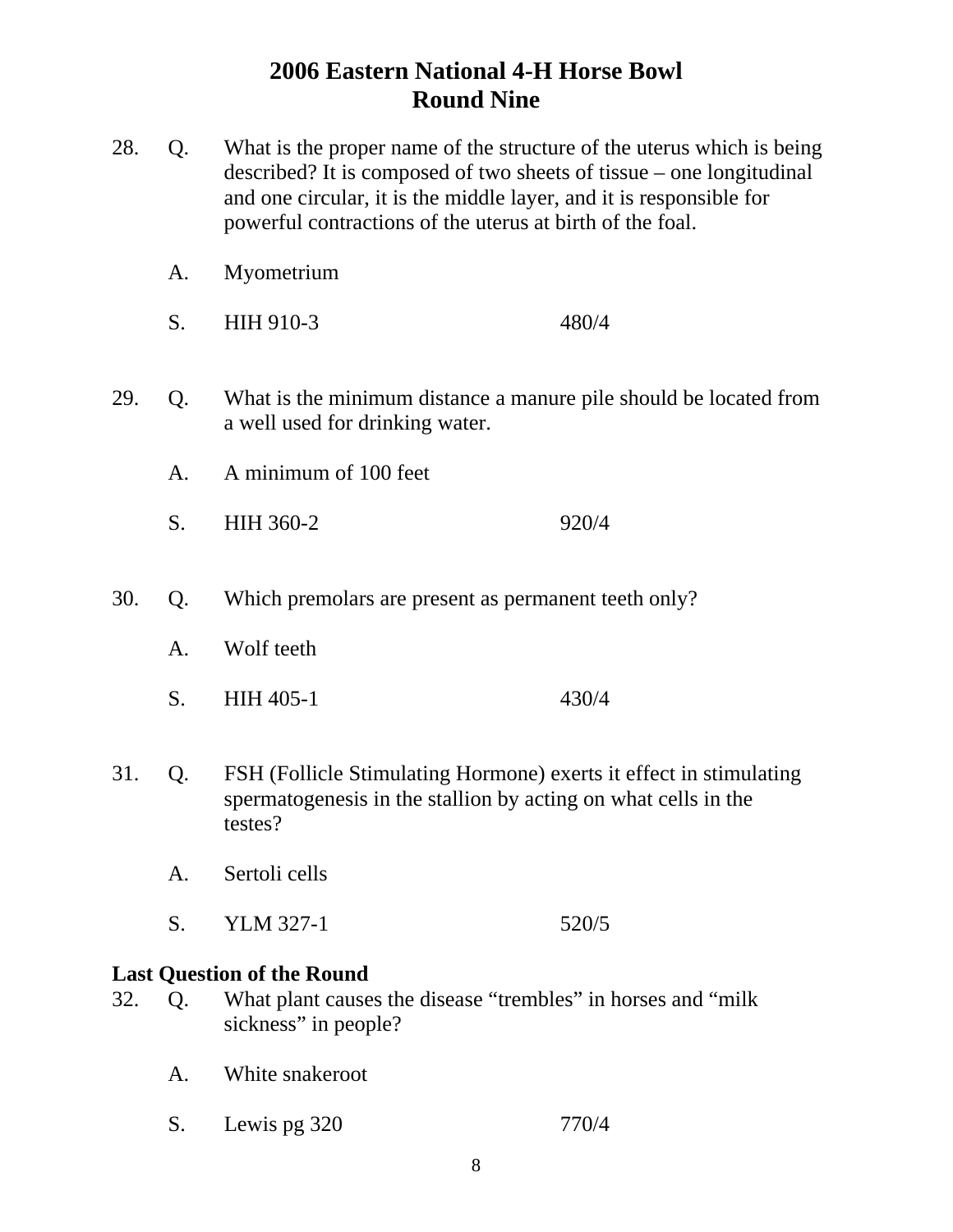### **One-On-One**

| 1. C <sub>1</sub> | Q. | The leaves of hay contain a greater content of non-structural<br>carbohydrates and proteins than the stems. How does this affect<br>their nutritional value? |       |  |  |
|-------------------|----|--------------------------------------------------------------------------------------------------------------------------------------------------------------|-------|--|--|
|                   | A. | The leaves are more digestible.                                                                                                                              |       |  |  |
|                   | S. | <b>YLM 337-2L</b>                                                                                                                                            | 700/4 |  |  |
| 2. C <sub>2</sub> | Q. | Osteoblasts form a protein matrix that ultimately forms what<br>tissue?                                                                                      |       |  |  |
|                   | A. | Bone                                                                                                                                                         |       |  |  |
|                   | S. | Evans pg 227                                                                                                                                                 | 410/4 |  |  |
| 3. C <sub>3</sub> | Q. | What is the main clinical symptom of horses that eat clover or<br>alfalfa pasture or hay infected with the fungus <i>Rhizoctonia</i><br>leguminicola?        |       |  |  |
|                   | A. | Excessive salivation or slobbers                                                                                                                             |       |  |  |
|                   | S. | Lewis pg 302                                                                                                                                                 | 770/5 |  |  |
| 4. C <sub>4</sub> | Q. | Retention of deciduous teeth (i.e. caps) is most commonly seen<br>in which teeth?                                                                            |       |  |  |
|                   | A. | Premolars                                                                                                                                                    |       |  |  |
|                   | S. | <b>HIH 405-2</b>                                                                                                                                             | 430-4 |  |  |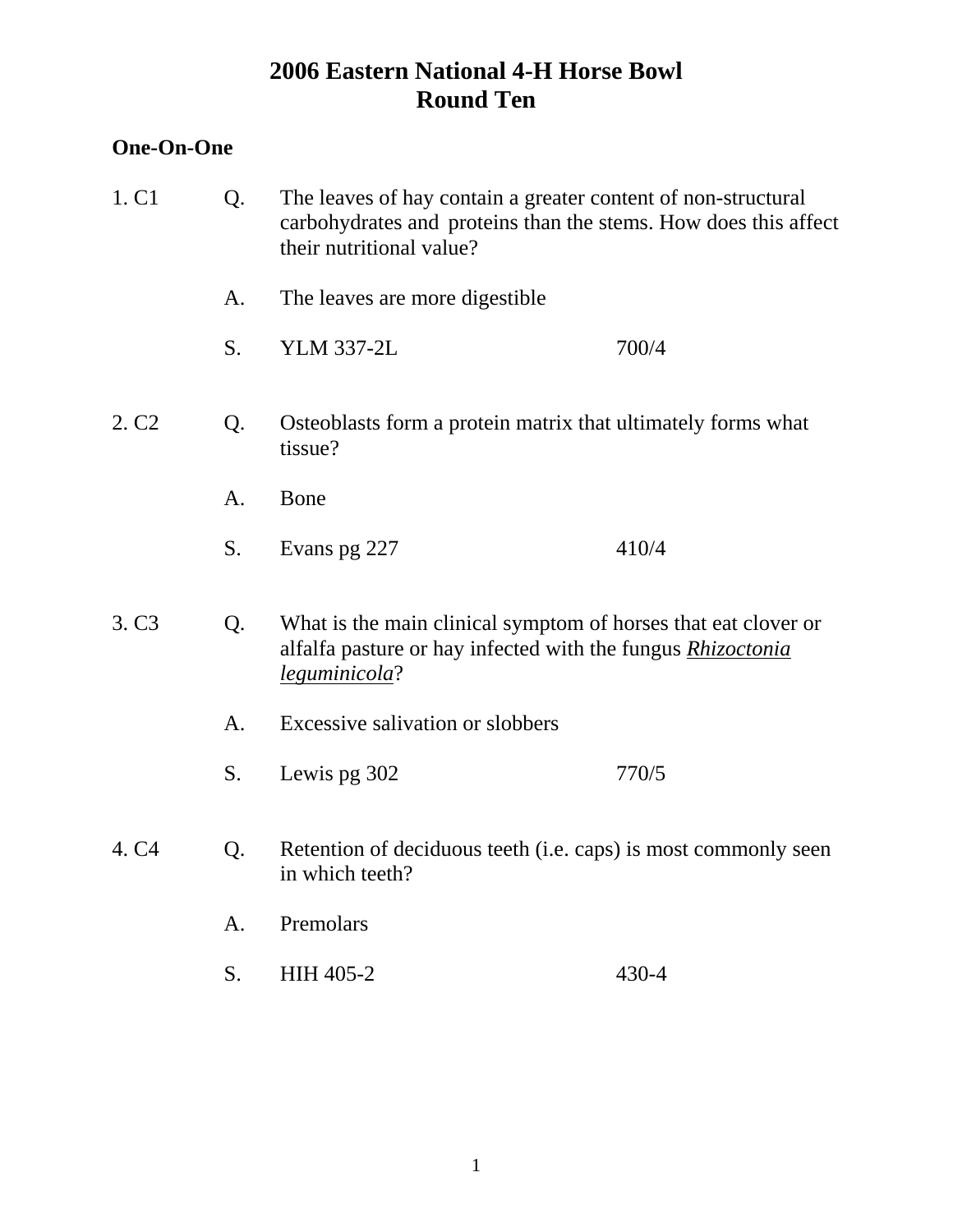| 5. C1             | Q. | Name one of the two poisons that are found in Johnson and<br>Sudan grasses?                                             |        |  |  |  |
|-------------------|----|-------------------------------------------------------------------------------------------------------------------------|--------|--|--|--|
|                   | A. | Cyanide and nitrates                                                                                                    |        |  |  |  |
|                   | S. | Lewis pg 321                                                                                                            | 770/4  |  |  |  |
| 6. C <sub>2</sub> | Q. | What is a common term for diarrhea, usually found in foals that<br>has many different specific and non-specific causes? |        |  |  |  |
|                   | A. | <b>Scours</b>                                                                                                           |        |  |  |  |
|                   | S. | DET pg 240                                                                                                              | 830/4  |  |  |  |
| 7. C <sub>3</sub> | Q. | A normal keg shoe has four nail holes on each side. What term<br>is applied to the second and third holes?              |        |  |  |  |
|                   | A. | Quarter nail holes                                                                                                      |        |  |  |  |
|                   | S. | <b>YLM 231-4</b>                                                                                                        | 900/4  |  |  |  |
| 8. C <sub>4</sub> | Q. | What two items can be added to a stock saddle to make it more<br>suitable for packing?                                  |        |  |  |  |
|                   | A. | Breeching and a breast collar                                                                                           |        |  |  |  |
|                   | S. | <b>HIH 1125-1</b>                                                                                                       | 1020-3 |  |  |  |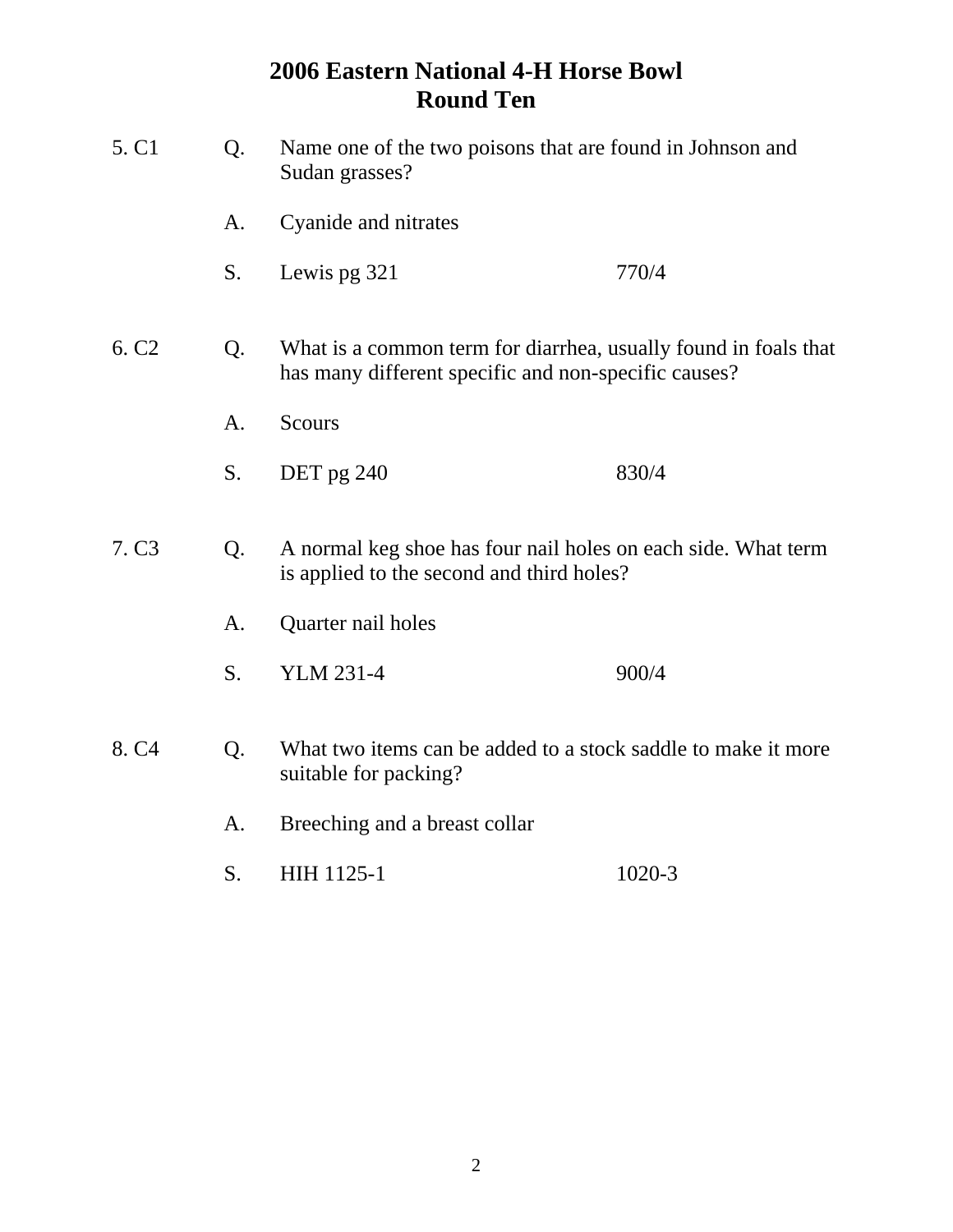| 9. C1              | Q. | How long (in months) do the bot larvae remain attached to the<br>horse's stomach lining before passing out with the manure and<br>pupating into adult flies? |        |  |
|--------------------|----|--------------------------------------------------------------------------------------------------------------------------------------------------------------|--------|--|
|                    | A. | 8 to 10 months                                                                                                                                               |        |  |
|                    | S. | HIH 430-3                                                                                                                                                    | 835/5  |  |
| 10. C <sub>2</sub> | Q. | In a ranch operation, what is the purpose of a boundary rider?                                                                                               |        |  |
|                    | A. | To ride the fences of the property and repair any<br>problems.                                                                                               |        |  |
|                    | S. | DET pg 36                                                                                                                                                    | 1100/4 |  |
| 11. C <sub>3</sub> | Q. | How many air exchanges per hour should an adequately<br>ventilated barn have?                                                                                |        |  |
|                    | A. | Four to eight                                                                                                                                                |        |  |
|                    | S. | <b>YLM 107-2</b>                                                                                                                                             | 920/4  |  |
| 12. C <sub>4</sub> | Q. | In race horses, why are traction devices such as toe grabs not<br>being used by trainers as commonly as they use to be?                                      |        |  |
|                    | A. | They produce too many injuries                                                                                                                               |        |  |
|                    | S. | $YLM - 231-2$                                                                                                                                                | 1040/4 |  |

**End One-On-One**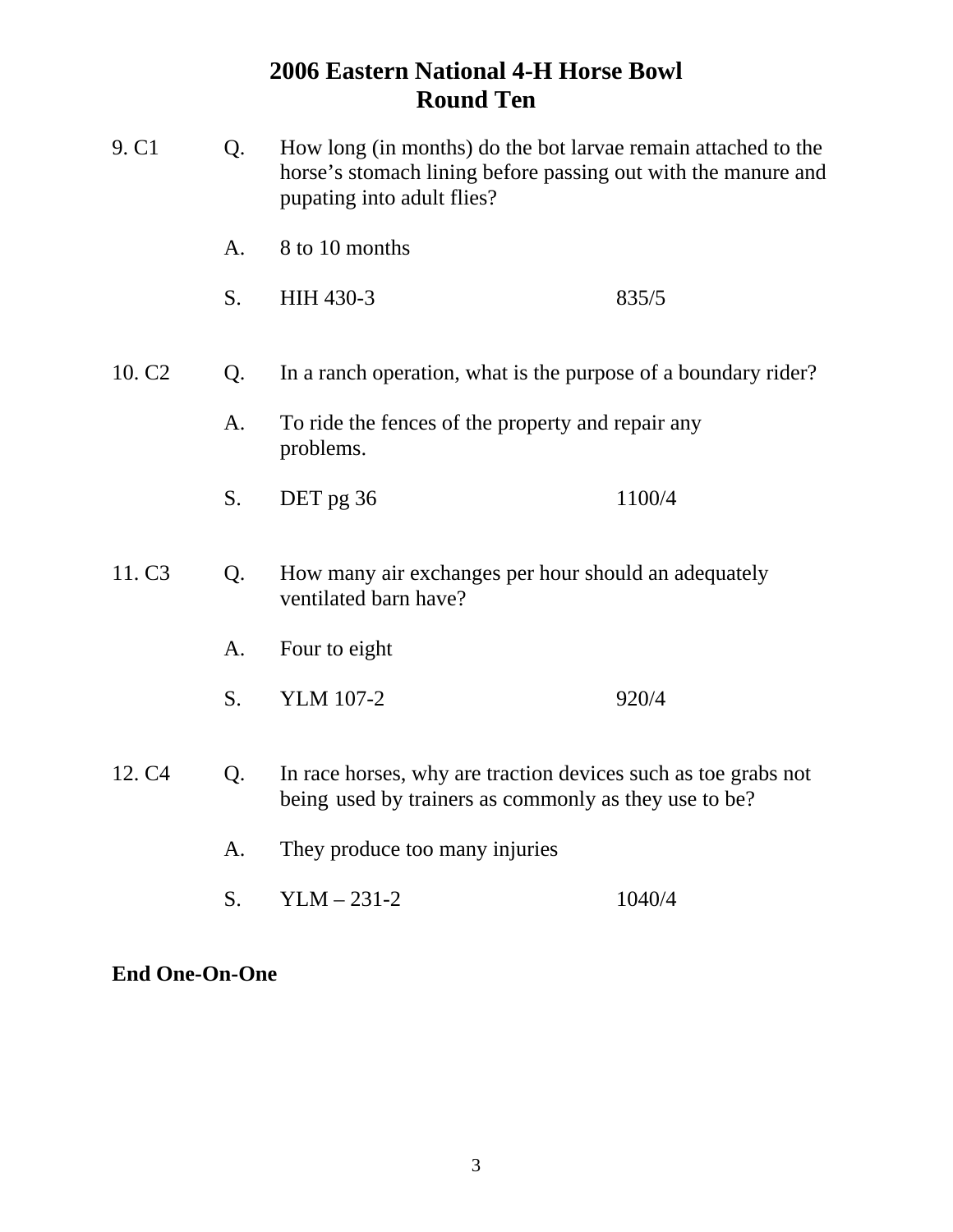### **Begin Open Questions**

- 13. Q. When the horse is undergoing strenuous exercise what waste product produced by anaerobic glycolysis causes muscle fatigue?
	- A. Lactic acid
	- S. HIH 850-2 410/5
- 14. Q. A cowboy uses the derisive term "pimple" to describe a piece of English tack. What piece of tack is he referring to?
	- A. The English saddle
	- S. DET pg 212 1000/4

#### **Toss Up – Bonus Attached**

- 15. Q. (Two Part) Identify two different places in the horse's skeletal structure you would find an interosseus ligament.
	- A. Attachment of the radius to the ulna and the cannon bones to the splint bones
	- S. Kainer Plate 14, Evans pg 158-9, DET pg 154 400/4

#### **Bonus Question**

- 16. Q. (Bonus question) What are three functions progesterone plays in the mare's reproductive cycle?
	- A. 1 Maintains pregnancy by stimulating the uterus
		- 2 Inhibits the release of LH by the pituitary gland
		- 3 Changes the mare's behavior pattern so she will show no signs of estrus
	- S. HIH 910-6 510/5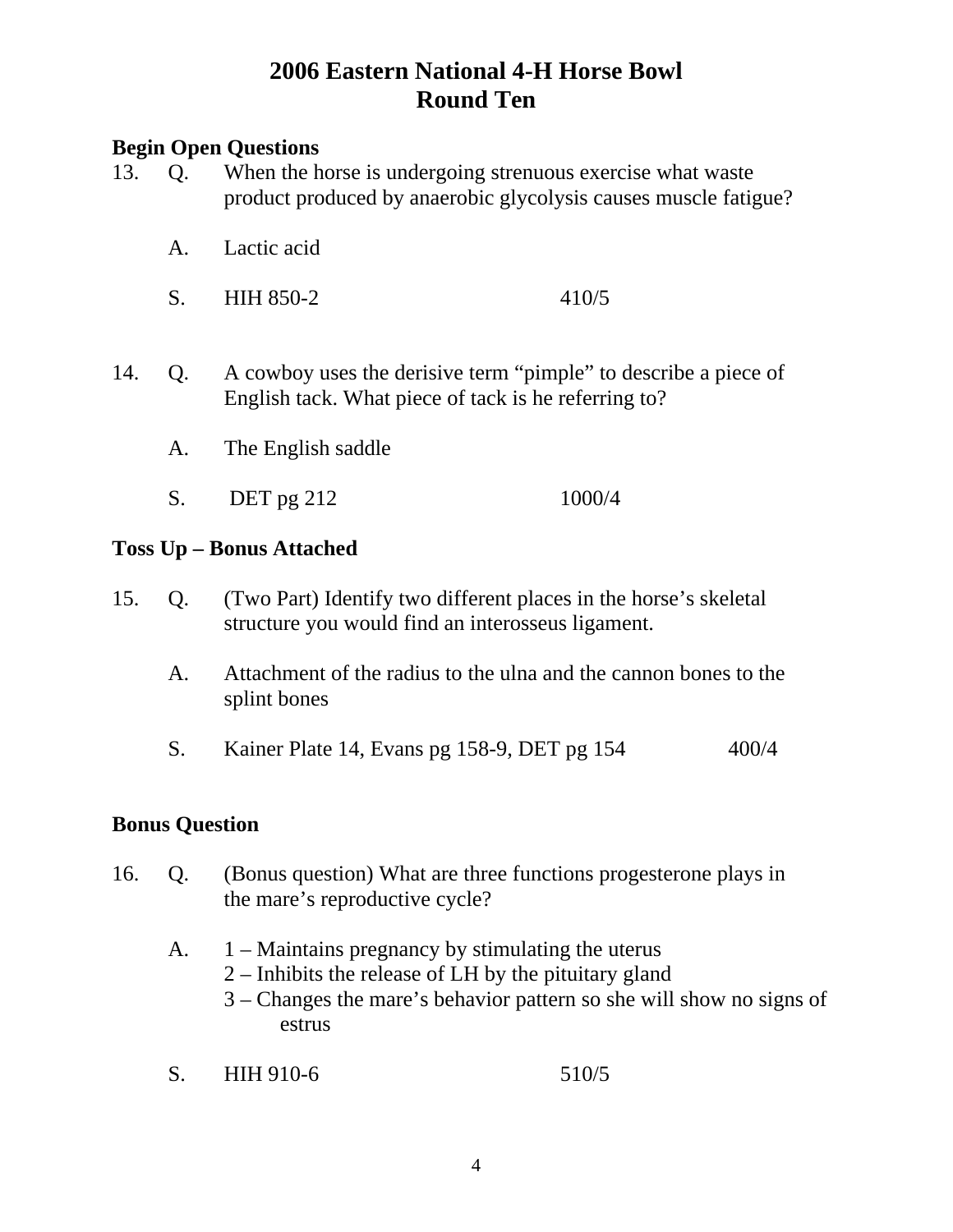### **Resume Open Questions**

- 17. Q. A pad with stirrups and a cinch used for exercising the horse is called what?
	- A. A pad saddle, bareback pad or exercise saddle
	- S. DET pg 202 1000/4
- 18. Q. Why would you choose to use a rocker-toe horse shoe for a healthy young horse?
	- A. A rocker-toe shoe eases the breakover of the hoof and to help prevent forging – accept either answer.
	- S. HIH 525-4 900/5
- 19. Q. What hormone is produced in the anterior pituitary and is responsible for initiating lactation in the mare?
	- A. Prolactin
	- S. DET pg 221, Evans pg 127 480/4

### **Toss Up – Bonus Attached**

- 20. Q. Colic and diarrhea occur from the action of plant toxins on what two body systems in the horse?
	- A. Nervous, digestive
	- S. Lewis pg302 770/4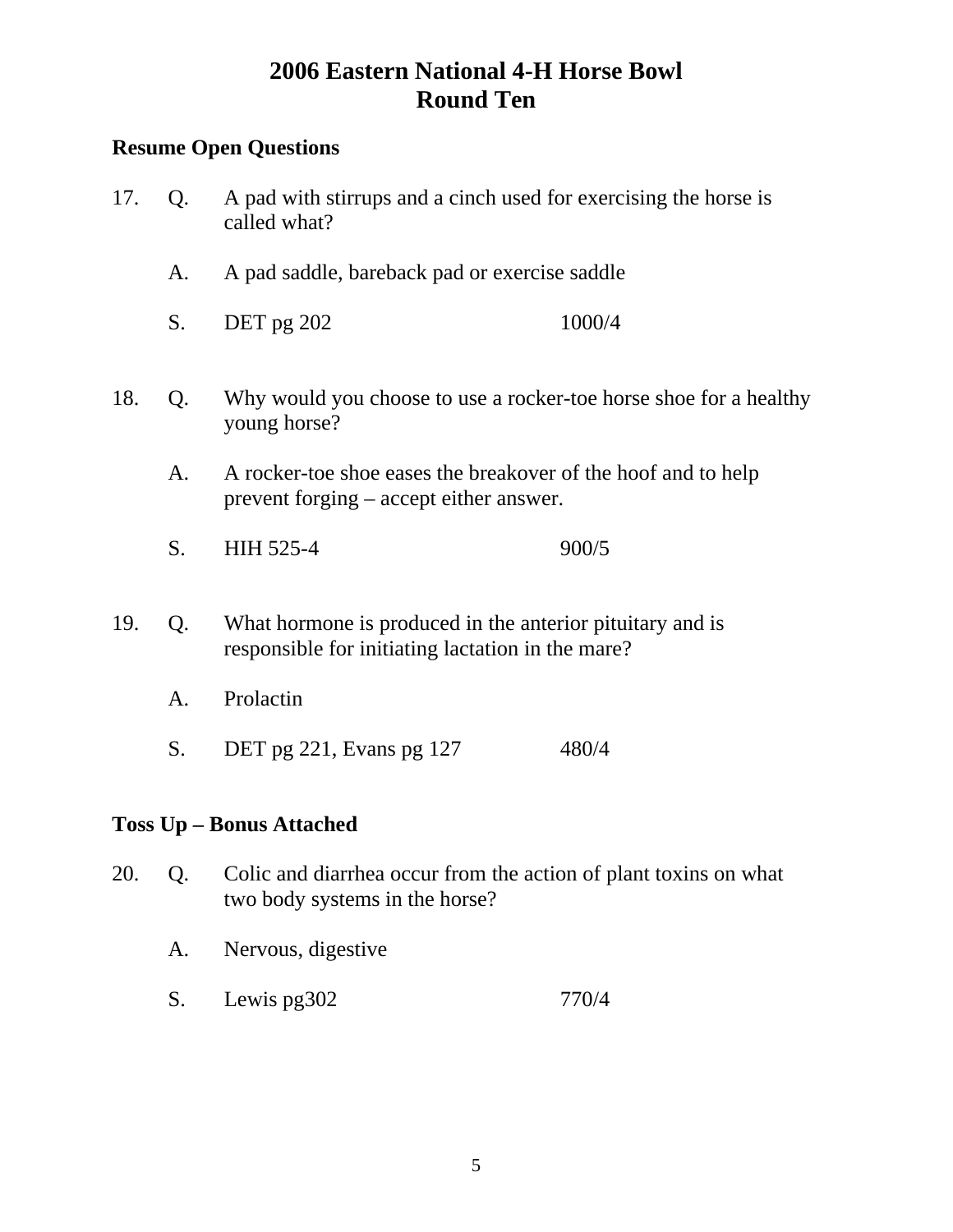### **Bonus**

- 21. Q. (Bonus question) In evaluating a site for an equine facility, the natural environment needs to be assessed. Name five natural environmental factors you would have to consider to be successful.
	- A. Topography of the land  $-$  i.e. slope Drainage – both above and below ground Prevailing winds Solar radiation Precipitation (do not accept cost or any other Vegetation non-environmental factor) Soil characteristics
	- S. YLM 333-1, HIH 310-1 920/4

### **Resume Open Questions**

- 22. Q. What fluid excreted by the horse is being described in the following descriptions – cloudy, thick and syrupy, and yellow to orange?
	- A. Urine (also accept pus)
	- S. Kainer plate 68 470/3
- 23. Q. What is the name of the fibro-cartilage structure that is located between the articulating surfaces of the stifle joint?
	- A. Menisci or meniscus
	- S. Kainer 13 410/5
- 24. Q. What is the proper term used to describe the use of a file or rasp to remove the sharp edges or points on the horse's cheek teeth?
	- A. Floating the teeth (floated)
	- S. DET pg 110, Kainer plate 48 830/3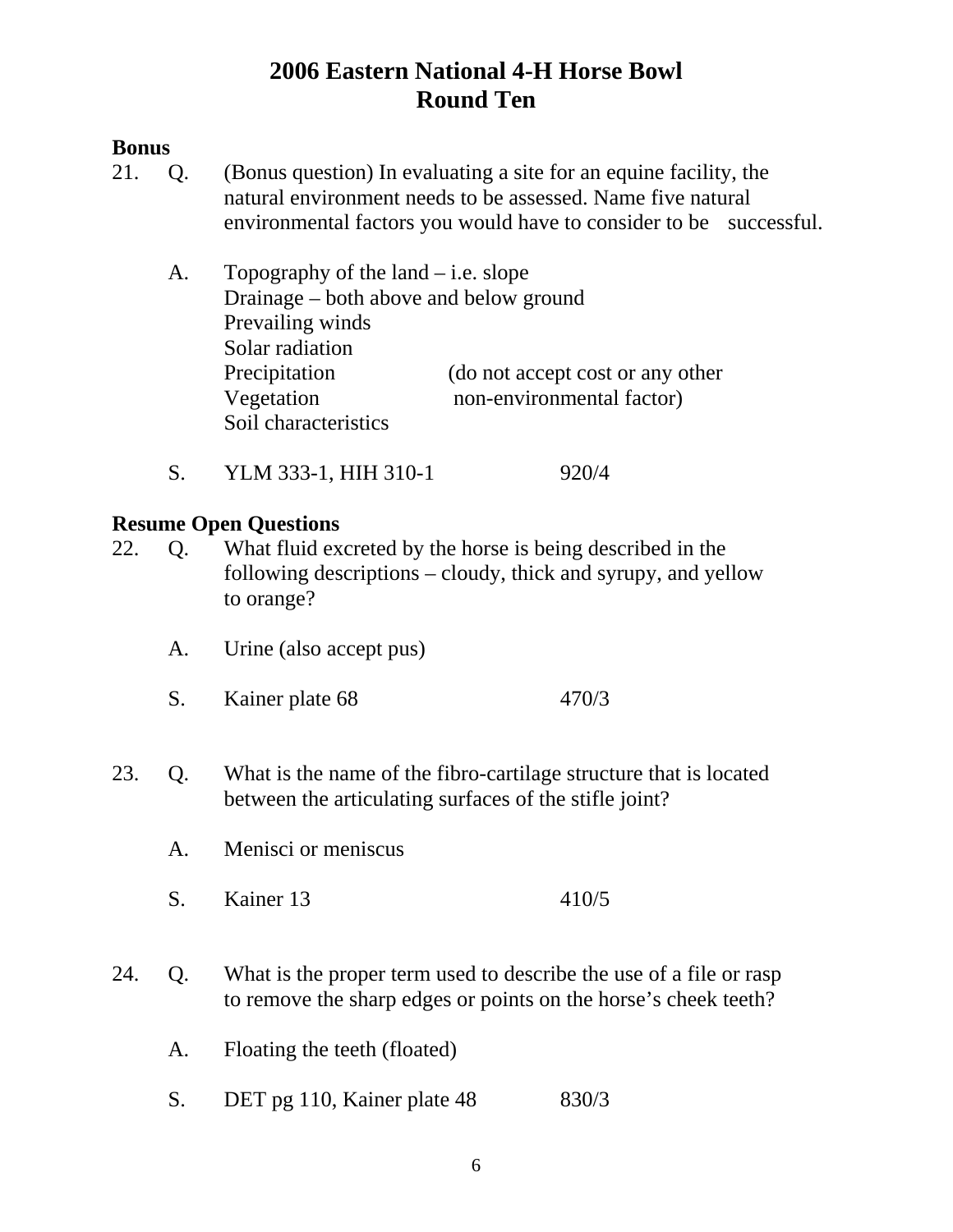- 25. Q. What is the name of the slender outgrowth of the epidermis that performs a thermoregulatory function?
	- A. Hair
	- S. DET pg 128 460/3

#### **Toss Up – Bonus Attached**

- 26. Q. (Two Part) Vitamins are classified as either water or fat soluble. Which classification of vitamin – water or fat soluble – taken in excess would be more likely to be detrimental to a horse? Why?
	- A. Fat soluble. Fat soluble vitamins are poorly excreted from the body as compared to water soluble, which are easily excreted. Also accept - Fat soluble vitamins are able to be stored, water soluble are not.
	- S. Lewis pg 42 740/5

#### **Bonus**

- 27. Q. (Bonus question) What are you doing when you are "wringing off" the nail, what tool are you using, and why do you do it?
	- A. Removing the pointed end of the nail where it exits the hoof Driving hammer (shoeing hammer) – the claw of the hammer Making the hoof safe to work with and ready to be clinched
	- S. HIH 530-2, 535-6 900/5

#### **Resume Open Questions**

- 28. Q. The percentage of a horse's trait that is due to genetics is measured by what?
	- A. Heritability estimate
	- S. YLM 335-2, HIH 1020-3 550/5